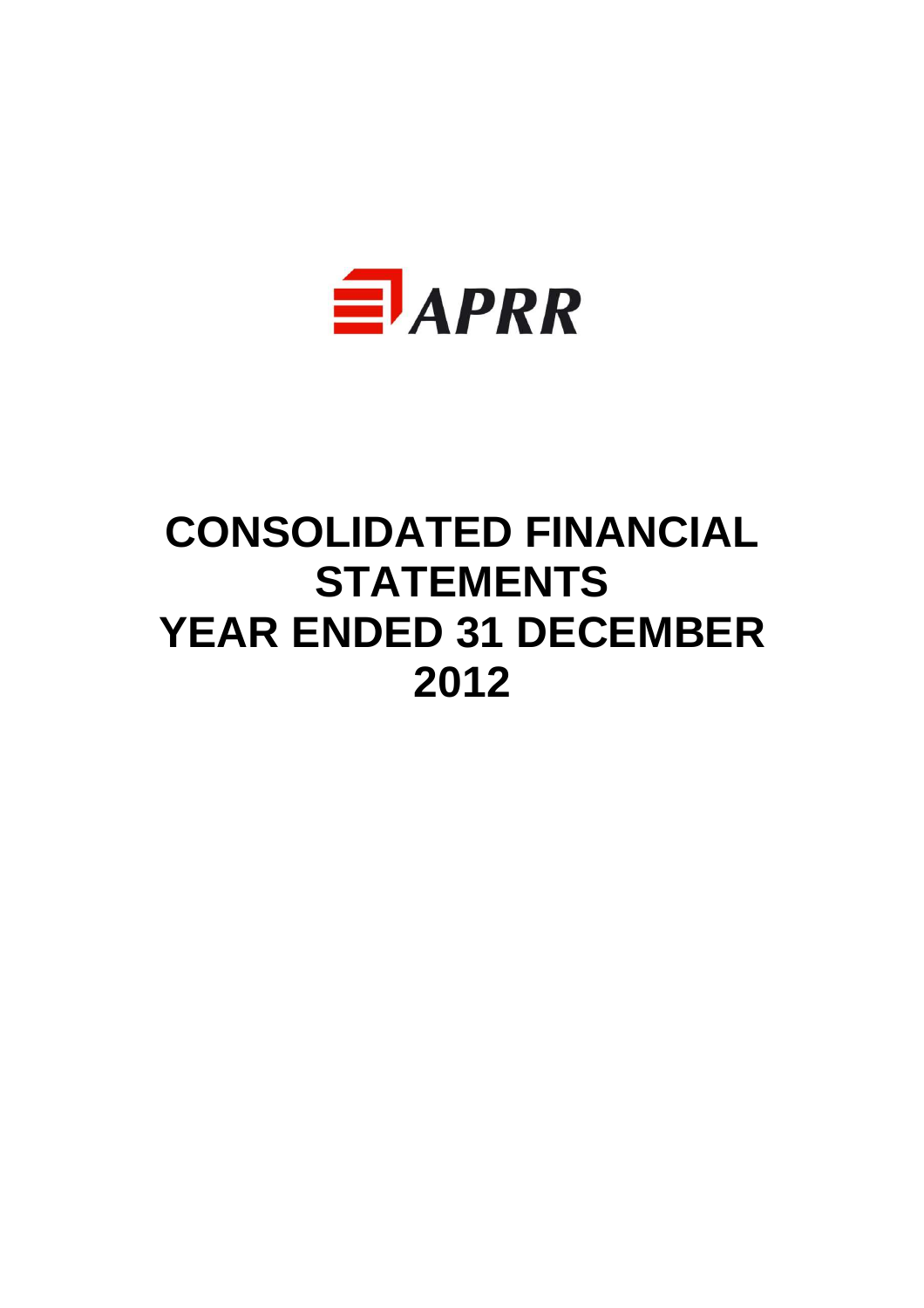# **CONTENTS**

| 1.<br>2. | <b>CONSOLIDATED INCOME STATEMENT AND STATEMENT OF</b>          |  |
|----------|----------------------------------------------------------------|--|
|          | <b>CONSOLIDATED STATEMENT OF CHANGES IN EQUITY  6</b>          |  |
| 3.<br>4. |                                                                |  |
|          |                                                                |  |
|          | NOTES TO THE 2012 CONSOLIDATED FINANCIAL STATEMENTS 8          |  |
| 1.       |                                                                |  |
| 2.       | SIGNIFICANT ACCOUNTING POLICIES AND METHODS 9                  |  |
|          | 2.1.                                                           |  |
|          | 2.2.                                                           |  |
|          | 2.3.                                                           |  |
|          |                                                                |  |
|          | 2.3.2 Intangible assets arising from concessions10             |  |
|          |                                                                |  |
|          | 2.4.                                                           |  |
|          | 2.5.                                                           |  |
|          | 2.6.                                                           |  |
|          |                                                                |  |
|          |                                                                |  |
|          | 2.7.                                                           |  |
|          | 2.8.                                                           |  |
|          | 2.9.                                                           |  |
|          |                                                                |  |
|          | 2.9.2 Commitments arising under the early retirement scheme 13 |  |
|          |                                                                |  |
|          |                                                                |  |
|          |                                                                |  |
|          |                                                                |  |
|          |                                                                |  |
|          |                                                                |  |
|          |                                                                |  |
|          |                                                                |  |
|          |                                                                |  |
|          |                                                                |  |
| 3.       |                                                                |  |
| 4.       | SIGNIFICANT ACCOUNTING ESTIMATES AND JUDGEMENTS 18             |  |
| 5.       |                                                                |  |
|          |                                                                |  |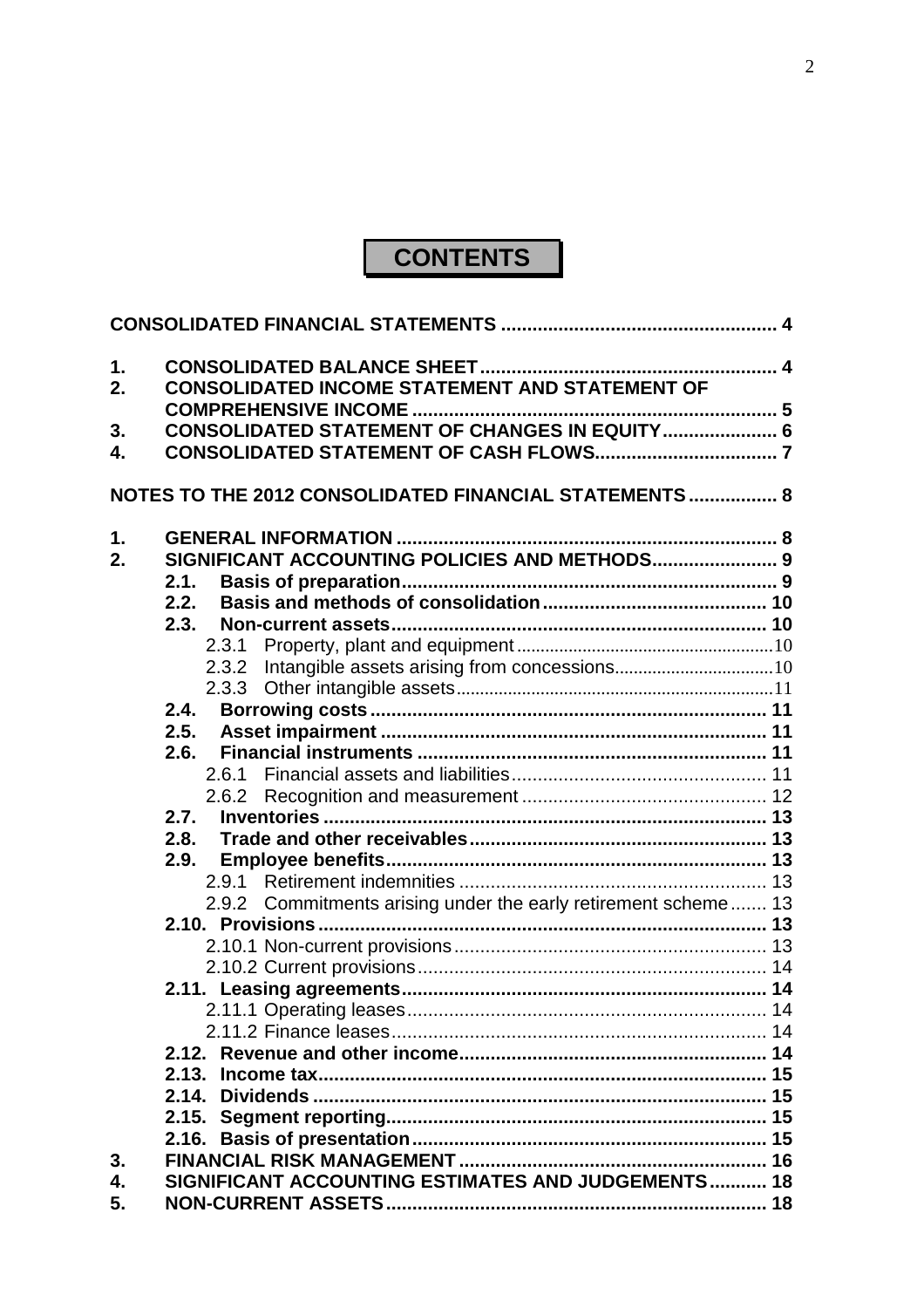| 6.  |                                                               |  |
|-----|---------------------------------------------------------------|--|
| 7.  |                                                               |  |
| 8.  |                                                               |  |
| 9.  |                                                               |  |
| 10. |                                                               |  |
| 11. |                                                               |  |
| 12. |                                                               |  |
| 13. | <b>EMPLOYEE BENEFITS PROVIDED UNDER DEFINED BENEFIT PLANS</b> |  |
|     |                                                               |  |
| 14. | OTHER CURRENT AND NON-CURRENT LIABILITIES  26                 |  |
| 15. |                                                               |  |
| 16. |                                                               |  |
| 17. |                                                               |  |
| 18. |                                                               |  |
| 19. |                                                               |  |
| 20. |                                                               |  |
| 21. |                                                               |  |
| 22. |                                                               |  |
| 23. |                                                               |  |
| 24. |                                                               |  |
| 25. |                                                               |  |
| 26. |                                                               |  |
| 27. |                                                               |  |
| 28. |                                                               |  |
| 29. |                                                               |  |
| 30. |                                                               |  |
|     |                                                               |  |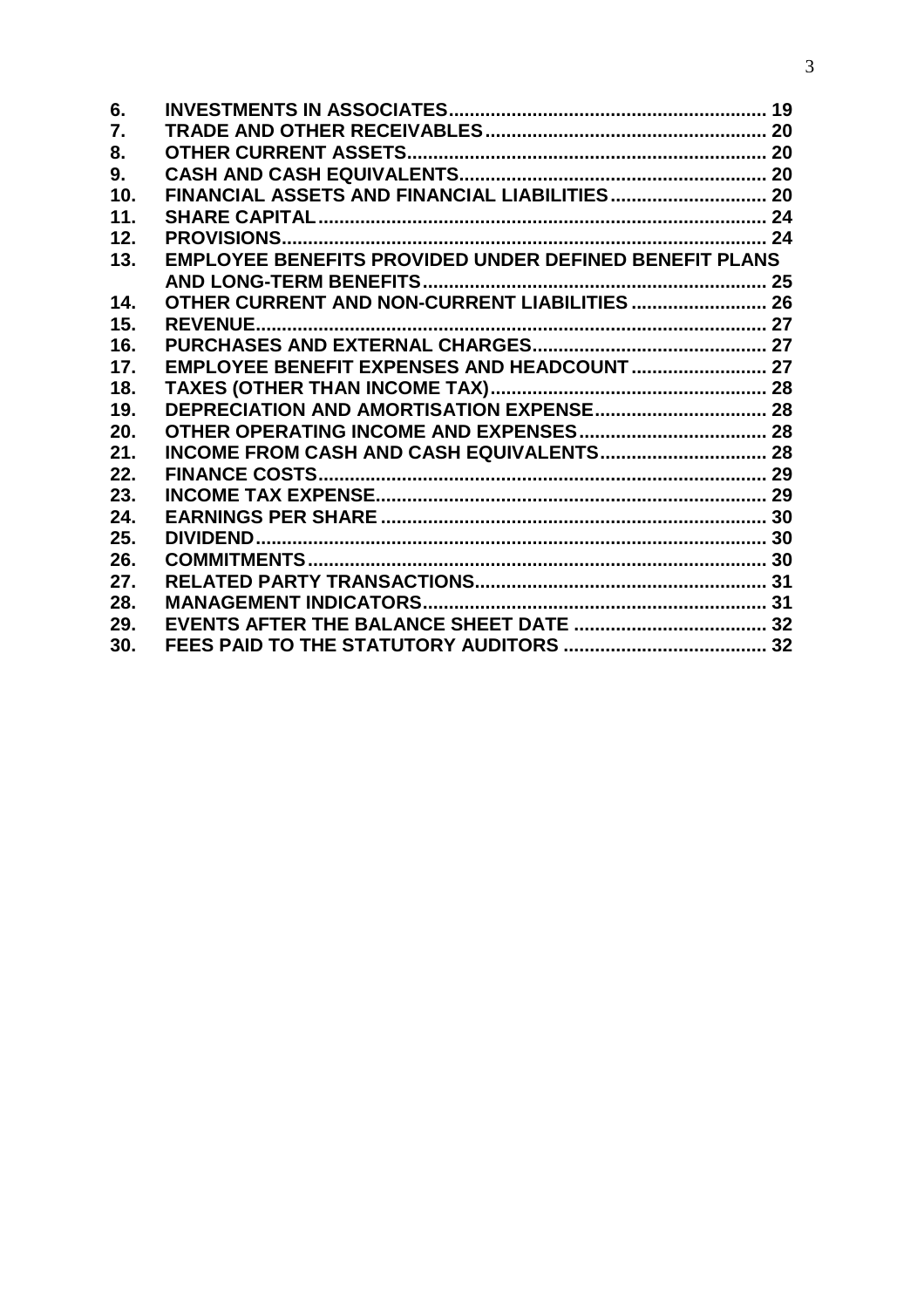# **CONSOLIDATED FINANCIAL STATEMENTS**

# **1. CONSOLIDATED BALANCE SHEET**

| Assets                                     |                |                      |         |
|--------------------------------------------|----------------|----------------------|---------|
| At 31 December                             | <b>Notes</b>   | 2012                 | 2011    |
| (€ million)                                |                |                      |         |
| <b>Non-current assets</b>                  |                |                      |         |
| Property, plant and equipment              | 5              | 167.1                | 171.9   |
| Intangible assets arising from concessions | 5              | 6,952.8              | 7,093.1 |
| Other intangible assets                    | 5              | 37.8                 | 33.2    |
| Investments in associates                  | 5              | 3.7                  | 16.6    |
| Other non-current financial assets         | 5              | 83.8                 | 76.0    |
| Other non-current assets                   | 5              | 0.1                  |         |
| <b>Total non-current assets</b>            |                | $\overline{7,}245.3$ | 7,390.8 |
| <b>Current assets</b>                      |                |                      |         |
| Inventories                                |                | 9.3                  | 10.0    |
| Trade and other receivables                | $\overline{7}$ | 112.9                | 125.6   |
| Current tax assets                         |                |                      | 3.8     |
| Other current assets                       | 8              | 168.4                | 182.8   |
| Cash and cash equivalents                  | 9              | 702.3                | 1,214.0 |
| <b>Total current assets</b>                |                | 993.0                | 1,536.2 |
| <b>Total assets</b>                        |                | 8,238.2              | 8,926.9 |
|                                            |                |                      |         |
| Equity and liabilities                     |                |                      |         |
| At 31 December                             | <b>Notes</b>   | 2012                 | 2011    |
| (€ million)                                |                |                      |         |
| <b>Capital and reserves</b>                |                |                      |         |
| Share capital                              | 11             | 33.9                 | 33.9    |
| <b>Consolidated reserves</b>               |                | (540.2)              | 281.7   |
| Profit for the year                        |                | 391.8                | 395.2   |
| Group share of shareholders' equity        |                | (114.5)              | 710.8   |
| Non-controlling interests                  |                | 0.1                  | 0.2     |
| <b>Total equity</b>                        |                | (114.4)              | 711.0   |
| <b>Non-current liabilities</b>             |                |                      |         |
| <b>Borrowings</b>                          | 10             | 6,904.2              | 6,673.5 |
| Deferred tax liabilities                   | 23             | 61.7                 | 86.7    |
| Provisions                                 | 12             | 249.8                | 245.6   |
| Other non-current liabilities              | 14             | 54.3                 | 62.0    |
| <b>Total non-current liabilities</b>       |                | 7,270.0              | 7,067.8 |
| <b>Current liabilities</b>                 |                |                      |         |
| Trade and other payables                   |                | 104.5                | 113.2   |
| <b>Borrowings</b>                          | 10             | 337.0                | 224.9   |
| Non-current borrowings due within one year | 10             | 352.1                | 538.9   |
| Current tax liability                      |                | 4.8                  |         |
| Provisions                                 | 12             | 71.4                 | 66.9    |
| Other current liabilities                  | 14             | 212.8                | 204.2   |
|                                            |                |                      |         |
| <b>Total current liabilities</b>           |                | 1,082.7              | 1,148.1 |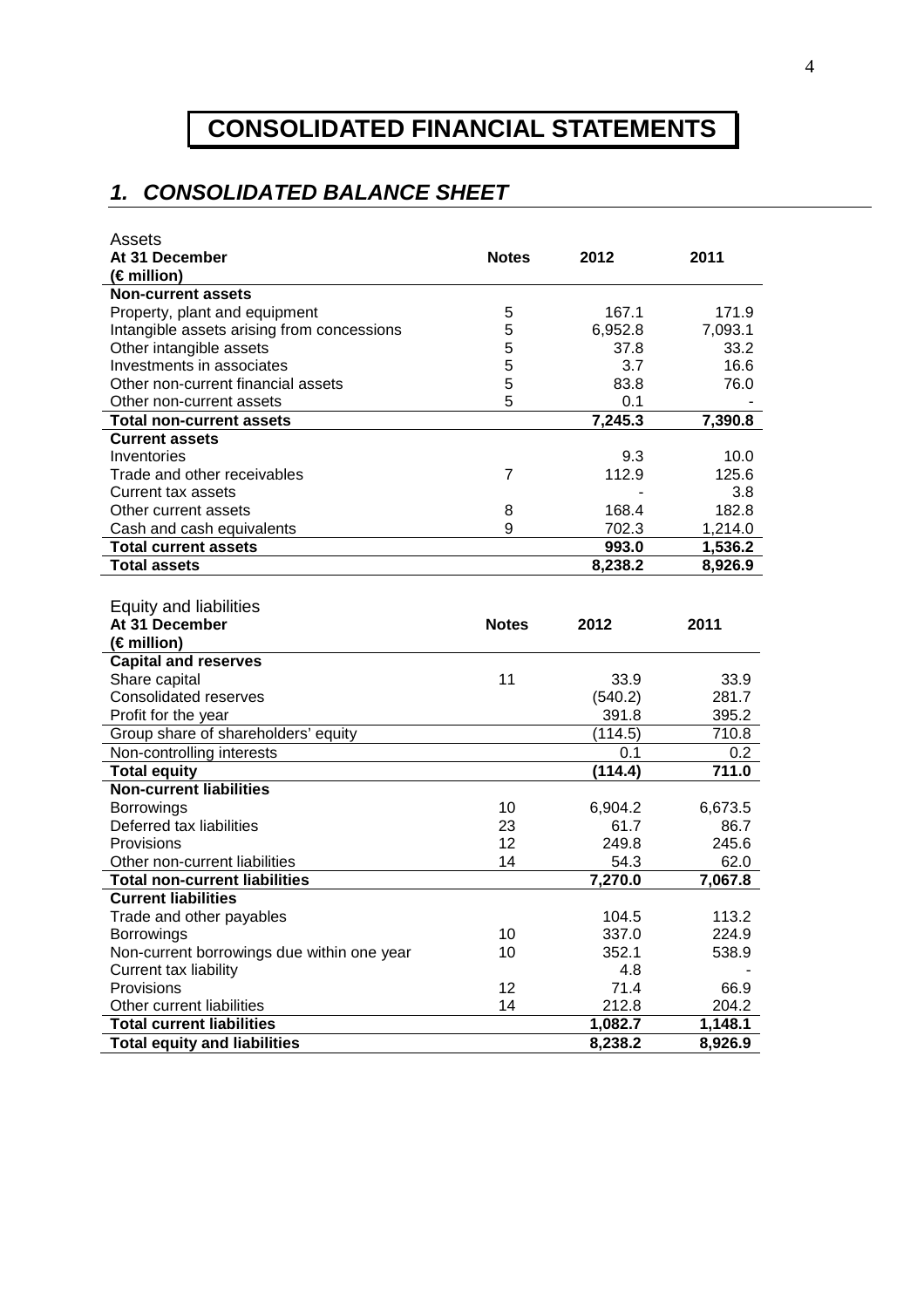# **2. CONSOLIDATED INCOME STATEMENT AND STATEMENT OF COMPREHENSIVE INCOME**

| <b>Consolidated income statement</b>                          |                 |         |         |
|---------------------------------------------------------------|-----------------|---------|---------|
| Year ended 31 December                                        | <b>Notes</b>    | 2012    | 2011    |
| $(\epsilon$ million)                                          |                 |         |         |
| <b>Revenue</b>                                                | 15              | 2,226.5 | 2,180.6 |
| Of which revenue:                                             |                 |         |         |
| - From the operation of the infrastructures                   |                 | 2,038.6 | 2,021.6 |
| - From construction of infrastructures held under concessions |                 | 187.9   | 159.0   |
| Purchases and external charges                                | 16              | (322.8) | (302.1) |
| Employee benefit expenses                                     | 17              | (220.4) | (218.7) |
| Taxes (other than income tax)                                 | 18              | (258.2) | (264.4) |
| Depreciation and amortisation expenses                        | 19              | (387.7) | (383.1) |
| Provisions                                                    |                 | (29.3)  | (20.7)  |
| Other operating income (expenses) from ordinary activities    | 20              | 2.4     | 3.1     |
| <b>Operating profit from ordinary activities</b>              |                 | 1,010.4 | 994.8   |
| Other income (expenses) from operations                       | 20              | 0.2     | (0.8)   |
| <b>Operating profit</b>                                       |                 | 1,010.6 | 994.0   |
| Income from cash and cash equivalents                         | 21              | 18.0    | 11.0    |
| Finance costs                                                 | 22              | (393.7) | (350.3) |
| <b>Net finance costs</b>                                      |                 | (375.8) | (339.2) |
| Other financial income (expenses)                             | $\overline{22}$ | (6.3)   | (26.2)  |
| Share of profit of associates                                 |                 | (5.9)   | (6.0)   |
| Income tax expense                                            | 23              | (230.6) | (227.1) |
| Profit for the year from continuing operations                |                 | 392.0   | 395.4   |
| Profit for the year                                           |                 | 392.0   | 395.4   |
| Attributable to:                                              |                 |         |         |
| - Equity holders of the parent company                        |                 | 391.8   | 395.2   |
| - Non-controlling interests                                   |                 | 0.2     | 0.2     |
| Earnings per share attributable to equity holders of the      |                 |         |         |
| parent company                                                |                 |         |         |
| - Basic earnings per share (euros)                            |                 | 3.47    | 3.50    |
| - Diluted earnings per share (euros)                          |                 | 3.47    | 3.50    |
|                                                               |                 |         |         |
| <b>Consolidated statement of comprehensive income</b>         |                 |         |         |
| Year ended 31 December                                        |                 | 2012    | 2011    |
| (€ million)                                                   |                 |         |         |
| Profit for the year                                           |                 | 392.0   | 395.4   |
| Re-measurement of hedging instruments                         |                 | 8.3     | (2.2)   |
| Gains and losses recognised directly to equity of associates  |                 | (7.0)   | (8.8)   |
| Tax on items recognised directly to equity (*)                |                 | (3.1)   | 1.0     |
| Total income and expense recognised directly to equity        |                 | (1.8)   | (10.0)  |
| Comprehensive income for the year                             |                 | 390.2   | 385.4   |
| Attributable to:                                              |                 |         |         |
| - Equity holders of the parent company                        |                 | 390,0   | 385.2   |
| - Non-controlling interests                                   |                 | 0.2     | 0.2     |

(\*) Tax relates exclusively to the fair value adjustments of derivative hedging instruments.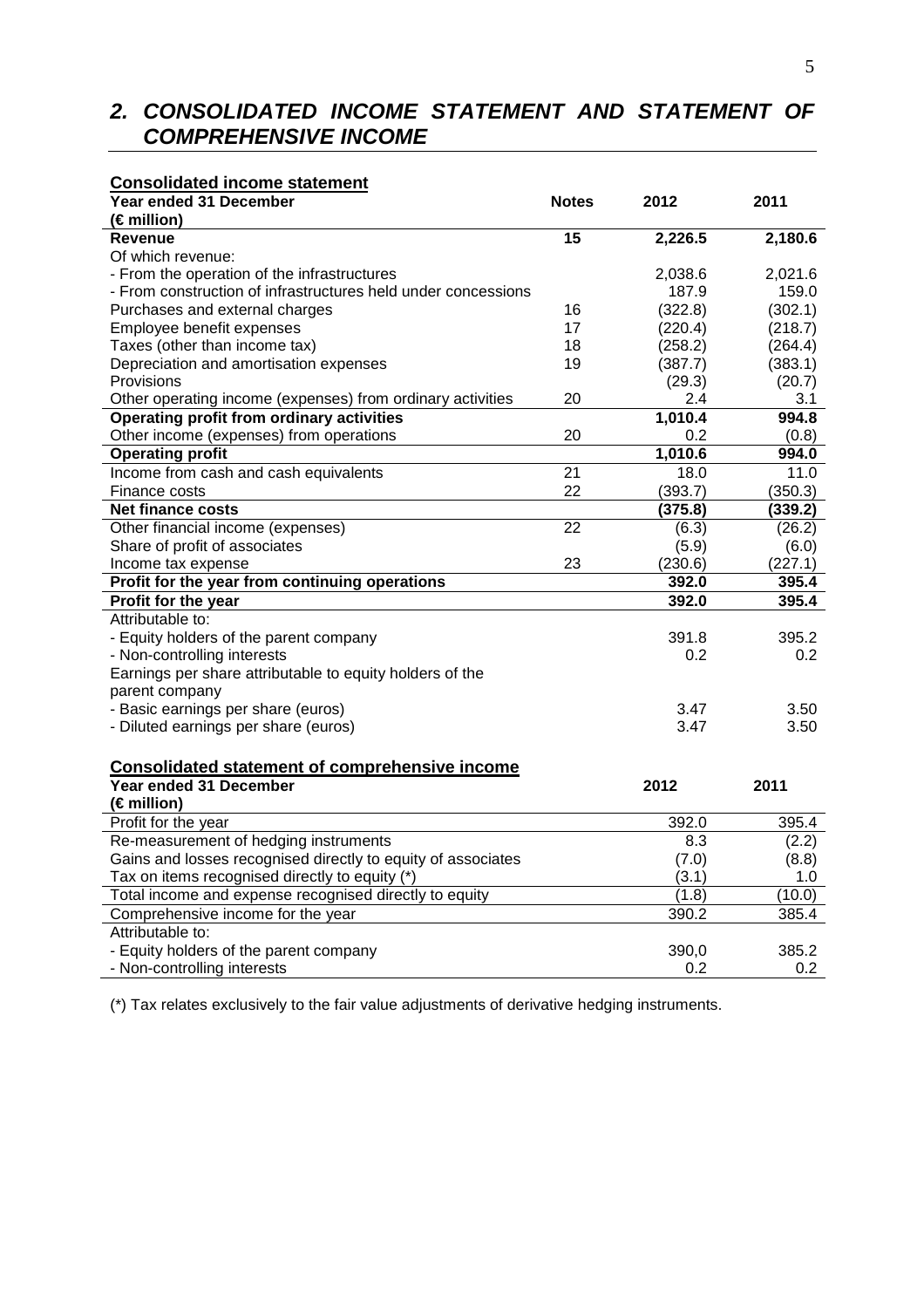# **3. CONSOLIDATED STATEMENT OF CHANGES IN EQUITY**

| $\overline{\epsilon}$ million) | <b>Share</b><br>capital | <b>Share</b><br>premium | <b>Reserves</b> | <b>Financial</b><br>instruments | Group<br>share | <b>Non</b><br>controlling<br>interests | <b>Total</b><br>equity |
|--------------------------------|-------------------------|-------------------------|-----------------|---------------------------------|----------------|----------------------------------------|------------------------|
| At 1 January 2011              | 33.9                    | 0.3                     | 347.6           | (45.8)                          | 336.1          | 0.1                                    | 336.2                  |
| Share-based                    |                         |                         |                 |                                 |                |                                        |                        |
| payments                       |                         |                         | 0.3             |                                 | 0.3            |                                        | 0.3                    |
| <b>Dividends</b>               |                         |                         | (11.3)          |                                 | (11.3)         | (0.1)                                  | (11.4)                 |
| Profit for the year            |                         |                         | 395.2           |                                 | 395.2          | 0.2                                    | 395.4                  |
| Income and                     |                         |                         |                 |                                 |                |                                        |                        |
| expense                        |                         |                         |                 |                                 |                |                                        |                        |
| recognised directly            |                         |                         |                 |                                 |                |                                        |                        |
| to equity                      |                         |                         |                 | (10.0)                          | (10.0)         |                                        | (10.0)                 |
| Total recognised               |                         |                         |                 |                                 |                |                                        |                        |
| income and                     |                         |                         |                 |                                 |                |                                        |                        |
| expense                        |                         |                         | 395.2           | (10.0)                          | 385.2          | 0.2                                    | 385.4                  |
| Changes in scope               |                         |                         |                 |                                 |                |                                        |                        |
| and                            |                         |                         |                 |                                 |                |                                        |                        |
| reclassifications<br>At 31     |                         |                         | 0.5             |                                 | 0.5            |                                        | 0.5                    |
| <b>December</b><br>2011        | 33.9                    | 0.3                     | 732.3           | (55.8)                          | 710.8          | 0.2                                    | 711.0                  |
|                                |                         |                         |                 |                                 |                |                                        |                        |
|                                |                         |                         |                 |                                 |                |                                        |                        |
| At 1 January 2012              | 33.9                    | 0.3                     | 732.3           | (55.8)                          | 710.8          | 0.2                                    | 711.0                  |
| Share-based                    |                         |                         |                 |                                 |                |                                        |                        |
| payments                       |                         |                         | 0.3             |                                 | 0.3            |                                        | 0.3                    |
| <b>Dividends</b>               |                         |                         | (1, 216.3)      |                                 | (1, 216.3)     | (0.3)                                  | (1,216.6)              |
| Profit for the year            |                         |                         | 391.8           |                                 | 391.8          | 0.2                                    | 392.0                  |
| Income and                     |                         |                         |                 |                                 |                |                                        |                        |
| expense                        |                         |                         |                 |                                 |                |                                        |                        |
| recognised directly            |                         |                         |                 |                                 |                |                                        |                        |
| to equity                      |                         |                         |                 | (1.8)                           | (1.8)          |                                        | (1.8)                  |
| <b>Total recognised</b>        |                         |                         |                 |                                 |                |                                        |                        |
| income and                     |                         |                         |                 |                                 |                |                                        |                        |
| expense                        |                         |                         | 391.8           | (1.8)                           | 390.0          | 0.2                                    | 390.2                  |
| Changes in scope               |                         |                         |                 |                                 |                |                                        |                        |
| and                            |                         |                         |                 |                                 |                |                                        |                        |
| reclassifications              |                         |                         | 0.6             |                                 | 0.6            |                                        | 0.6                    |
| At 31 December                 |                         |                         |                 |                                 |                |                                        |                        |
| 2012                           | 33.9                    | 0.3                     | (91.2)          | (57.5)                          | (114.5)        | 0.1                                    | (114.4)                |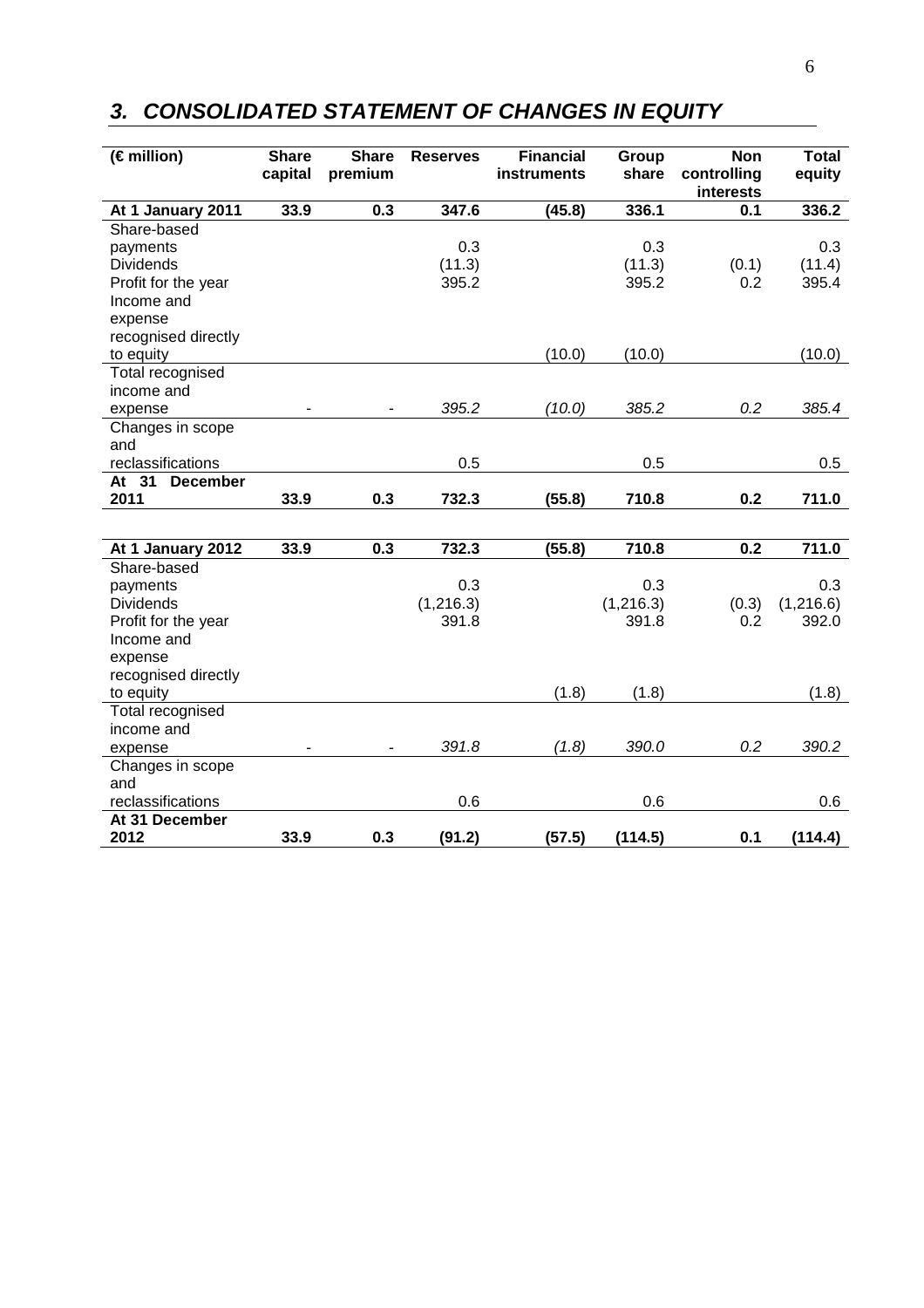# **4. CONSOLIDATED STATEMENT OF CASH FLOWS**

| Year ended 31 December<br>$(\in$ million)                    | <b>Notes</b> | 2012       | 2011       |
|--------------------------------------------------------------|--------------|------------|------------|
| Cash and cash equivalents at the beginning of the year       | 9            | 1,214.0    | 53.3       |
| - Profit for the year                                        |              | 392.0      | 395.4      |
| - Net impact of associates                                   |              | 5.9        | 6.0        |
| - Depreciation and amortisation expense and provisions       | 19           | 374.7      | 354.9      |
| - Other adjustments                                          |              | 20.9       | 22.2       |
| - Gains on disposals                                         |              | (0.7)      | (1.0)      |
| <b>Cash generated by operations</b>                          |              | 792.9      | 777.5      |
| - Net interest expense                                       |              | 369.2      | 340.2      |
| - Interest paid                                              |              | (322.1)    | (291.3)    |
| - Income tax expense                                         | 23           | 230.6      | 227.1      |
| - Income taxes paid                                          |              | (230.5)    | (266.9)    |
| - Movement in working capital related to ordinary activities |              | 30.4       | 17.7       |
| Net cash from operating activities (I)                       |              | 870.5      | 804.4      |
| - Purchases of non-current assets                            |              | (254.9)    | (247.5)    |
| - Purchases of non-current financial assets                  |              | (4.2)      |            |
| Total purchases on non-current assets                        |              | (259.1)    | (247.5)    |
| Proceeds from disposals of non-current assets                |              | 1.0        | 1.4        |
| Net cash from (used in) investing activities (II)            |              | (258.1)    | (246.1)    |
| Dividends paid to the shareholders                           | 25           | (1,216.6)  | (11.4)     |
| Repayment of borrowings                                      | 10           | (529, 8)   | (1, 419.3) |
| New borrowings                                               | 10           | 622.4      | 2,033.2    |
| Net cash used from (used in) financing activities (III)      |              | (1, 124.1) | 602.4      |
| Net increase (decrease) in cash and cash equivalents         |              |            |            |
| $(I+II+III)$                                                 |              | (511.7)    | 1,160.7    |
| Cash and cash equivalents at the end of the year             | 9            | 702.3      | 1,214.0    |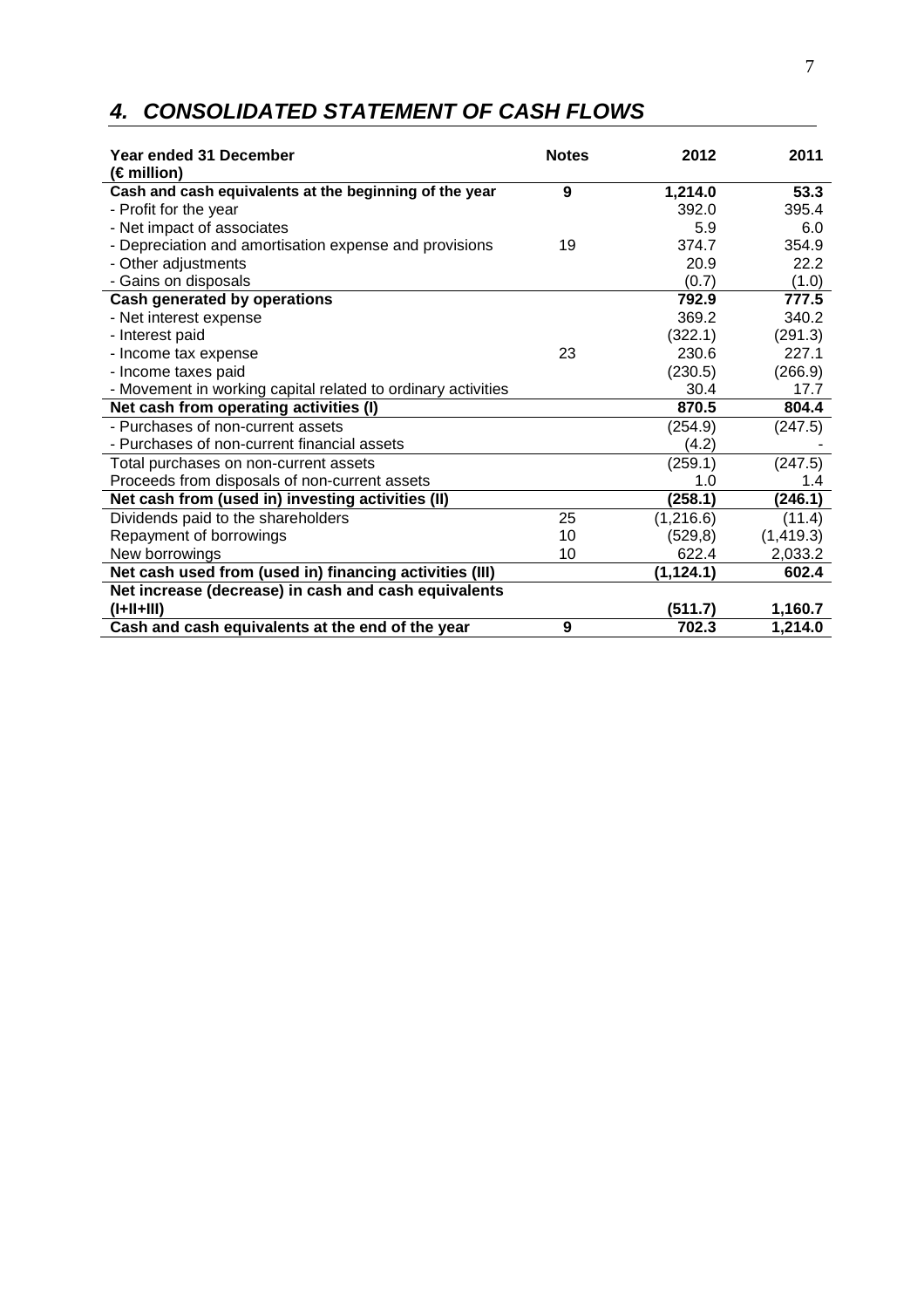# **NOTES TO THE 2012 CONSOLIDATED FINANCIAL STATEMENTS**

# **1. GENERAL INFORMATION**

Autoroutes Paris-Rhin-Rhône Group is primarily composed of two companies - Autoroutes Paris-Rhin-Rhône (APRR) and Autoroutes Rhône-Alpes (AREA) - which operate motorway networks whose construction they financed under the terms of two different motorway concession agreements that expire in 2032. Contract-based plans define the investment programmes for the two concessions and practices regarding tariffs for the periods covered by the plans.

The network covers a total of 2,282 kilometres of motorways, 2,264 kilometres of which are in service.

The motorway concession agreements and the related specifications are the principal instruments defining the relations between the French government, Autoroutes Paris-Rhin-Rhône and Autoroutes Rhône-Alpes: they govern the construction and operation of the motorways, the financial provisions applicable, the term of the concessions and the conditions for the return of the facilities at the end of the concession.

The principal provisions that could influence the operating outlook include:

- the obligation to maintain all structures in good service condition and to use every resource to maintain the continuity of traffic flows under good conditions;
- the provisions setting the toll rates and the rules for changing the rates;
- the clauses stipulating the provisions that will apply in the event of a change in the technical regulations or tax rules applicable to motorway companies; if such a change were likely to seriously compromise the financial position of the concessions, the State and the motorway company would come to a mutual agreement regarding compensation;
- the provisions that would guarantee the repair of the concession works at the expiration date, particularly the establishment, seven years prior to the end of the concession, of a maintenance and replacement programme for the last five years;
- the conditions for returning the assets to the State at the end of the concession and the restrictions on the assets: the assets to be returned shall revert to the State without financial consideration and they may not be sold, pledged as security or subjected to easements;
- the option for the French government of pre-emptively terminating concession contracts and buying back concession contracts: under public law, the State has a unilateral option to terminate concessions in the public interest and under the control of the courts; in addition, the agreement gives the State a buyback right as of 1 January 2012 on the grounds of the public interest.

A separate concession agreement covers the operation of the Maurice Lemaire tunnel by Autoroutes Paris-Rhin-Rhône until 31 December 2068.

The parent company, APRR, is a limited company (Société Anonyme - SA) having its registered office at 36, rue du Docteur Schmitt, 21850 Saint-Apollinaire, France.

APRR is controlled by Eiffage Group through its subsidiary Eiffarie, whose entire capital at 31 December 2012 was owned jointly by Eiffage Group and investment funds managed by the Macquarie group.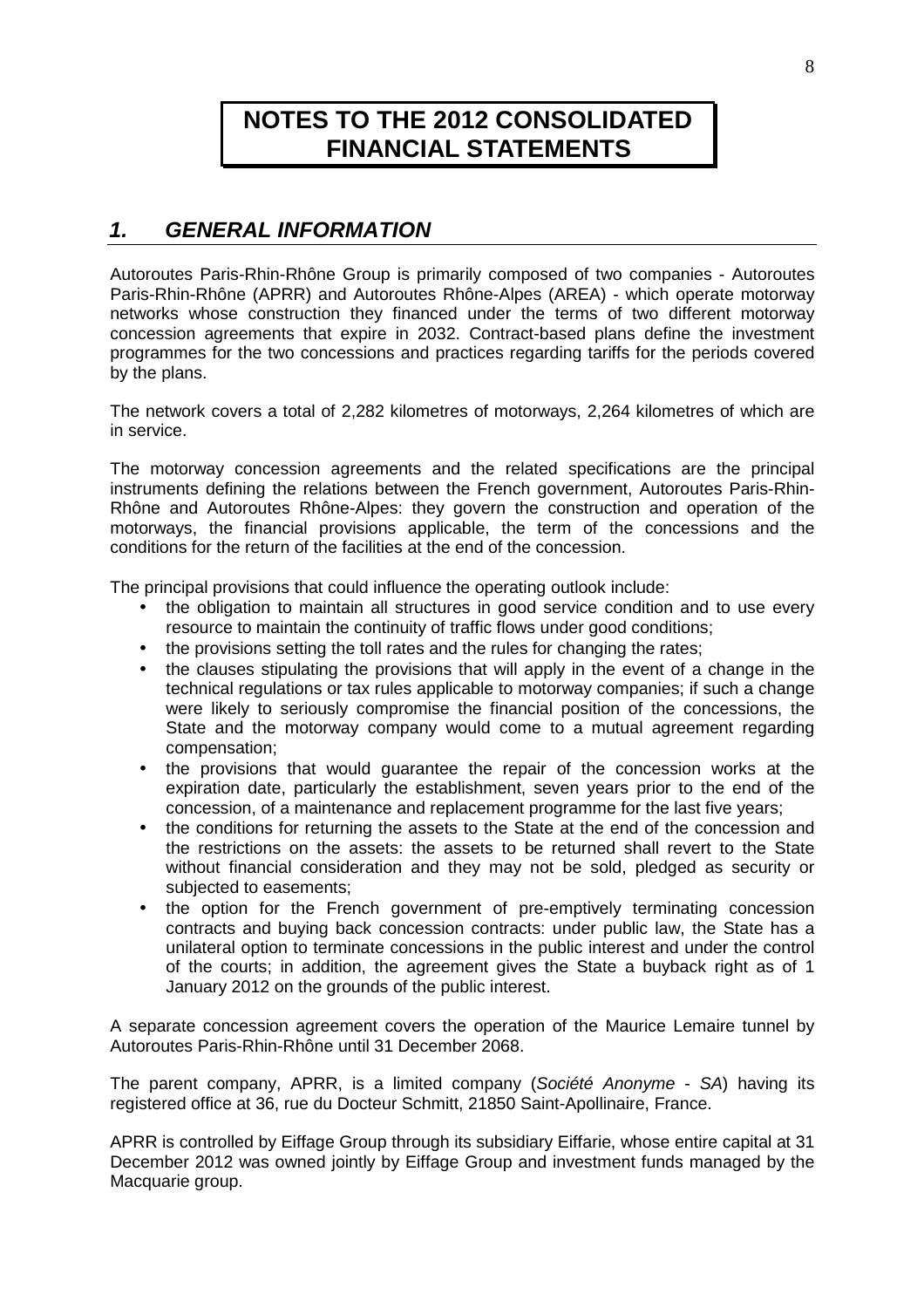The 2012 consolidated financial statements were approved by the Board of Directors on 21 February 2013 and shareholders will be invited to approve these financial statements at the General Meeting that is to be held on 20 June 2013.

#### **Significant events in 2012**

Following the re-opening of the public repurchase offer and squeeze-out procedure in December 2012, Eiffarie now controls the entire capital of APRR, whose shares are no longer listed since 18 December 2012.

# **2. SIGNIFICANT ACCOUNTING POLICIES AND METHODS**

### **2.1. Basis of preparation**

The consolidated financial statements of APRR Group for the year ended 31 December 2012 have been prepared in accordance with International Financial Reporting Standards (IFRS) as adopted by the European Union on 31 December 2012.

The information contained in the consolidated financial statements is presented in millions of euros unless otherwise indicated.

As a rule, assets and liabilities are reported at cost in the balance sheet, net of any amortisation and depreciation, subject to the following exceptions:

- cash equivalents, financial investments and derivative instruments are measured at fair value;
- provisions for liabilities and charges represent the discounted present value of the estimated expenditure to settle the obligation;
- provisions for employee benefits provided under defined benefit plans are measured on the basis described in Note 2.9 and section 13.

Changes in International Financial Reporting Standards (IFRS) up to the balance sheet date are summarised below:

The amendment to IFRS 7, "Financial Instruments: Disclosures", on enhancing disclosures about transfers of financial assets, took effect for annual periods beginning on or after 1 January 2012.

The above amendment had no impact on the 2012 consolidated financial statements.

A number of new standards, interpretations and amendments will be effective for annual periods beginning on or after 1 January 2012. These were not applied for the preparation of these consolidated financial statements. These texts are not expected to have a material impact on the Group's consolidated financial statements except for IFRS 9, "Financial Instruments: Recognition and Measurement of Financial Assets and Financial Liabilities", for which the effective date has been deferred to annual periods beginning on or after 1 January 2015 (subject to the standard's adoption by the European Union).

IAS 19 (revised), "Employee Benefits", adopted by the European Union, will be applied retrospectively from 1 January 2013. The effect of this revision is to reduce consolidated shareholders' equity by around €3.1 million as at 1 January 2013 and to increase consolidated shareholders' equity by around €0.6 million as at 1 January 2012, taking into account deferred tax effects.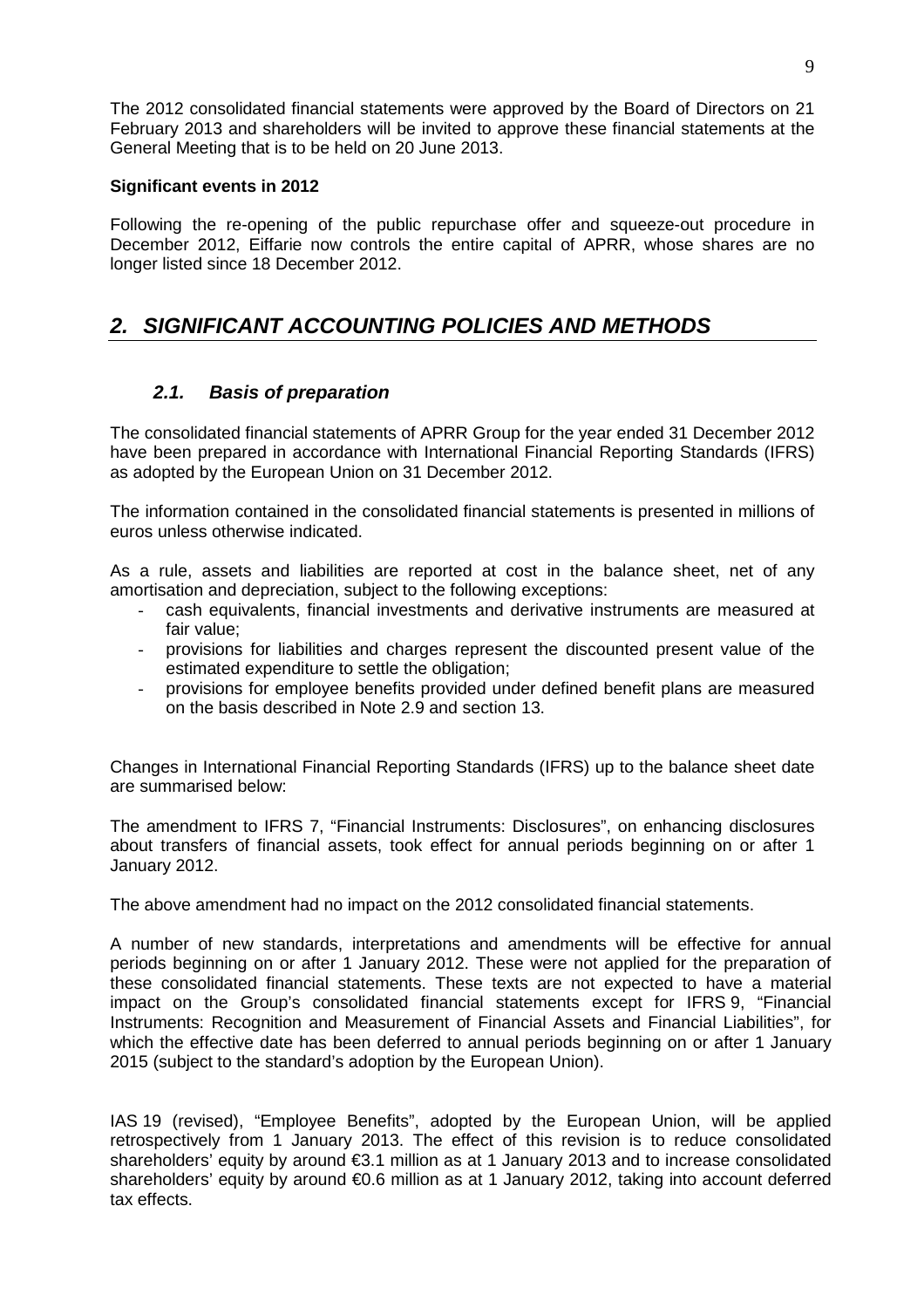IFRS 10, "Consolidated Financial Statements", IFRS 11, "Joint Arrangements", and IFRS 12, "Disclosure of Interests in Other Entities", have not yet been adopted by the European Union. The Group is currently examining the possible impact of these standards on the consolidated financial statements for the period beginning on 1 January 2014.

### **2.2. Basis and methods of consolidation**

Companies are consolidated under the full consolidation method when the Group controls directly or indirectly more than 50% of the voting rights or exercises effective control. Control exists when the Group has the power, directly or indirectly, to govern the financial and operating policies of the enterprise so as to obtain economic benefits from its activity.

Companies are accounted for using the equity method when the Group exercises, directly or indirectly, significant influence over the enterprise. When the company is not controlled exclusively, the Group is presumed to exercise significant influence when it controls at least 20% of the voting rights.

APRR Group consists of the parent company Société des Autoroutes Paris-Rhin-Rhône (APRR), Société des Autoroutes Rhône-Alpes (AREA), its 99.84%-owned subsidiary which is consolidated under the full method, and Adelac, a 49.90%-owned associate of AREA that is consolidated under the equity method. It also includes Axxès, which is 28.09% owned by APRR (including 5.30% by AREA) and consolidated under the equity method.

### **2.3. Non-current assets**

Non-current assets are classified in three categories:

- Property, plant and equipment;
- Intangible assets arising from concessions; and
- Other intangible assets.

### **2.3.1 Property, plant and equipment**

Property, plant and equipment consist of "renewable" assets that have a useful life shorter than the concession (toll equipment, signage, remote transmission, video surveillance and computer equipment, motor vehicles and tooling). These assets are reported on the balance sheet at their historical cost, net of accumulated depreciation.

They are depreciated using the straight line method over their useful life, which is estimated at between 3 and 10 years.

### **2.3.2 Intangible assets arising from concessions**

Since the application of IFRIC 12 in 2009, intangible assets arising from concessions correspond to the right of the operator to charge users of the motorway networks held under concession arrangements, which was given in return for building the infrastructure.

The right granted to the operator is measured at the fair value of the construction services of the infrastructure, to which are added borrowing costs incurred during the period of construction and from which are deducted all remuneration received in cash, i.e. subsidies received from the party having granted the concession.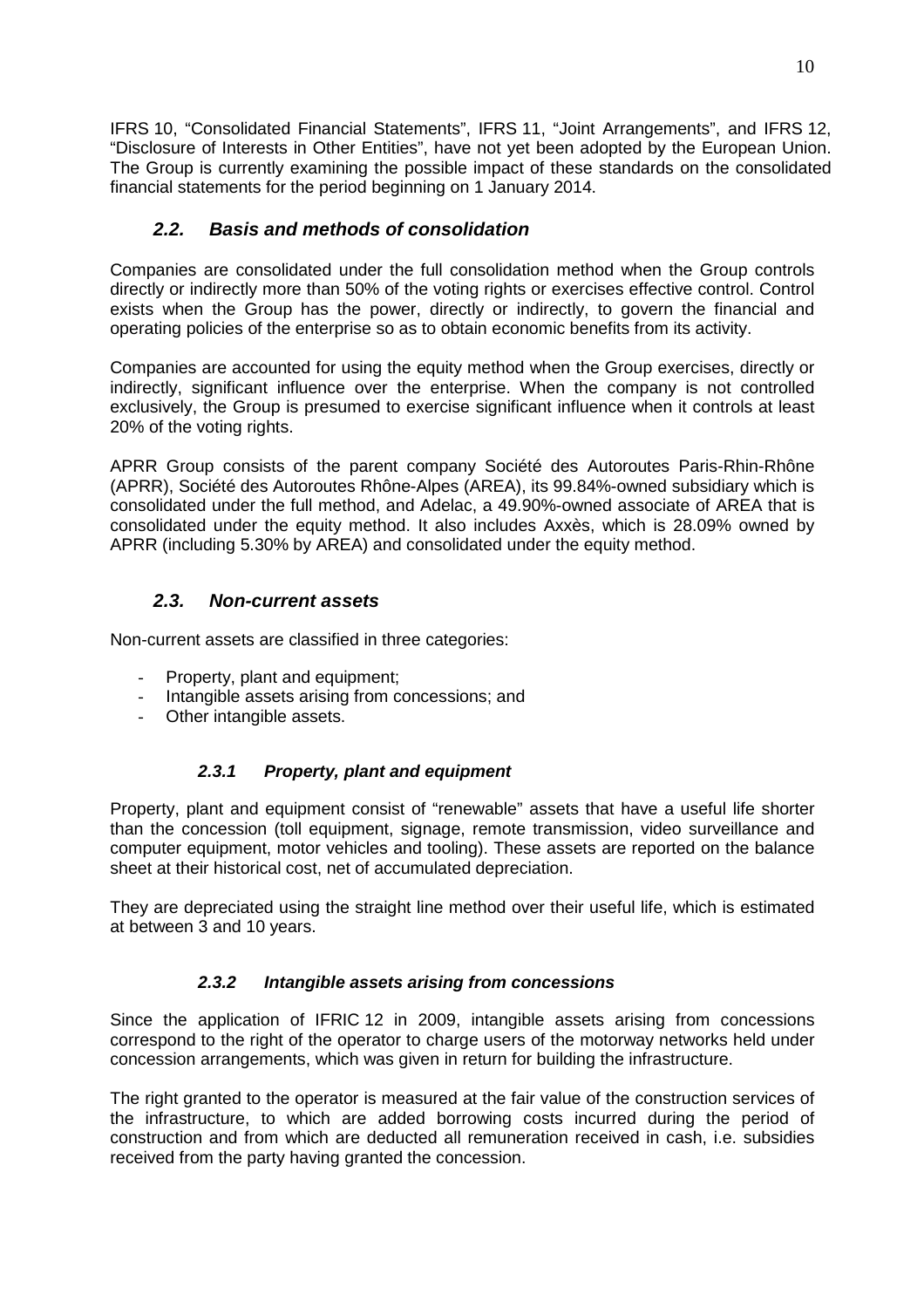The intangible asset is amortised over the term of the concession using an appropriate method to reflect the rate at which the economic benefits derived from the service concession arrangement are consumed, as from the date the infrastructure is brought into service.

### **2.3.3 Other intangible assets**

Other intangible assets comprise mainly of software applications that are amortised using the straight-line method over their useful life, estimated at between three and five years.

### **2.4. Borrowing costs**

Borrowing costs incurred during the period of construction of a qualifying asset are capitalised as part of the cost of the asset. In the Group's case, qualifying assets are intangible assets arising from concessions for which construction took longer than 12 months to complete.

In respect of qualifying assets:

- interest is capitalised on the basis of the average monthly value of the assets or work in progress for which a payment has been made during the year;
- the specific effective interest rate for the loan is applied to this monthly average disbursement, if the qualifying asset has been financed by a specific loan, or the weighted average effective interest rate for other loans for qualifying assets not financed by a specific loan.

### **2.5. Asset impairment**

Given the legal terms of the existing concession agreements and the financial provisions governing these agreements, two distinct cash-generating units (CGU) have been identified: one for the two APRR concessions and the other for the AREA concession.

Impairments tests are performed when there is any indication that an asset may be impaired. When there is an indication of impairment, the net carrying amount of the asset is compared to its recoverable amount, which is defined as the higher of an asset's fair value less costs to sell and its value in use. The value in use is the discounted present value of the future cash flows expected to be generated by the cash-generating unit, taking into account the asset's residual value when appropriate. The present value of this cash flow is determined using a discount rate appropriate to the nature of the cash-generating unit.

### **2.6. Financial instruments**

### 2.6.1 Financial assets and liabilities

Financial assets comprise available-for-sale financial assets, held-to-maturity financial assets, financial assets at fair value through profit or loss, derivative instruments, operating loans and receivables, and cash and cash equivalents.

Financial liabilities comprise financial liabilities measured at amortised cost, financial liabilities at fair value through profit or loss, other financings and bank facilities, derivative instruments, and operating liabilities.

The above financial assets and financial liabilities are recognised and measured in accordance with IAS 39, "Financial Instruments: Recognition and Measurement".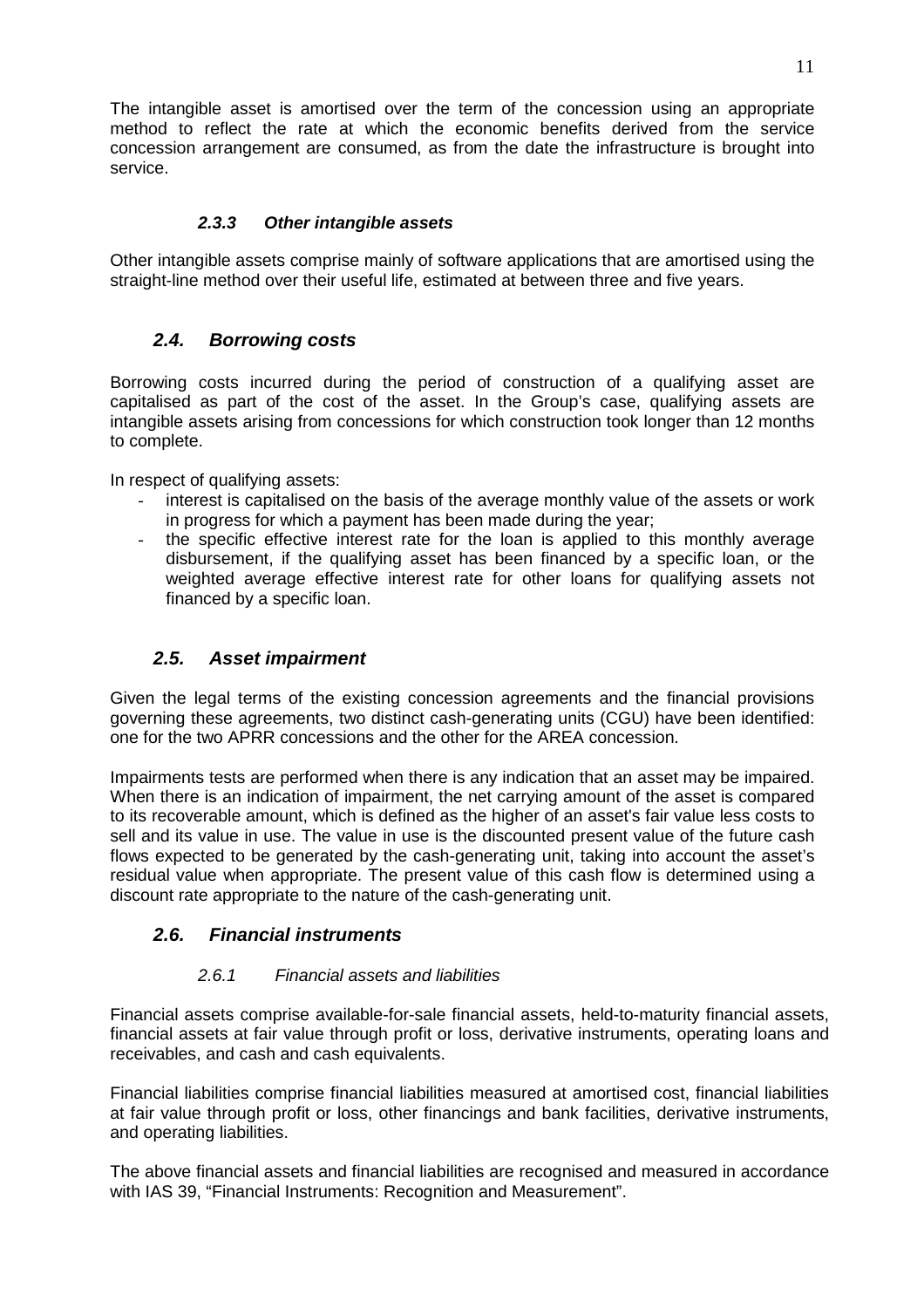#### 2.6.2 Recognition and measurement

- a) Held-to-maturity financial assets are investments with a determinable payment and fixed maturity. After initial recognition at fair value, these assets are measured and accounted for at amortised cost using the effective interest method, less any impairment losses.
- b) Available-for-sale financial assets comprise mainly non-consolidated participating interests (included under other non-current financial assets) and marketable securities not meeting the definition of the other categories of financial assets. After initial recognition, these assets are measured at fair value, any change in fair value being recognised directly in equity except for impairment losses. When these assets are derecognised, any cumulative gain or loss that has been recognised in equity is reversed to profit or loss (included under other financial income and expenses).
- c) Financial assets and financial liabilities at fair value through profit or loss comprise assets and liabilities that the Group intends to sell or repurchase in the near term to generate a gain as well as those assets that the Group has opted to designate as at fair value. Gains and losses on these assets correspond to interest, dividends, changes in fair value and gains or losses on disposal.
- d) Cash and cash equivalents are also measured at fair value through profit or loss. They include cash in hand, cash at bank, short-term deposits on the date of initial recognition, and short-term money market funds not presenting significant risk of an impairment in value.

 Bank facilities repayable on demand form an integral part of the Group's treasury management and constitute a component of cash positions for the purpose of the statement of cash flows.

- e) Loans and other financial liabilities are recognised initially at fair value less transaction costs. Subsequently, they are measured at amortised cost using the effective interest rate method.
- f) Derivative financial instruments held by the Group to hedge its exposure to risks of changes in interest rates in respect of certain variable rate loans are recognised initially at fair value. Attributable transaction costs are recognised in profit or loss when incurred. Subsequent changes in fair value, obtained from the financial institutions having issued the instruments, are recognised directly in equity for the effective portion of the derivative instruments designated as cash flow hedges.

Derivative instruments, when they have been entered into to hedge risks of changes in fair value arising from the interest rate risk on certain fixed rate loans, are recognised initially at fair value. Subsequent changes in fair value, obtained from the financial institutions having issued the instruments, are recognised directly in profit or loss, the hedged loans being re-measured to reflect the interest risk and any changes are recognised in profit or loss.

Changes in fair value of the ineffective portion are recognised in profit or loss. Instruments not qualifying as hedging instruments for accounting purposes are recognised initially and measured subsequently at fair value, with changes in fair value recognised in profit or loss under other financial income and charges.

The gain or loss relating to the effective portion of a hedge is recognised as a component of borrowing costs in the periods during which the hedged items affect the income statement.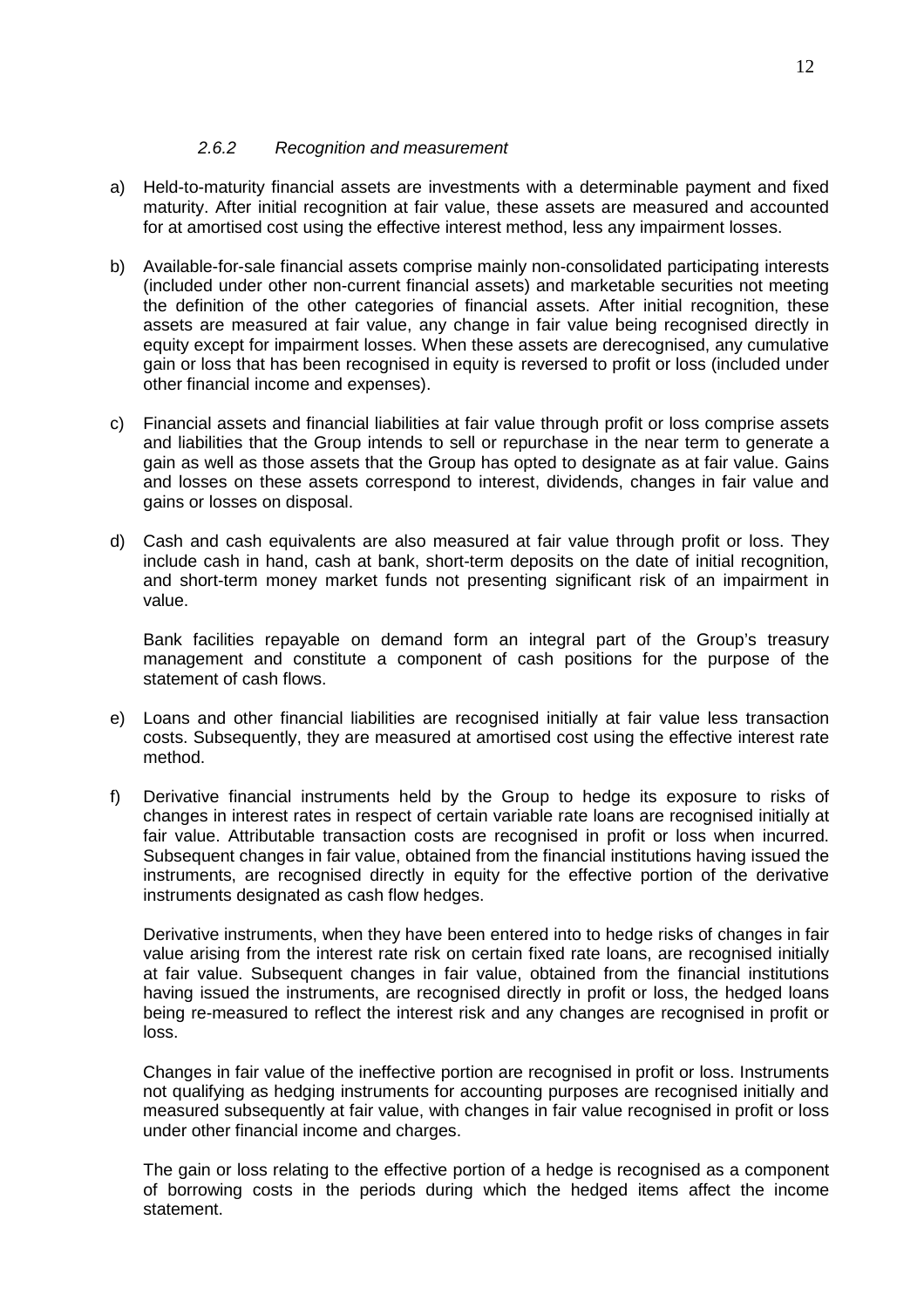### **2.7. Inventories**

Inventories are valued applying the weighted average cost method. An impairment loss is recognised when net realisable value is less than the cost of acquisition.

### **2.8. Trade and other receivables**

Trade and other receivables have due dates under six months. They are measured at face value. Appropriate allowances for estimated irrecoverable amounts are recognised when it is uncertain whether these amounts can be collected.

### **2.9. Employee benefits**

### 2.9.1 Retirement indemnities

Employee benefits under defined benefit plans concern retirement indemnities. The actuarial method used to measure these obligations is the projected unit credit method.

Assets allocated to cover these obligations are measured at fair value and deducted from the actuarial obligation reported on the balance sheet.

The Group uses the corridor method for recognising actuarial gains and losses arising in respect of the provision for retirement indemnities.

#### 2.9.2 Commitments arising under the early retirement scheme

A provision has been recognised in respect of the Group's commitments arising from the agreement signed in 2007 regarding early retirement. Payments that are to be made are accounted for as termination benefits.

The provision was determined on an actuarial basis for the population concerned. The average retirement age was estimated at 62 years (given the particular characteristics of the population). The same discount hypotheses were used as for retirement indemnities.

The provision covers the replacement indemnity payable to the employee until the effective retirement date for that part that is borne by the employer.

### **2.10. Provisions**

### 2.10.1 Non-current provisions

Non-current provisions comprise provisions for retirement indemnities and for long service medals (see Note 2.9 above) as well as provisions for maintaining infrastructures in condition.

Contractual obligations for maintaining infrastructure in condition require provisions to be recognised, mainly to cover the cost of heavy repairs to the surface courses. These provisions are determined based on a multi-year spending programme, which is revised each year. This spending is re-measured by applying appropriate indexes (mainly the TP09 index).

Provisions are also recognised when it is established that repairs must be carried out to specific engineering works to remedy problems.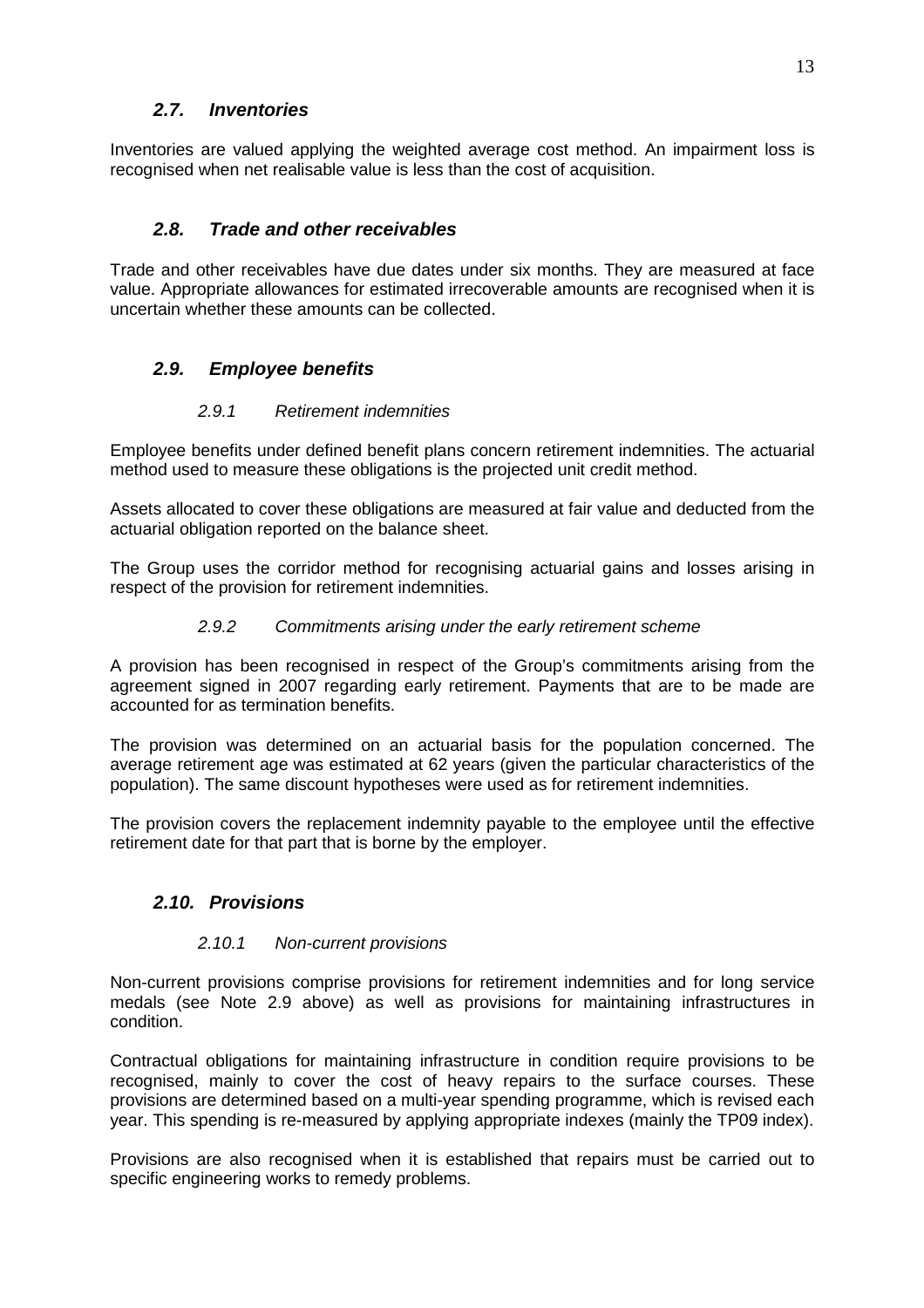These provisions are recognised at their present value. The cost of discounting provisions is recognised under other finance costs.

The current portion of these provisions is classified as current provisions.

### 2.10.2 Current provisions

Current provisions comprise mainly:

- the current portion of provisions for maintaining infrastructures in condition;
- the current portion of provisions for retirement indemnities and for long service medals; and
- other provisions for liabilities and charges, which include the provisions for early retirement (see Note 2.9 above), for staff disputes and for disputes related to the activities (i.e. disputes with customers, sub-contractors and suppliers).

### **2.11. Leasing agreements**

### 2.11.1 Operating leases

When assets are made available to the Group under operating leases (equipment, offices, buildings and parking lots), lease payments are recognised by spreading all expenses related to these leases, including set-up costs, over the term of the lease agreement using the straight line method.

When assets built by the Group are made available under operating leases (fibre optic cables leased to telecommunication operators and, commercial facilities leased to operators at rest areas), these assets are recognised as assets in the balance sheet and are accounted for in the same way as other items of property, plant and equipment. Income guaranteed under these lease agreements is recognised over the term of the lease agreements using the straight line method. Conditional rents are recognised when earned.

### 2.11.2 Finance leases

Assets made available under finance leasing agreements are recognised as non-current assets when the lease agreement transfers substantially all the risks and rewards of ownership to the Group, the other side of the entry being to recognise the corresponding liability.

Assets made available under finance leases are depreciated over their estimated useful life.

### **2.12. Revenue and other income**

Revenue from the operation of infrastructure is generated mainly by the tolls collected for the use of the infrastructure. It is recognised as and when the corresponding services are provided.

As required by IFRIC 12, revenue from the construction of infrastructure held under concession includes the income relating to construction services subcontracted by the Group (determined using the percentage of completion method as required by IAS 11). Related costs are included under purchases and external charges.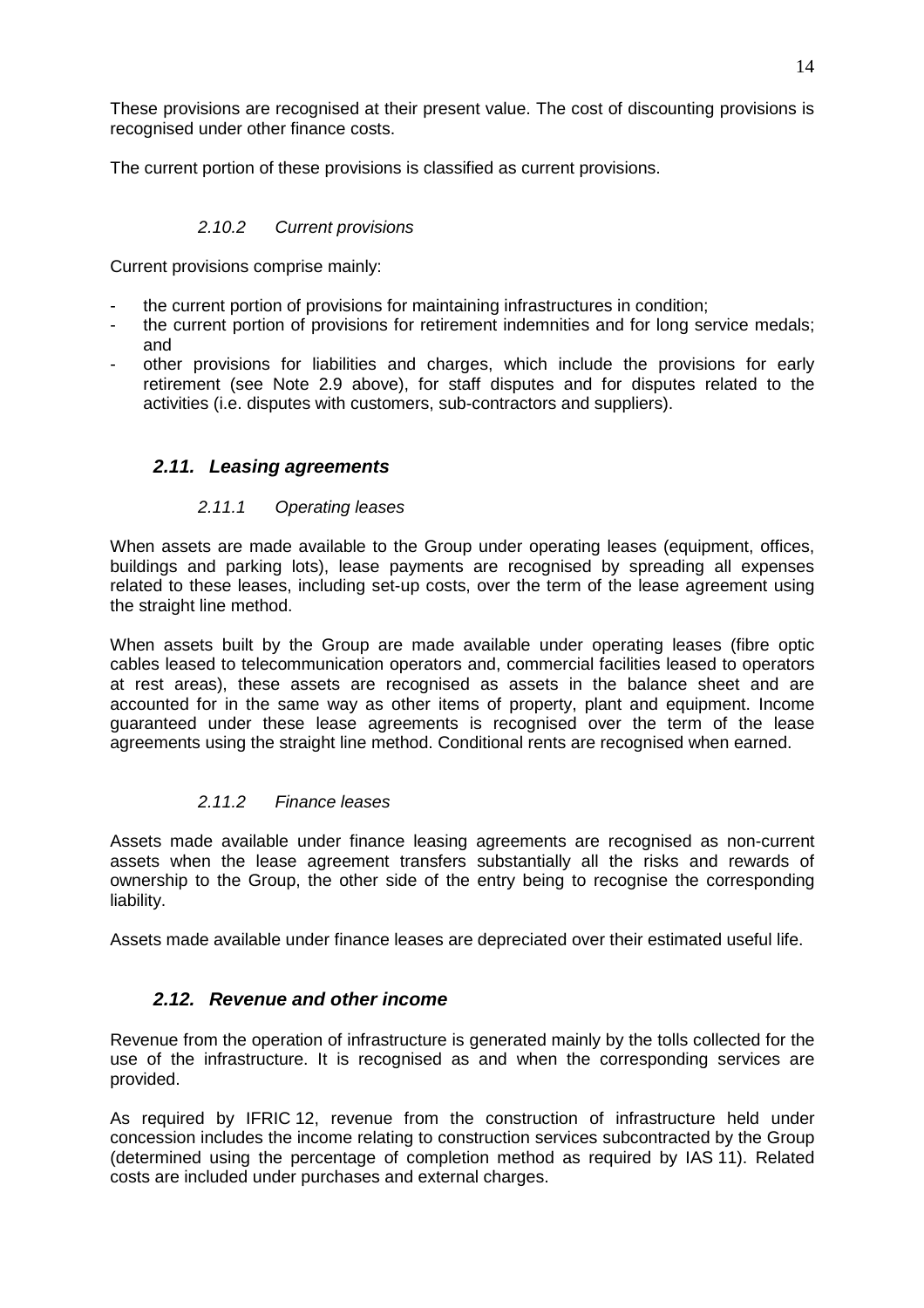### **2.13. Income tax**

Income tax includes current tax and deferred tax.

Income tax is calculated in accordance with tax regulations applicable in France.

As a rule, deferred tax is recognised on temporary differences between the carrying amounts of assets and liabilities in the financial statements and the corresponding tax bases used in the computation of taxable profit. Deferred tax is calculated at the rates that are expected to apply in the period when the liability is settled or the asset realised in so far as these rates are known at the balance sheet date.

Deferred tax assets are recognised to the extent that it is probable that future taxable profits will be available against which to obtain relief.

Deferred tax assets and liabilities are offset, regardless of the period when they are expected to reverse, given the existence of a tax group, provided these assets and liabilities relate to transactions entered into since the election to be assessed on a group basis.

### **2.14. Dividends**

Dividends distributed to the Company's shareholders are recognised as a liability in the consolidated financial statements in the period when these dividends have been approved by the Shareholders' General Meeting.

### **2.15. Segment reporting**

The Group has a single activity consisting of the operation of motorway networks under concession agreements. In the case of the two main concessions consolidated under the full method, the agreements expire on the same date in 2032. These networks are located exclusively in France. All key indicators for the Group and its performances are analysed by management at the consolidated level. Furthermore, the Toll activity accounts for 97% of revenue (excluding revenue from the construction of infrastructures held under concessions), so that ancillary activities are not material to the Group's performances. Consequently, information broken down by business segment or by geographic region is not provided in the consolidated financial statements.

### **2.16. Basis of presentation**

In the balance sheet, assets and liabilities are analysed and reported as either current or non-current items.

In the income statement, operating expenses are analysed and reported according to their nature.

Operating profit on ordinary activities, operating profit, finance costs and net finance costs reported in the income statement and in the statement of comprehensive income are presented in accordance with recommendation 2009-R-03 issued by the French National Accounting Board (Conseil National de la Comptabilité – CNC).

Net finance costs represent total finance costs on borrowings less financial income generated by cash and cash equivalents.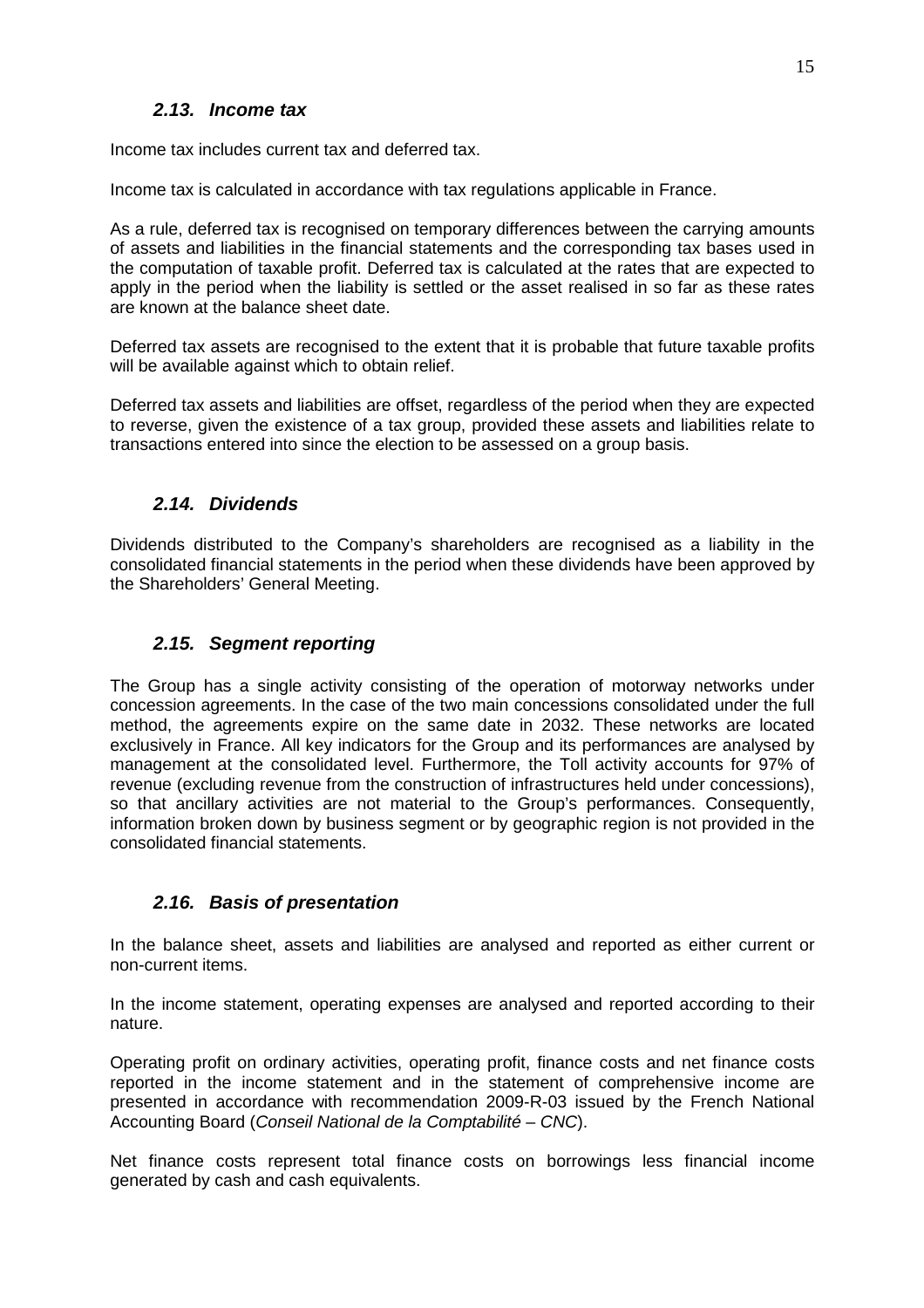# **3. FINANCIAL RISK MANAGEMENT**

#### **Currency risk**

The Group operates principally in the countries of the euro zone, essentially in France. It is therefore exposed to limited currency risk on the transactions to which it is party.

All of the Group's borrowings are denominated in euro.

#### **Liquidity risk**

The liquidity risk is mitigated by the recurring nature of the cash flow and debt repayments.

To finance its day-to-day operations, the Group has negotiated a  $\epsilon$ 719.5 million syndicated loan bearing a variable interest rate. At 31 December 2012, no amount had been drawn down against this loan.

A bond issue was made in January 2012 as part of the  $\epsilon$ 6 billion EMTN programme put into place in October 2007. This issue consisted of €500 million of bonds maturing in January 2018.

To date €3,450 million has already been issued in connection with this programme.

The Group has given undertakings to Caisse Nationale des Autoroutes (CNA) and the members of the banking pool to comply with the following ratios:

- Net debt will be less than 7 times EBITDA
- EBITDA will be more than 2.2 times net financial charges

These two ratios were 4.8 times and 3.7 times, respectively, at 31 December 2012.

Non-compliance with either of these ratios would be regarded as a default event, triggering the early repayment of APRR's entire debt.

The Group's long-term debt is rated BBB- (Stable outlook) by Standard & Poors and BBB+ (Stable outlook) by Fitch.

Were these ratings to be downgraded, this would push up spreads and interest rates on the banks loans and on the bonds issued in connection with the EMTN programme.

An analysis of financial liabilities is provided in Note 10.

#### **Interest rate risk**

At 31 December 2012, 83% of the Group's gross borrowings bore fixed rates, 12% fixed rates on a nominal amount indexed to inflation, and 5% variable rates.

Based on borrowings at the year-end, the Group does not have significant exposure in terms of interest expenses to a rise in interest rates.

A sensitivity analysis was performed, which indicates that:

- Based on borrowings at 31 December 2011, a 100 basis point change in variable rates would impact finance costs by €0.8 million and net profit by €0.5 million.
- Based on borrowings at 31 December 2012, a 100 basis point change in variable rates would impact finance costs by  $\epsilon$ 1.4 million and net profit by  $\epsilon$ 0.9 million.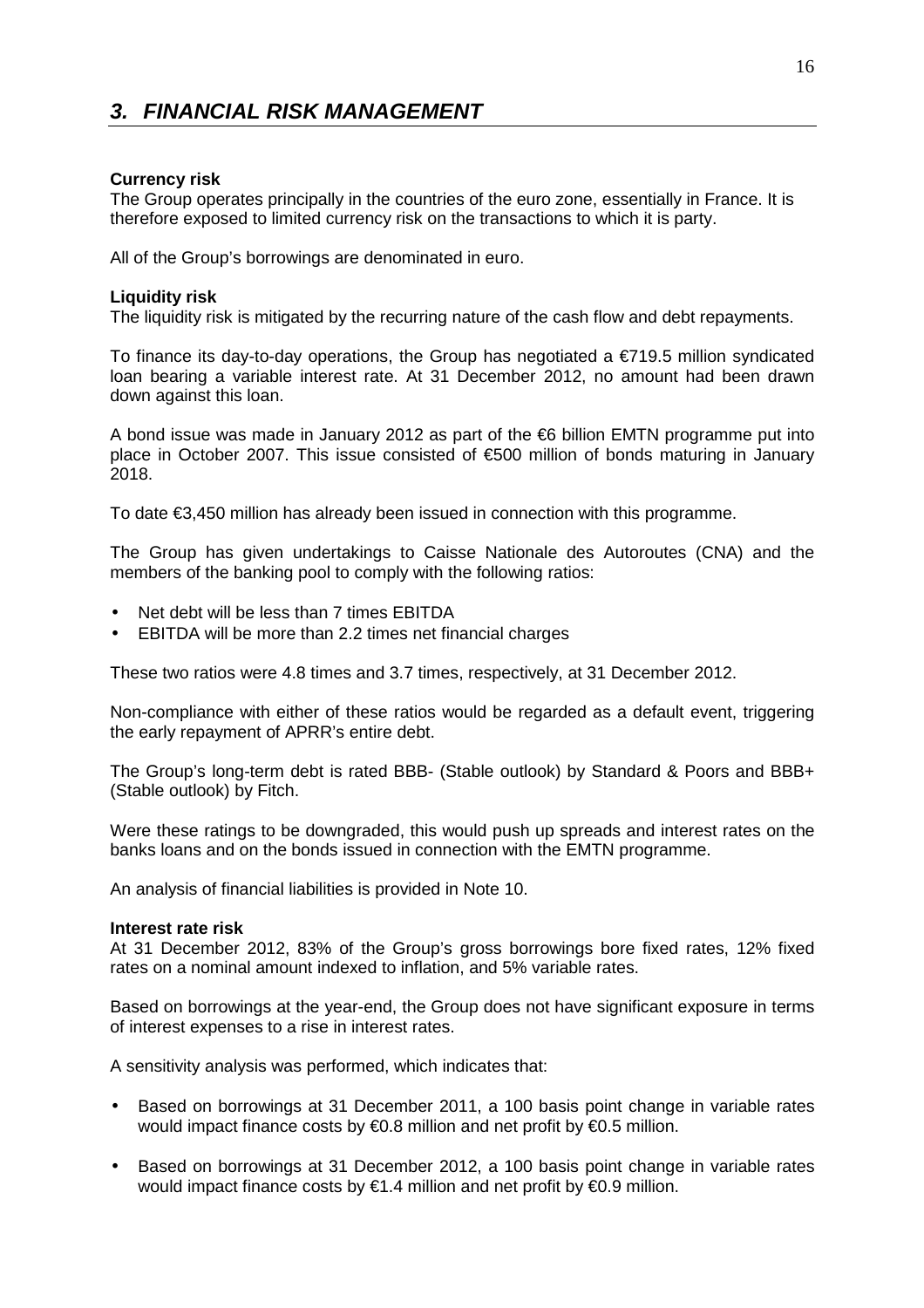#### **Inflation risk**

As toll fares are indexed to the annual retail price index, excluding tobacco, the Group is exposed to a fall in inflation.

This exposure is partly mitigated to the extent that a portion of the Group's borrowing bear a rate fixed on a nominal indexed to inflation.

The portion of the borrowings in question amounted to 12% at 31 December 2012, stable compared with the year before.

In this way, the Group benefits from a partial hedge of the risk corresponding to weaker inflation. If inflation is weaker, this will lead to a lower increase in toll fares but it will also reduce finance costs in the portion of the borrowings indexed to inflation, as a result reducing the overall negative impact of weaker inflation on the Group's earnings.

#### **Credit risk**

| $(\in$ million)                   | 2012 | 2011 |
|-----------------------------------|------|------|
| Past dues: up to 3 months         | 3.5  | 2.3  |
| Past dues: between 3 and 6 months | 1.0  | 0.9  |
| Past dues: over 6 months          | 3.7  | 3.7  |
| Total past dues                   | 8.2  | 6.9  |

Apart from the above amounts, past dues concern a very large number of customers given the activities carried on by the Group. It is therefore impossible to assess the overall financial solidity of these customers.

The provisioning rate in respect of past dues is around 46% of the total amount receivable.

For the purpose of managing its cash position and hedging transactions, the Group enters into transactions only with the most reputable financial institutions.

#### **Risk management**

Risk management is aimed at identifying, assessing, processing and monitoring the risks to which the Group is exposed. These risks are of diverse nature: operational, financial, strategic, human, regulatory and reputational.

Risk management is based on a structured, documented process and on the risk management policy as defined by top management.

The mapping of the risks to which the Group is exposed was updated in 2012.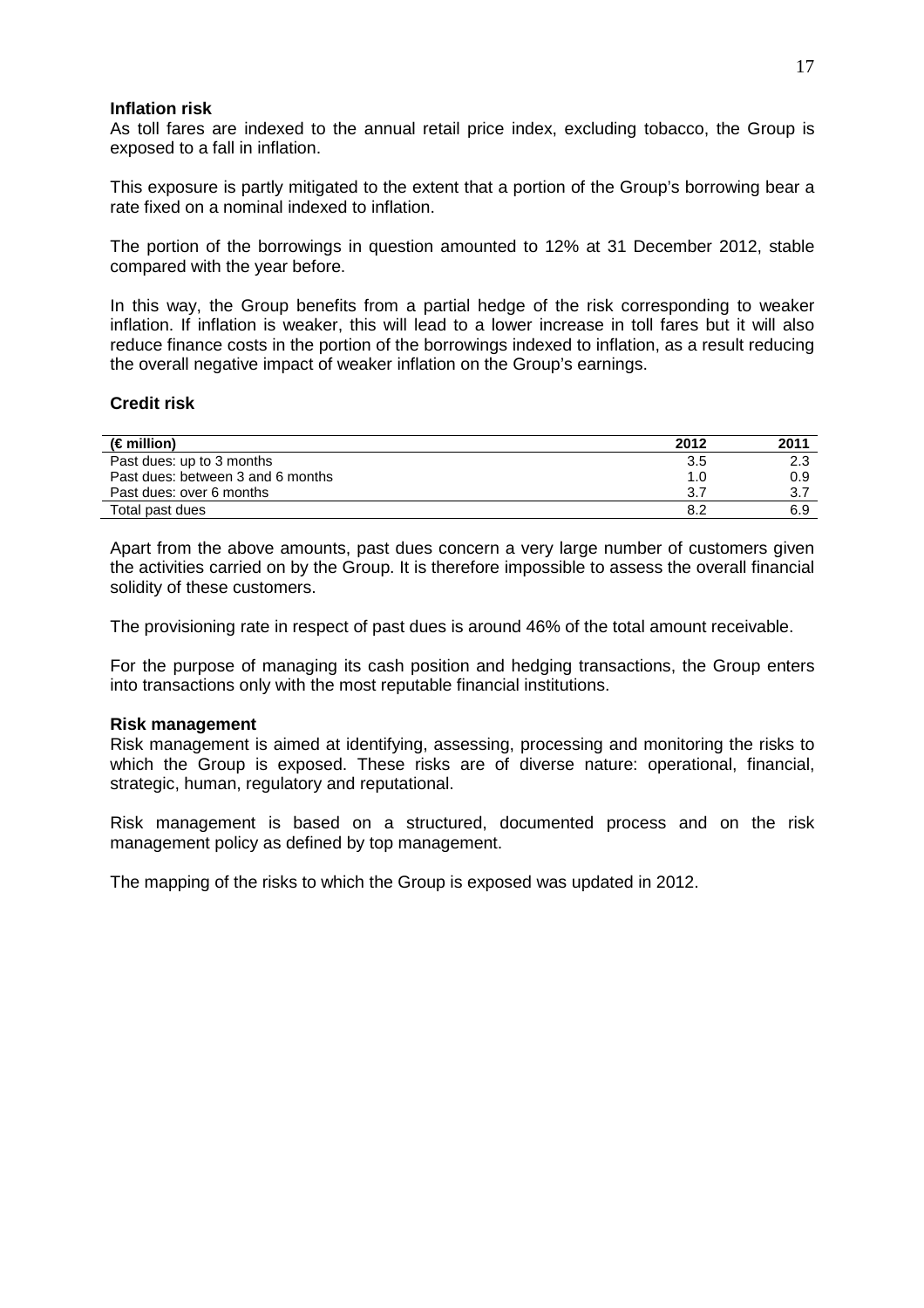# **4. SIGNIFICANT ACCOUNTING ESTIMATES AND JUDGEMENTS**

When preparing the consolidated financial statements, reliance is placed on estimates and assumptions that could affect the amounts of the assets and liabilities at the balance sheet date and income and charges for the period.

These estimates take into account economic data as well as assumptions that may vary over time, and contain elements of uncertainty.

The estimates are mainly in relation to the determination of recoverable amounts of the assets, retirement obligations, the fair value of derivative instruments, and current and noncurrent provisions.

# **5. NON-CURRENT ASSETS**

| 2012                                       |          |                  |                          |                 |
|--------------------------------------------|----------|------------------|--------------------------|-----------------|
| (€ million)                                | At 1     | <b>Increases</b> | <b>Decreases</b>         | At 31           |
|                                            | January  |                  |                          | <b>December</b> |
| a) Cost or valuation                       |          |                  |                          |                 |
| Property, plant and equipment              | 748      | 46               | (29)                     | 765             |
| Intangible assets arising from concessions | 12.337   | 201              | (11)                     | 12,527          |
| Other intangible assets                    | 158      | 14               | (7                       | 165             |
| Investments in associates                  | 17       |                  | (13)                     | 4               |
| Unlisted participating interests           | 5        |                  |                          | 5               |
| Loans                                      | 4        |                  |                          | 4               |
| Sundry financial assets                    | 70       | 8                |                          | 77              |
| <b>Other financial assets</b>              | 78       | 8                | (1)                      | 86              |
| Total                                      | 13,338   | 270              | (60)                     | 13,548          |
|                                            |          |                  |                          |                 |
| (€ million)                                | At 1     | <b>Increases</b> | <b>Decreases</b>         | At 31           |
|                                            | January  |                  |                          | <b>December</b> |
| b) Accumulated depreciation and            |          |                  |                          |                 |
| <i>impairment (1)</i>                      |          |                  |                          |                 |
| Property, plant and equipment              | (576)    | (51)             | 29                       | (598)           |
| Intangible assets arising from concessions | (5, 244) | (341)            | 10                       | (5, 575)        |
| Other intangible assets                    | (125)    | (10)             | 7                        | (128)           |
| Investments in associates                  |          |                  | $\overline{\phantom{a}}$ |                 |
| Unlisted participating interests           | (2)      |                  |                          | (2)             |
| Other investments                          |          |                  |                          |                 |
| Loans                                      |          |                  |                          |                 |
| Sundry financial assets                    |          |                  |                          |                 |
| Other financial assets                     | (2)      |                  |                          | (2)             |
| Total                                      | (5, 947) | (402)            | 46                       | (6, 302)        |
| Carrying value (a-b)                       | 7,391    | (132)            | (14)                     | 7,245           |

(1) No impairment loss was recognised in 2012.

The increase in intangible assets arising from concessions in 2012 was due notably to new construction work (completion of Les Echets-La Boisse section and Montluçon slip road and construction of the Gannat-Vichy section) and to work widening motorway sections (A36 motorway).

Borrowing costs amounting to  $\epsilon$ 3.0 million were capitalised in 2012 (2011:  $\epsilon$ 4.7 million).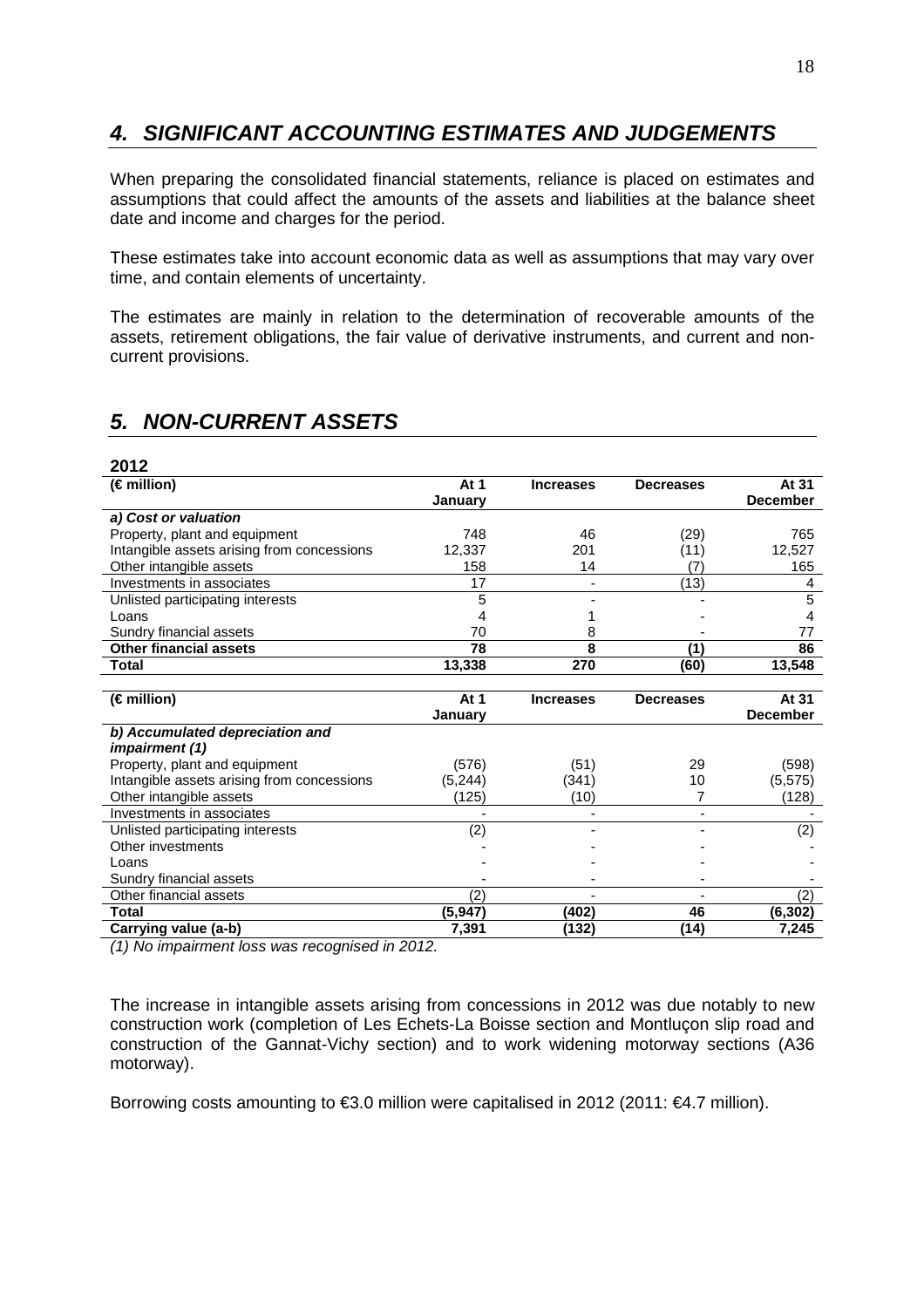| 2011                                                                           |                                    |                  |                  |                 |
|--------------------------------------------------------------------------------|------------------------------------|------------------|------------------|-----------------|
| $(\in$ million)                                                                | At 1                               | <b>Increases</b> | <b>Decreases</b> | At 31           |
|                                                                                | January                            |                  |                  | <b>December</b> |
| a) Cost or valuation                                                           |                                    |                  |                  |                 |
| Property, plant and equipment                                                  | 718                                | 56               | (27)             | 748             |
| Intangible assets arising from concessions                                     | 12.174                             | 166              | (3)              | 12,337          |
| Other intangible assets                                                        | 147                                | 11               |                  | 158             |
| Investments in associates                                                      | 31                                 |                  | (15)             | 17              |
| Unlisted participating interests                                               | 5                                  |                  |                  | 5               |
| Loans                                                                          | 4                                  |                  |                  | 4               |
| Sundry financial assets                                                        | 61                                 | 8                |                  | 70              |
| <b>Other financial assets</b>                                                  | 70                                 | 9                | (1)              | 78              |
| Total                                                                          | 13,141                             | 242              | (46)             | 13,338          |
|                                                                                |                                    |                  |                  |                 |
| $(\in$ million)                                                                | At 1                               | <b>Increases</b> | <b>Decreases</b> | At 31           |
|                                                                                | January                            |                  |                  | <b>December</b> |
| b) Accumulated depreciation and                                                |                                    |                  |                  |                 |
| <i>impairment (1)</i>                                                          |                                    |                  |                  |                 |
| Property, plant and equipment                                                  | (552)                              | (51)             | 27               | (576)           |
| Intangible assets arising from concessions                                     | (4, 919)                           | (328)            | 3                | (5,244)         |
| Other intangible assets                                                        | (114)                              | (11)             |                  | (125)           |
| Investments in associates                                                      |                                    |                  |                  |                 |
| Unlisted participating interests                                               | (2)                                |                  |                  | (2)             |
| Other investments                                                              |                                    |                  |                  |                 |
| Loans                                                                          |                                    |                  |                  |                 |
| Sundry financial assets                                                        |                                    |                  |                  |                 |
| Other financial assets                                                         | (2)                                |                  |                  | (2)             |
| Total                                                                          | (5, 586)                           | (390)            | 30               | (5,947)         |
| Carrying value (a-b)<br>$\overline{\phantom{a}}$<br>$\sqrt{11}$ as $\sqrt{11}$ | 7,555<br>$\mathbf{r}$ $\mathbf{r}$ | (148)            | (16)             | 7,391           |

(1) No impairment loss was recognised in 2011.

| $(\in$ million)                     | 31 December | 31 December |
|-------------------------------------|-------------|-------------|
|                                     | 2012        | 2011        |
| Signed works contracts not executed | 151.5       | 113.9       |

Furthermore, from 2013 to 2017, the Group is committed to undertaking work to build and widen motorways and to create new interchanges that are expected to cost €442 million.

# **6. INVESTMENTS IN ASSOCIATES**

Investments in associates consist of the Group's shareholding in Adelac (which has been awarded the concession for a 19-kilometre section of the A41 motorway between Villy le Pelloux-Saint Martin-Bellevue and Saint-Julien-en-Genevois) and Axxès (which markets and manages electronic toll subscriptions for heavy goods vehicles).

Key financial data for associates are summarised in the table below:

| $(\in$ million)  | Country | Total<br>assets | <b>Borrowings</b> | <b>Capital</b><br>and<br>reserves | Revenue | Net profit | % held |
|------------------|---------|-----------------|-------------------|-----------------------------------|---------|------------|--------|
| 31 December 2012 |         |                 |                   |                                   |         |            |        |
| Adelac           | France  | 798.4           | 773.2             | 22.1                              | 36.6    | (19.9)     | 49.90% |
| Axxès            | France  | 271.0           | 5.7               | 17.4                              | 885.7   | 2.5        | 28.09% |
| Total            |         | 1.069.4         | 778.9             | 39.5                              | 922.3   | (17.4)     |        |
| 31 December 2011 |         |                 |                   |                                   |         |            |        |
| Adelac           | France  | 811.3           | 765.6             | 42.0                              | 32.7    | (21.7)     | 49.90% |
| Axxès            | France  | 269.4           | 4.8               | 14.8                              | 842.8   | 3.9        | 28.09% |
| Total            |         | 1,080.7         | 770.4             | 56.8                              | 875.5   | (17.8)     |        |

Changes in investments in associates during the period are summarised in the table below: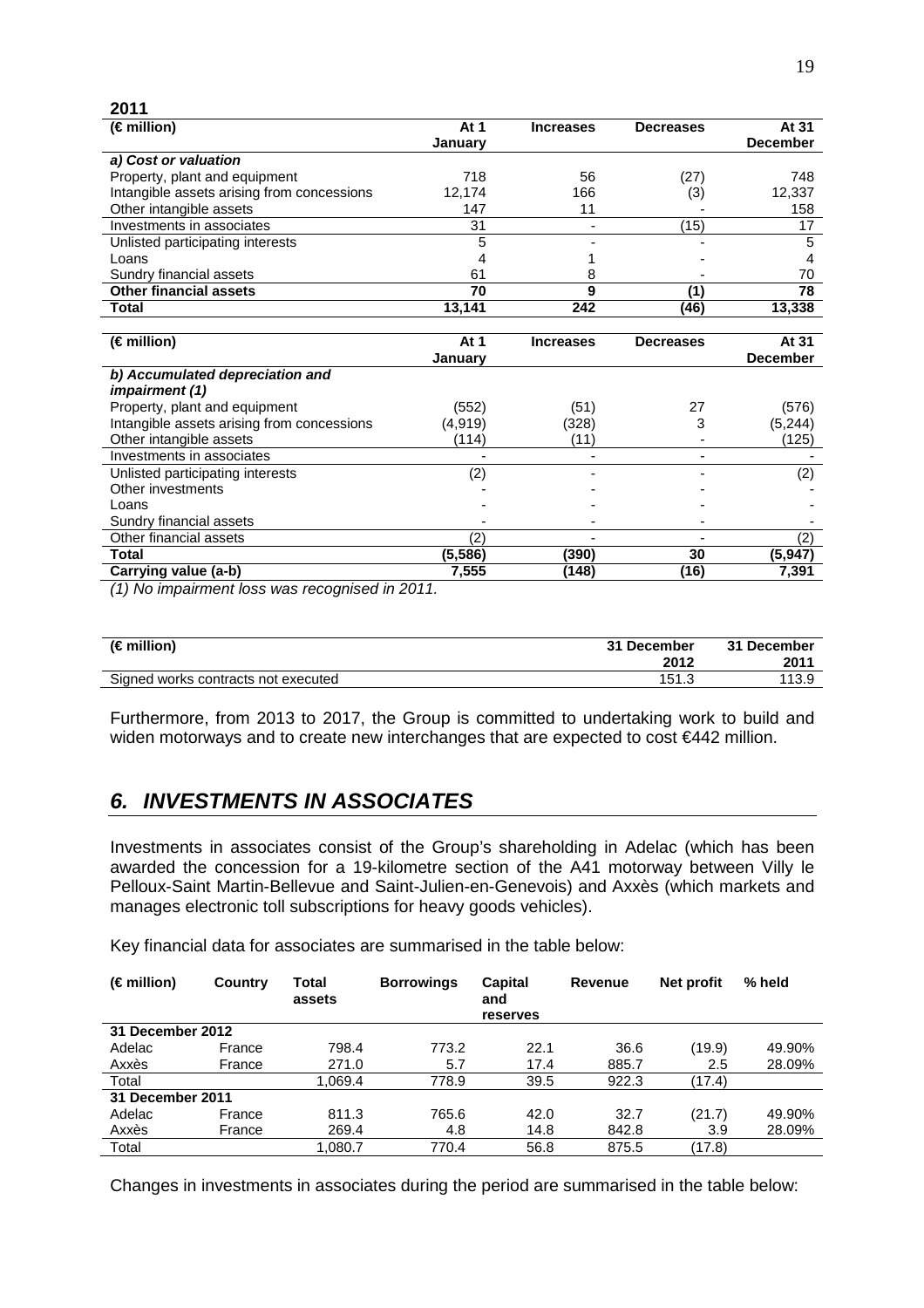| $(\in$ million)                                         | 31 December | 31 December |
|---------------------------------------------------------|-------------|-------------|
|                                                         | 2012        | 2011        |
| At 1 January                                            | 16.6        | 31.4        |
| Share of net profit (loss)                              | (5.9)       | (6.0)       |
| Dividends paid                                          |             |             |
| Share of gains and losses recognized directly to equity | (7.0)       | (8.8)       |
| 31 December                                             | 3.7         | 16.6        |

# **7. TRADE AND OTHER RECEIVABLES**

| $(\in$ million)                      | 31 December<br>2012 | 31 December<br>2011 |
|--------------------------------------|---------------------|---------------------|
| Trade receivables - Tolls            | 68.5                | 63.6                |
| Trade receivables - Other activities | 47.5                | 64.7                |
| Impairment losses                    | (3.2)               | (2.8)               |
| Total                                | 112.9               | 125.6               |

# **8. OTHER CURRENT ASSETS**

| (€ million)             | 31 December | 31 December |
|-------------------------|-------------|-------------|
|                         | 2012        | 2011        |
| State - Value added tax | 34.2        | 33.8        |
| Sundry receivables      | 106.8       | 122.6       |
| Prepayments             | 26.7        | 25.5        |
| Sundry current assets   | 0.7         | 0.8         |
| Total                   | 168.4       | 182.8       |
|                         |             |             |

Sundry receivables comprise mainly of receivables linked to inter-company toll payments.

# **9. CASH AND CASH EQUIVALENTS**

| $(\in$ million)          | 31 December<br>2012 | 31 December<br>2011 |
|--------------------------|---------------------|---------------------|
| Cash at bank and in hand | 190.1               | 50.5                |
| Cash equivalents         | 512.2               | 1.163.5             |
| <b>Total</b>             | 702.3               | 1.214.0             |

Cash and cash equivalents are short-term, highly liquid investments that are readily convertible to known amounts of cash which present negligible risk of changes in value.

# **10. FINANCIAL ASSETS AND FINANCIAL LIABILITIES**

In 2012, one new bond issue amounting to €500 million was completed in connection with the EMTN programme.

Loans totalling €530 million were repaid to Caisse Nationale des Autoroutes (CNA) in 2012. At 31 December 2012, no amount had been drawn against the €719.5 million syndicated loan, while there were no repayments in the year ended.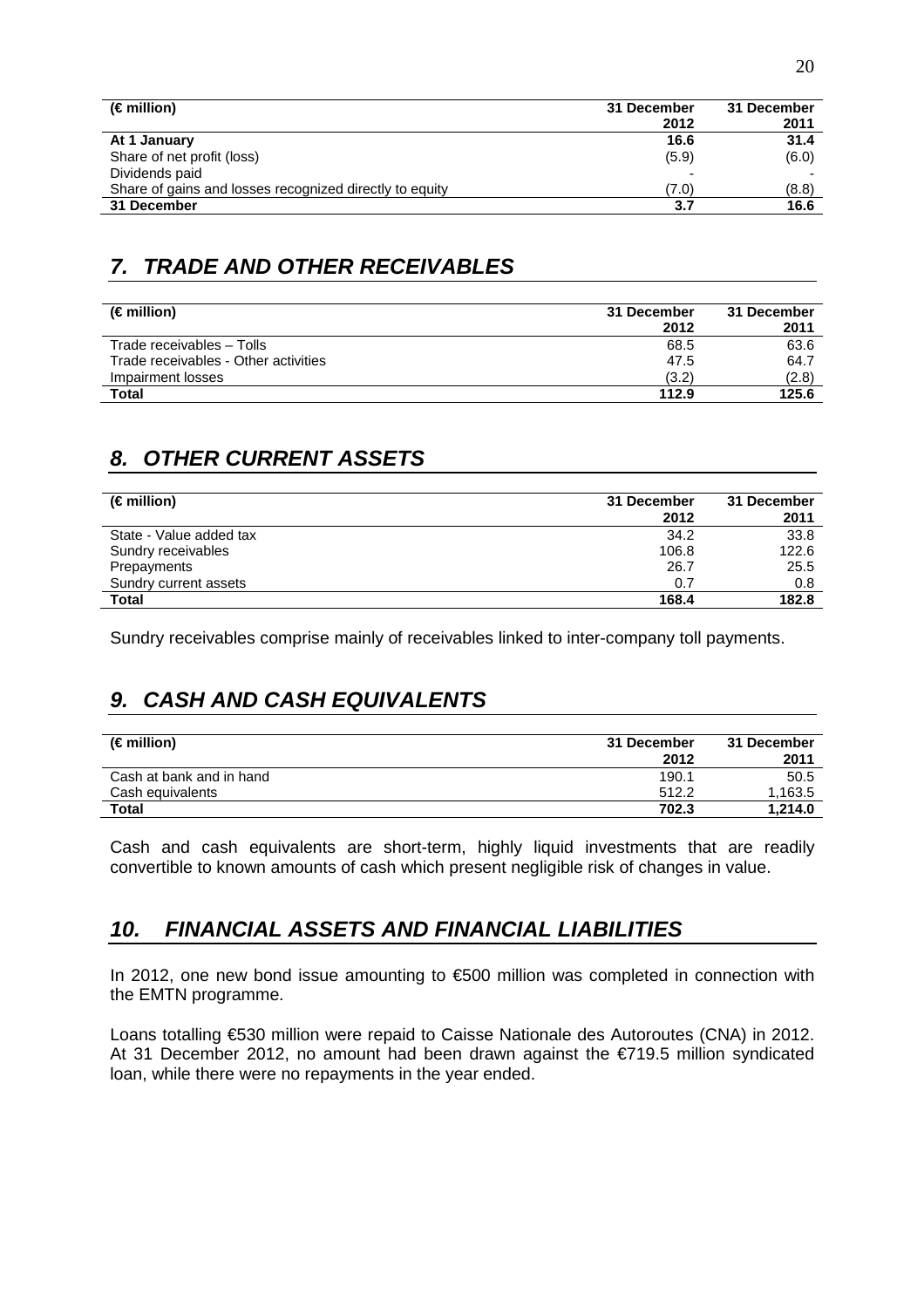| At 31 December 2012                   | Carrying  | <b>Capital and</b> | <b>Less</b> | 1 to $2$ | $2$ to $3$ | $3$ to $4$ | 4 to 5  | After 5 |
|---------------------------------------|-----------|--------------------|-------------|----------|------------|------------|---------|---------|
| $(\in$ million)                       | value     | interest           | than 1      | years    | vears      | vears      | vears   | vears   |
|                                       |           | movements          | vear        |          |            |            |         |         |
| Financial assets: cash and            |           |                    |             |          |            |            |         |         |
| cash equivalents                      |           |                    |             |          |            |            |         |         |
| Marketable securities                 | 512.2     |                    |             |          |            |            |         |         |
| Cash at bank and in hand              | 190.1     |                    |             |          |            |            |         |         |
| <b>Financial assets</b>               | 702.3     |                    |             |          |            |            |         |         |
| <b>Financial liabilities: current</b> |           |                    |             |          |            |            |         |         |
| and non current                       |           |                    |             |          |            |            |         |         |
| Long-term borrowings                  | 6,772.9   | 6,782.1            |             | 1,116.4  | 1,334.8    | 933.0      | 1,391.2 | 2,006.7 |
| Derivative instruments -              |           |                    |             |          |            |            |         |         |
| liabilities                           | 131.4     |                    |             |          |            |            |         |         |
| Interest payable in respect of        |           |                    |             |          |            |            |         |         |
| non-current financial liabilities     |           | 1,638.9            | 342.1       | 332.5    | 307.3      | 231.0      | 163.2   | 262.9   |
| Non-current financial                 | 6,904.2   | 8,421.1            | 342.1       | 1,448.9  | 1,642.1    | 1,164.0    | 1,554.4 | 2,269.5 |
| liabilities                           |           |                    |             |          |            |            |         |         |
| Long-term borrowings due              |           |                    |             |          |            |            |         |         |
| within 1 year                         | 352.1     | 350.2              | 350.2       |          |            |            |         |         |
| Interest payable in respect of        |           |                    |             |          |            |            |         |         |
| long-term borrowings due              |           |                    |             |          |            |            |         |         |
| within 1 year                         |           | 20.3               | 20.3        |          |            |            |         |         |
| Non-current borrowings due            |           |                    |             |          |            |            |         |         |
| within 1 year                         | 352.1     | 370.4              | 370.4       |          |            |            |         |         |
| <b>Current borrowings and</b>         |           |                    |             |          |            |            |         |         |
| other debts                           | 337.0     | 65.0               | 65.0        |          |            |            |         |         |
| <b>Total borrowings</b>               | 7,593.4   | 8,856.5            | 777.5       | 1,448.9  | 1,642.1    | 1,164.0    | 1,554.4 | 2,269.5 |
| Net debt                              | (6,891.1) |                    |             |          |            |            |         |         |

#### **Net debt analysed by maturity and related interest receivable and payable**

Capital and interest movements excluding loan issuance costs, issuance premiums and other items not involving the movement of funds.

Capital and interest movements in the above table are in relation to the debt as reported on the balance sheet at 31 December 2012. They do not reflect any early repayments or new loans that may occur in the future.

Interest movements include movements relating to derivative instruments reported as assets and liabilities (i.e. interest rate swaps). They were not discounted to their present value.

Interest movements for variable rate loans are based on the interest rates prevailing on 31 December 2012. Movements for loans with fixed rates on an indexed nominal are based on projected annual inflation of 2.25%.

Movements in respect of short term borrowings and other debts, which consist exclusively of accrued interest payable, are included in the interest movements shown above.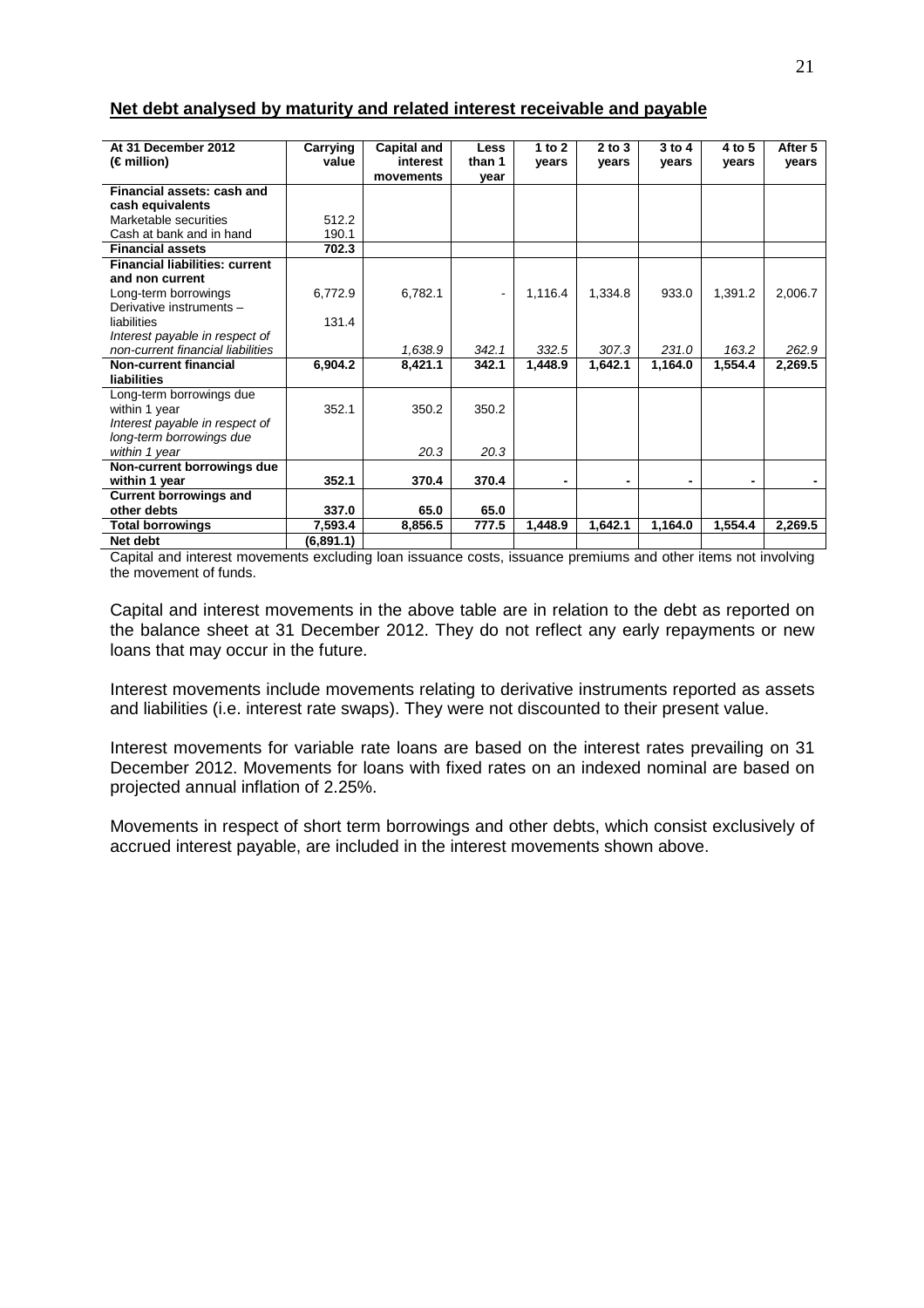| At 31 December 2011                   | Carrying  | <b>Capital and</b> | Less   | 1 to $2$ | $2$ to $3$ | $3$ to $4$ | 4 to 5  | After 5 |
|---------------------------------------|-----------|--------------------|--------|----------|------------|------------|---------|---------|
| $(\in$ million)                       | value     | interest           | than 1 | vears    | vears      | vears      | vears   | vears   |
|                                       |           | movements          | vear   |          |            |            |         |         |
| Financial assets: cash and            |           |                    |        |          |            |            |         |         |
| cash equivalents                      |           |                    |        |          |            |            |         |         |
| Marketable securities                 | 1,163.5   |                    |        |          |            |            |         |         |
| Cash at bank and in hand              | 50.5      |                    |        |          |            |            |         |         |
| <b>Financial assets</b>               | 1,214.0   |                    |        |          |            |            |         |         |
| <b>Financial liabilities: current</b> |           |                    |        |          |            |            |         |         |
| and non current                       |           |                    |        |          |            |            |         |         |
| Long-term borrowings                  | 6,546.2   | 6,546.2            |        | 349.2    | 1,116.2    | 1,331.1    | 928.2   | 2,821.4 |
| Derivative instruments -              |           |                    |        |          |            |            |         |         |
| liabilities                           | 127.3     |                    |        |          |            |            |         |         |
| Interest payable in respect of        |           |                    |        |          |            |            |         |         |
| non-current financial liabilities     |           | 1,810.3            | 308.4  | 334.4    | 304.6      | 257.6      | 163.2   | 442.1   |
| <b>Non-current financial</b>          | 6,673.5   | 8,356.5            | 308.4  | 683.6    | 1,420.8    | 1,588.8    | 1,091.4 | 3,263.6 |
| liabilities                           |           |                    |        |          |            |            |         |         |
| Long-term borrowings due              |           |                    |        |          |            |            |         |         |
| within 1 year                         | 538.9     | 532.0              | 532.0  |          |            |            |         |         |
| Interest payable in respect of        |           |                    |        |          |            |            |         |         |
| long-term borrowings due              |           |                    |        |          |            |            |         |         |
| within 1 year                         |           | 30.1               | 30.1   |          |            |            |         |         |
| Non-current borrowings due            |           |                    |        |          |            |            |         |         |
| within 1 year                         | 538.9     | 562.1              | 562.1  |          |            |            |         |         |
| <b>Current borrowings and</b>         |           |                    |        |          |            |            |         |         |
| other debts                           | 224.9     |                    |        |          |            |            |         |         |
| <b>Total borrowings</b>               | 7,437.3   | 8,918.6            | 870.5  | 683.6    | 1,420.8    | 1,588.8    | 1,091.4 | 3,263.6 |
| Net debt                              | (6,223.3) |                    |        |          |            |            |         |         |

Capital and interest movements excluding loan issuance costs, issuance premiums and other items not involving the movement of funds.

| $(\in$ million)                     |                   | 31 December 2012 | 31 December 2011  |               |
|-------------------------------------|-------------------|------------------|-------------------|---------------|
|                                     | Carrying<br>value | Fair<br>value    | Carrying<br>value | Fair<br>value |
| <b>Assets</b>                       |                   |                  |                   |               |
| Cash and cash equivalents           | 702.3             | 702.3            | 1,214.0           | 1,214.0       |
| Loans                               | 4.4               | 4.4              | 4.1               | 4.1           |
| Interest rate swaps                 | 12.5              | 12.5             | 8.9               | 8.9           |
| Other financial assets              | 67.0              | 67.0             | 63.0              | 63.0          |
| Trade and other receivables         | 112.9             | 112.9            | 125.6             | 125.6         |
| Other current assets                | 168.4             | 168.4            | 182.8             | 182.8         |
|                                     |                   |                  |                   |               |
| <b>Liabilities</b>                  |                   |                  |                   |               |
| Variable-rate loans                 | 336.7             | 398.5            | 284.8             | 322.8         |
| Fixed rate loans on indexed nominal | 840.1             | 1,042.7          | 831.0             | 1,000.9       |
| Fixed rate loans                    | 5,923.4           | 6,726.1          | 5,944.4           | 6,644.9       |
| Interest rate swaps                 | 131.4             | 131.4            | 127.3             | 127.3         |
| Other financial liabilities         | 361.8             | 361.8            | 249.8             | 249.8         |
| Trade and other payables            | 104.5             | 104.5            | 113.2             | 113.2         |
| Other non-current liabilities       | 54.3              | 54.3             | 62.0              | 62.0          |
| Other current liabilities           | 212.8             | 212.8            | 204.2             | 204.2         |

The fair value of the derivative instruments were determined on the basis of the mark-tomarket value provided by the different counterparties.

At 31 December 2012, the portfolio of derivative instruments held by the Autoroutes Paris-Rhin-Rhône Group consisted of:

- a swap, entered into in 2004, under the terms of which the Company receives a fixed rate on a nominal amount of €300 million and pays a fixed rate on this amount indexed to inflation as well as inflation capitalised at maturity;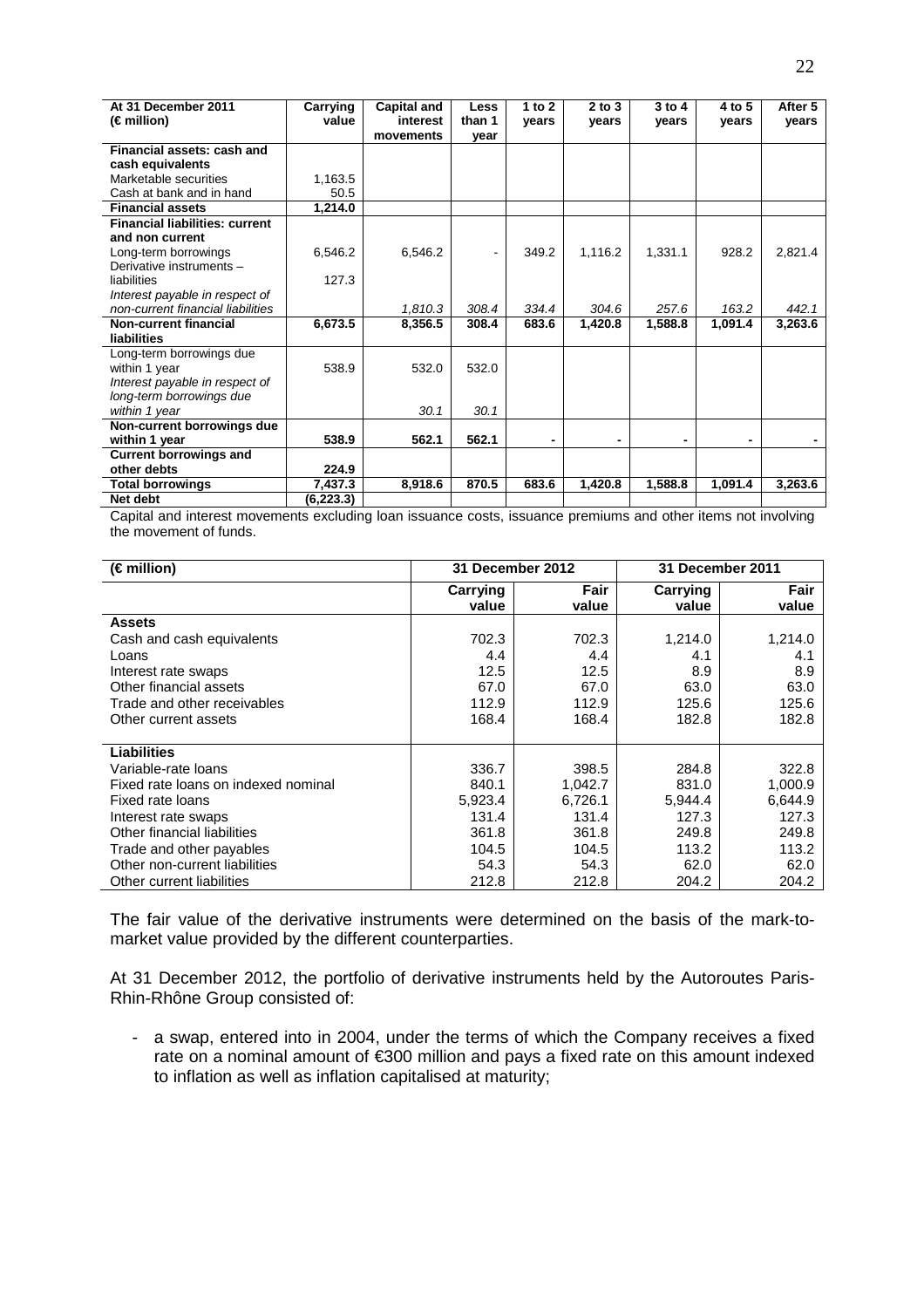- a remaining group of five derivative contracts (including one swap receiving a fixed rate and paying a variable rate, designated as a fair value hedge, with a nominal of  $\epsilon$ 75 million and maturing in 2018, along with three options entered into to mitigate to some extent the exposure to an increase in interest rates, and a swap paying a fixed rate and receiving a variable rate, resulting from the exercise of the swaption that matured in April 2010, treated as autonomous instruments for accounting purposes) entered into in the second half of 2005 as part of a variable rate programme scaled back to  $\epsilon$ 300 million at 30 June 2010, matched to the following loans:
	- €208.4 million against the 4.50% CNA loan maturing on 28 March 2018; and
	- €91.6 million until April 2020, corresponding to a portion of debt equivalent to the 4.50% CNA loan that matured on 25 April 2010;
- five interest rate swaps entered into in March 2008 for a total nominal amount of €500 million that are backed to a loan for the same amount arranged in August 2007 and for which interest periods are identical. Under these swaps, the Company pays a fixed rate and receives a variable rate until they mature in August 2014; hedge accounting is applied to these instruments; and
- two swaps entered into in the first half of 2009 for nominal amounts of €250 million and €50 million, under the terms of which the Company pays fixed rates and receives variable rates, for which the respective maturity dates are in July 2014 and December 2012 and for which the interest periods are matched to those of two loans for the same nominal amounts arranged respectively in July 2008 and in December 2008. Following the early repayment in the first half of 2011 of the underlying €50 million loan, due to mature in December 2012, the second of the swaps, intended to hedge the interest flows on said loan until its repayment, no longer qualified as a cash flow hedge and therefore ceased to be accounted for as such.

#### **Financial assets and financial liabilities analysed by category**

#### **At 31 December 2012**

|                                                 |                   | Financial asset category (*)                        |                                                                      |                          |                                            |               |             |  |
|-------------------------------------------------|-------------------|-----------------------------------------------------|----------------------------------------------------------------------|--------------------------|--------------------------------------------|---------------|-------------|--|
| <b>Financial assets</b><br>$(\epsilon$ million) | Carrying<br>value | <b>Financial</b><br>assets<br>available<br>for sale | <b>Financial</b><br>at fair<br>value<br>through<br>profit or<br>loss | Loans and<br>receivables | <b>Financial</b><br>hedging<br>instruments | Fair<br>value |             |  |
| Other non-current financial assets              | 87.5              | 2.2                                                 | 3.7                                                                  | 69.2                     | 12.5                                       | 87.5          | (2)         |  |
| Trade and other receivables                     | 112.9             | $\overline{\phantom{0}}$                            | ۰                                                                    | 112.9                    | $\blacksquare$                             | 112.9         | (2)         |  |
| Other current assets                            | 168.4             | $\blacksquare$                                      | -                                                                    | 168.4                    |                                            | 168.4         | (2)         |  |
| Cash and cash equivalents                       | 702.3             | $\blacksquare$                                      | 702.3                                                                | $\blacksquare$           | -                                          | 702.3         | $(1)$ $(2)$ |  |
| <b>Total</b>                                    | 1.071.1           | 2.2                                                 | 706.0                                                                | 350.5                    | 12.5                                       | 1.071.1       |             |  |

(\*) There was no reclassification of financial assets between categories in 2012.

| <b>Financial liabilities</b><br>$(\in$ million) | Carrying<br>value | Liability at<br>amortised<br>cost | <b>Financial</b><br>hedging<br>instruments | Fair<br>value |     |
|-------------------------------------------------|-------------------|-----------------------------------|--------------------------------------------|---------------|-----|
| Borrowings and other debts                      | 7.593.4           | 7.462.0                           | 131.4                                      | 8.660.5       | (2) |
| Trade payables                                  | 104.5             | 104.5                             | $\blacksquare$                             | 104.5         | (2) |
| Other current and non-current liabilities       | 267.1             | 267.1                             | $\,$                                       | 267.1         | (2) |
| <b>Total</b>                                    | 7.964.9           | 7.833.6                           | 131.4                                      | 9.032.0       |     |

Fair value determined by reference to:

(1) quotation on an active market

(2) observable market data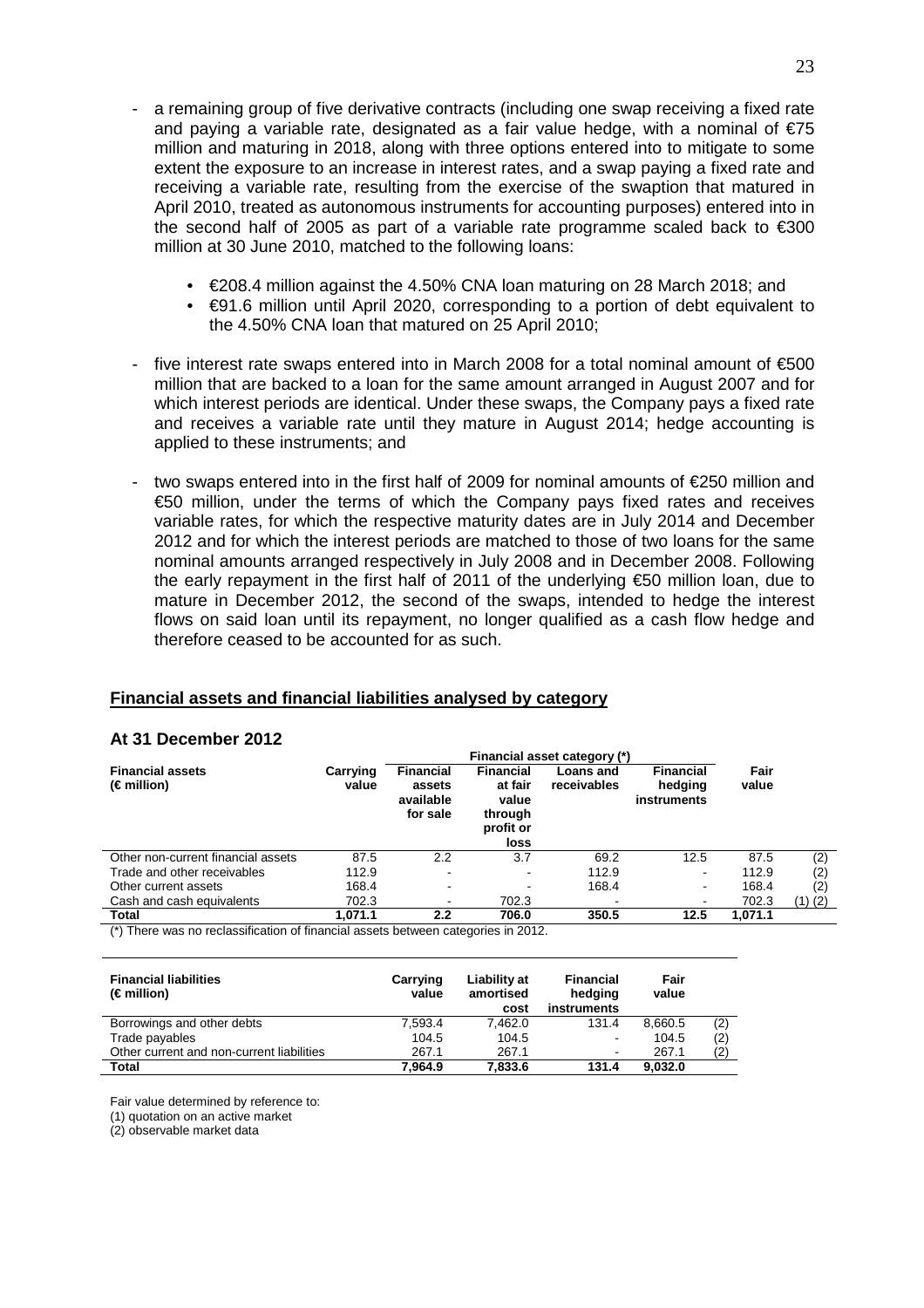#### **At 31 December 2011**

|                                                 |                   | Financial asset category (*)                        |                                                                      |                          |                                            |               |             |
|-------------------------------------------------|-------------------|-----------------------------------------------------|----------------------------------------------------------------------|--------------------------|--------------------------------------------|---------------|-------------|
| <b>Financial assets</b><br>$(\epsilon$ million) | Carrying<br>value | <b>Financial</b><br>assets<br>available<br>for sale | <b>Financial</b><br>at fair<br>value<br>through<br>profit or<br>loss | Loans and<br>receivables | <b>Financial</b><br>hedging<br>instruments | Fair<br>value |             |
| Other non-current financial assets              | 92.6              | 2.2                                                 | 16.6                                                                 | 65.0                     | 8.9                                        | 92.6          | (2)         |
| Trade and other receivables                     | 125.6             | $\overline{\phantom{0}}$                            | $\overline{\phantom{0}}$                                             | 125.6                    | -                                          | 125.6         | (2)         |
| Other current assets                            | 182.8             | $\blacksquare$                                      | $\overline{\phantom{0}}$                                             | 182.8                    | $\blacksquare$                             | 182.8         | (2)         |
| Cash and cash equivalents                       | 1,214.0           | $\blacksquare$                                      | 1,214.0                                                              | $\,$                     | ۰                                          | 1,214.0       | $(1)$ $(2)$ |
| Total                                           | 1,615.0           | 2.2                                                 | 1,230.6                                                              | 373.3                    | 8.9                                        | 1,615.0       |             |

(\*) There was no reclassification of financial assets between categories in 2011.

| <b>Financial liabilities</b><br>$(\epsilon$ million) | Carrying<br>value | Liability at<br>amortised<br>cost | Financial<br>hedging<br>instruments | Fair<br>value |     |
|------------------------------------------------------|-------------------|-----------------------------------|-------------------------------------|---------------|-----|
| Borrowings and other debts                           | 7.437.3           | 7.310.0                           | 127.3                               | 8.345.7       | (2  |
| Trade payables                                       | 113.2             | 113.2                             | $\overline{\phantom{a}}$            | 113.2         | (2) |
| Other current and non-current liabilities            | 266.2             | 266.2                             | $\overline{\phantom{a}}$            | 266.2         | (2  |
| Total                                                | 7.816.7           | 7.689.4                           | 127.3                               | 8.725.1       |     |

Fair value determined by reference to:

(1) quotation on an active market

(2) observable market data

# **11. SHARE CAPITAL**

| At 31 December 2012                   | Number of<br>shares |               |
|---------------------------------------|---------------------|---------------|
| Ordinary shares issued and fully paid | 113.038.156         | 33,911,446.80 |

The share capital consists of shares with a par value of €0.30 each.

The number of shares in issue and their par value have not changed since 1 January 2012.

The company does not hold any of its shares in treasury. No particular right, preference or restriction is attached to the shares.

# **12. PROVISIONS**

| $(\in$ million)               | At 1<br>January<br>2012 | <b>Additional</b><br>provisions<br>in the year | <b>Provisions</b><br>utilised | <b>Provisions</b><br>reversed | Other  | At 31<br><b>December</b><br>2012 |
|-------------------------------|-------------------------|------------------------------------------------|-------------------------------|-------------------------------|--------|----------------------------------|
| Provision for retirement      |                         |                                                |                               |                               |        |                                  |
| indemnities                   | 26.1                    | 2.8                                            | (1.1)                         |                               | (0.4)  | 27.5                             |
| Provision for long service    |                         |                                                |                               |                               |        |                                  |
| medals                        | 1.1                     | 0.2                                            | (0.2)                         |                               |        | 1.1                              |
| Provision for maintaining     |                         |                                                |                               |                               |        |                                  |
| infrastructures in condition  | 218.5                   | 29.8                                           | (38.8)                        |                               | 11.7   | 221.2                            |
| <b>Non-current provisions</b> | 245.6                   | 32.8                                           | (40.0)                        |                               | 11.4   | 249.8                            |
| Provision for retirement      |                         |                                                |                               |                               |        |                                  |
| indemnities                   | 0.8                     |                                                |                               |                               | 0.4    | 1.2                              |
| Provision for long service    |                         |                                                |                               |                               |        |                                  |
| medals                        | 0.2                     |                                                |                               |                               |        | 0.2                              |
| Provision for maintaining     |                         |                                                |                               |                               |        |                                  |
| infrastructures in condition  | 50.8                    |                                                |                               |                               | (11.7) | 39.0                             |
| Other provisions for          |                         |                                                |                               |                               |        |                                  |
| liabilities and charges       | 15.0                    | 20.0                                           | (2.8)                         | (1.4)                         |        | 30.9                             |
| <b>Current provisions</b>     | 67.0                    | 20.0                                           | (2.8)                         | (1.4)                         | (11.4) | 71.4                             |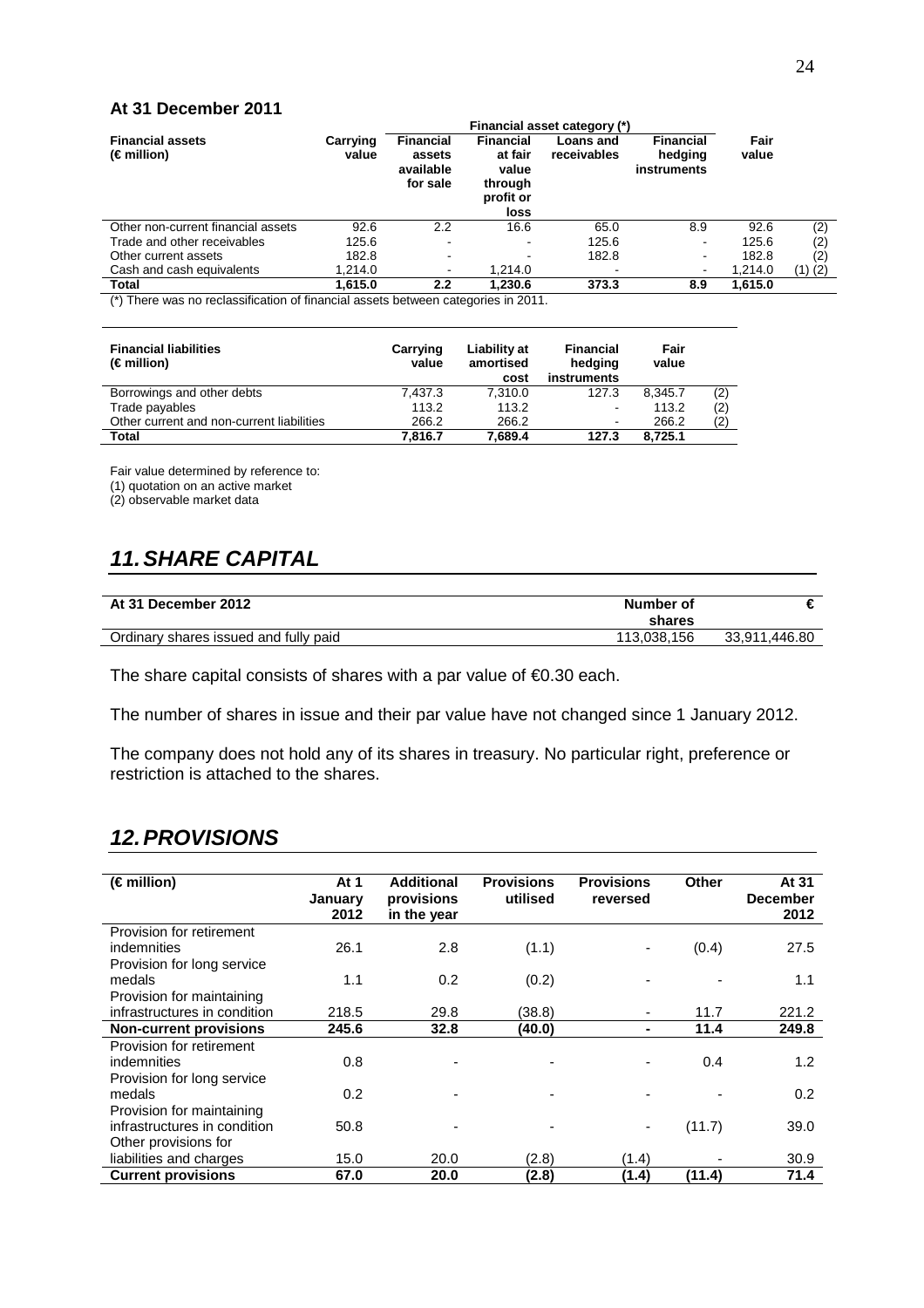APRR and AREA were the subject of an inspection by the tax authorities covering the years ended 31 December 2007, 2008 and 2009.

Based on the tax adjustments notified, discussions are being held with the tax authorities over differences of opinion regarding the application of certain accounting and tax regulations, notably as regards the mechanism for deducting and adding back items to taxable income. The provision recognised in the company financial statements does not have a material impact on the consolidated income statement of APRR Group given that deferred taxation has been recognised.

### **13. EMPLOYEE BENEFITS PROVIDED UNDER DEFINED BENEFIT PLANS AND LONG-TERM BENEFITS**

These benefits consist of retirement indemnities and long service medals.

#### **Assumptions**

The expected return on plan assets was 4.5% in 2011 and 3.0% in 2012.

The actual return on plan assets was 3.68% in 2011 and 3.49% in 2012.

### **Changes during the year**

|                                   | <b>Retirement indemnities</b> |          | Long service medals |          |
|-----------------------------------|-------------------------------|----------|---------------------|----------|
|                                   | 2012                          | 2011     | 2012                | 2011     |
| Discount rate                     | $3.00\%$                      | 4.50%    | $3.00\%$            | 4.50%    |
| Expected rate of inflation        | 2.00%                         | $2.00\%$ | $2.00\%$            | 2.00%    |
| Expected rate of salary increases | 3.00%                         | $3.00\%$ | $3.00\%$            | 3.00%    |
| Mortality tables for men          | TH 06-08                      | TH 06-08 | TH 06-08            | TH 06-08 |
| Mortality tables for women        | TF 06-08                      | TF 06-08 | TF 06-08            | TF 06-08 |
| Retirement age for managers       | 63 years                      | 63 years | 63 years            | 63 years |
| Retirement age for non-managers   | 63 years                      | 63 years | 63 years            | 63 years |
| Social security charges           | 45.00%                        | 45.00%   | 45.00%              | 45.00%   |

| $(\in$ million)                            | <b>Retirement indemnities</b> |       | Long service medals |       |
|--------------------------------------------|-------------------------------|-------|---------------------|-------|
|                                            | 2012                          | 2011  | 2012                | 2011  |
| Actuarial obligation at 1 January          | 28.7                          | 28.5  | 1.3                 | 1.4   |
| Cost of past services                      | 1.7                           | 1.8   | 0.1                 | 0.2   |
| Interest on actuarial obligation           | 1.3                           | 1.3   | 0.1                 |       |
| Benefits paid                              | (1.3)                         | (1.1) | (0.2)               | (0.2) |
| Actuarial losses (gains) generated         | 5.8                           | (1.8) | 0.1                 |       |
| <b>Actuarial obligation at 31 December</b> | 36.1                          | 28.7  | 1.3                 | 1.3   |

### **Charge for the year**

| <b>Retirement indemnities</b> |       | Long service medals |      |
|-------------------------------|-------|---------------------|------|
| 2012                          | 2011  | 2012                | 2011 |
| 1.7                           | 1.8   | 0.1                 | 0.1  |
| 1.3                           | 1.3   | 0.1                 | 0.1  |
| (0.1)                         | (0.1) |                     |      |
|                               |       | 0.1                 |      |
|                               |       |                     |      |
| 2.8                           | 2.9   | 0.2                 |      |
|                               |       |                     |      |

The corresponding charge is included under employee benefit expenses in the income statement.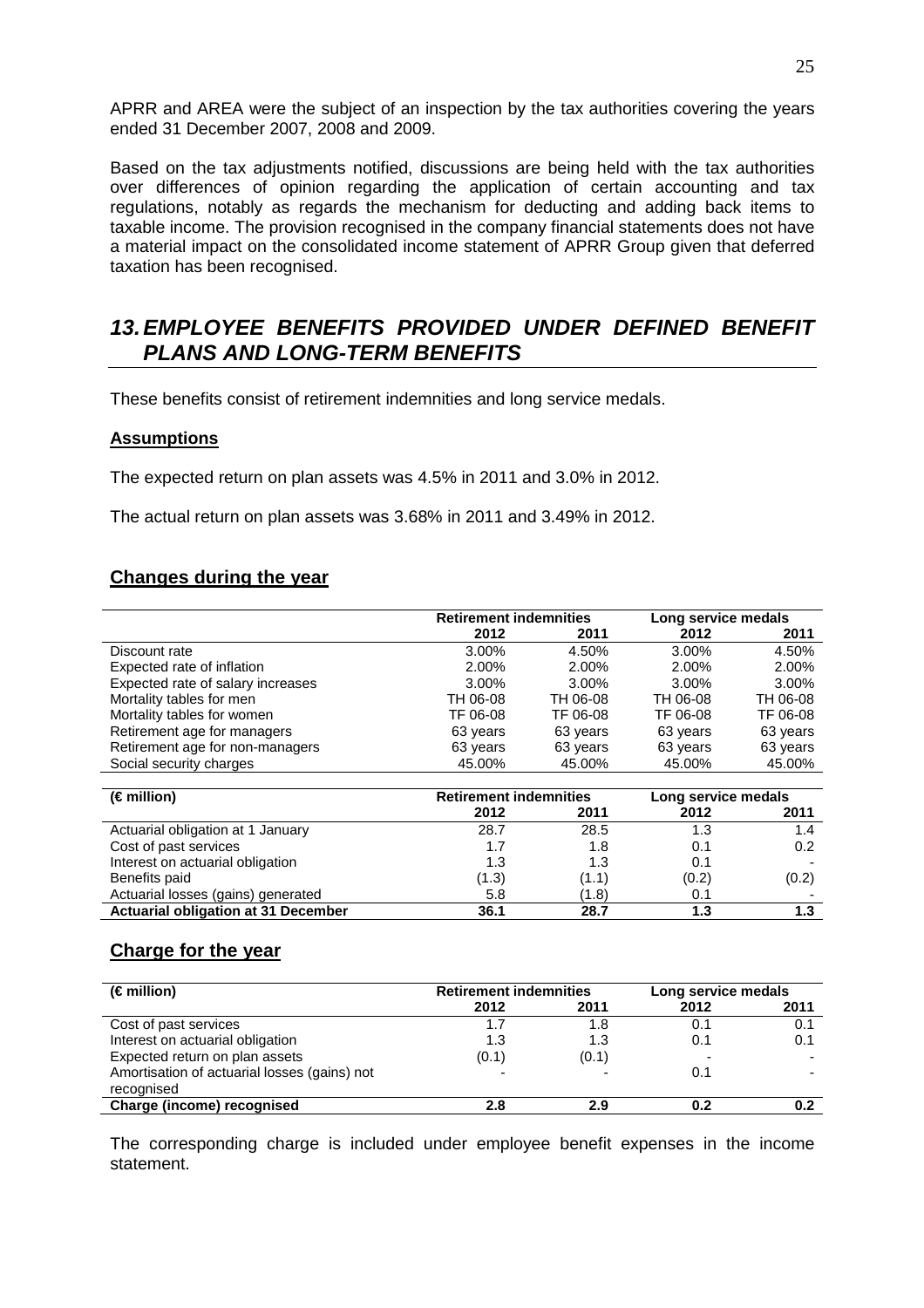#### **Plan assets**

| $(\in$ million)                | <b>Retirement indemnities</b> |       | Long service medals |      |
|--------------------------------|-------------------------------|-------|---------------------|------|
|                                | 2012                          | 2011  | 2012                | 2011 |
| Plan assets at 1 January       | 2.6                           |       |                     |      |
| Expected return on plan assets | 0.2                           | 0.1   |                     |      |
| Actuarial losses (gains)       |                               | 0.1   |                     |      |
| Benefits paid                  | (0.3)                         | (0.2) |                     |      |
| Plan assets at 31 December     | 2.6                           | 2.6   |                     | -    |

#### **Retirement indemnities**

| $(\in$ million)                    | <b>Retirement indemnities</b> |      |      |      |      |
|------------------------------------|-------------------------------|------|------|------|------|
|                                    | 2012                          | 2011 | 2010 | 2009 | 2008 |
| Actuarial obligation in respect of |                               |      |      |      |      |
| retirement indemnities             | 36.1                          | 28.7 | 28.5 | 23.7 | 19.4 |
| Fair value of plan assets          | 2.6                           | 2.6  | 2.7  | 2.8  | 3.3  |
| Net actuarial obligation           | 33.5                          | 26.0 | 25.8 | 20.9 | 16.1 |

### **Deferred items**

| $(\in$ million)                         | <b>Retirement indemnities</b> |       | Long service medals |      |
|-----------------------------------------|-------------------------------|-------|---------------------|------|
|                                         | 2012                          | 2011  | 2012                | 2011 |
| At 1 January                            | (0.9)                         | 1.0   |                     |      |
| Losses (gains) on assets                | 5.8                           | (0.1) |                     |      |
| Losses (gains) on actuarial obligation  | (0.1)                         | (1.8) |                     | -    |
| Actuarial losses (gains) at 31 December | 4.8                           | (0.9) |                     |      |

### **Reconciliation of provision recognised in the balance sheet to the actuarial obligation**

| $(\in$ million)                           | <b>Retirement indemnities</b> |       |      |      | Long service medals |  |
|-------------------------------------------|-------------------------------|-------|------|------|---------------------|--|
|                                           | 2012                          | 2011  | 2012 | 2011 |                     |  |
| Provision recognised in the balance sheet | 28.7                          | 26.9  | 1.3  |      |                     |  |
| Actuarial differences not recognised      | 4.8                           | (0.9) |      |      |                     |  |
| Plan assets                               | 2.6                           | 2.6   | -    | -    |                     |  |
| <b>Actuarial obligation</b>               | 36.1                          | 28.7  | 1.3  |      |                     |  |

Benefits in respect of retirement indemnities and long service medals totalling €1.4 million are expected to be paid in 2013.

#### **Sensitivity analysis**

A 0.5 point change in the discount rate has an impact of 5.9% on the actuarial obligation in respect of retirement indemnities.

# **14. OTHER CURRENT AND NON-CURRENT LIABILITIES**

| $(\in$ million)                      | 31 December | 31 December |
|--------------------------------------|-------------|-------------|
|                                      | 2012        | 2011        |
| Payments on account                  | 11.7        | 10.9        |
| Tax and social security              | 150.4       | 145.6       |
| Deferred income                      | 9.0         | 8.7         |
| Other debts                          | 41.6        | 39.0        |
| <b>Other current liabilities</b>     | 212.8       | 204.2       |
|                                      |             |             |
| Deferred income                      | 54.3        | 62.0        |
| <b>Other non-current liabilities</b> | 54.3        | 62.0        |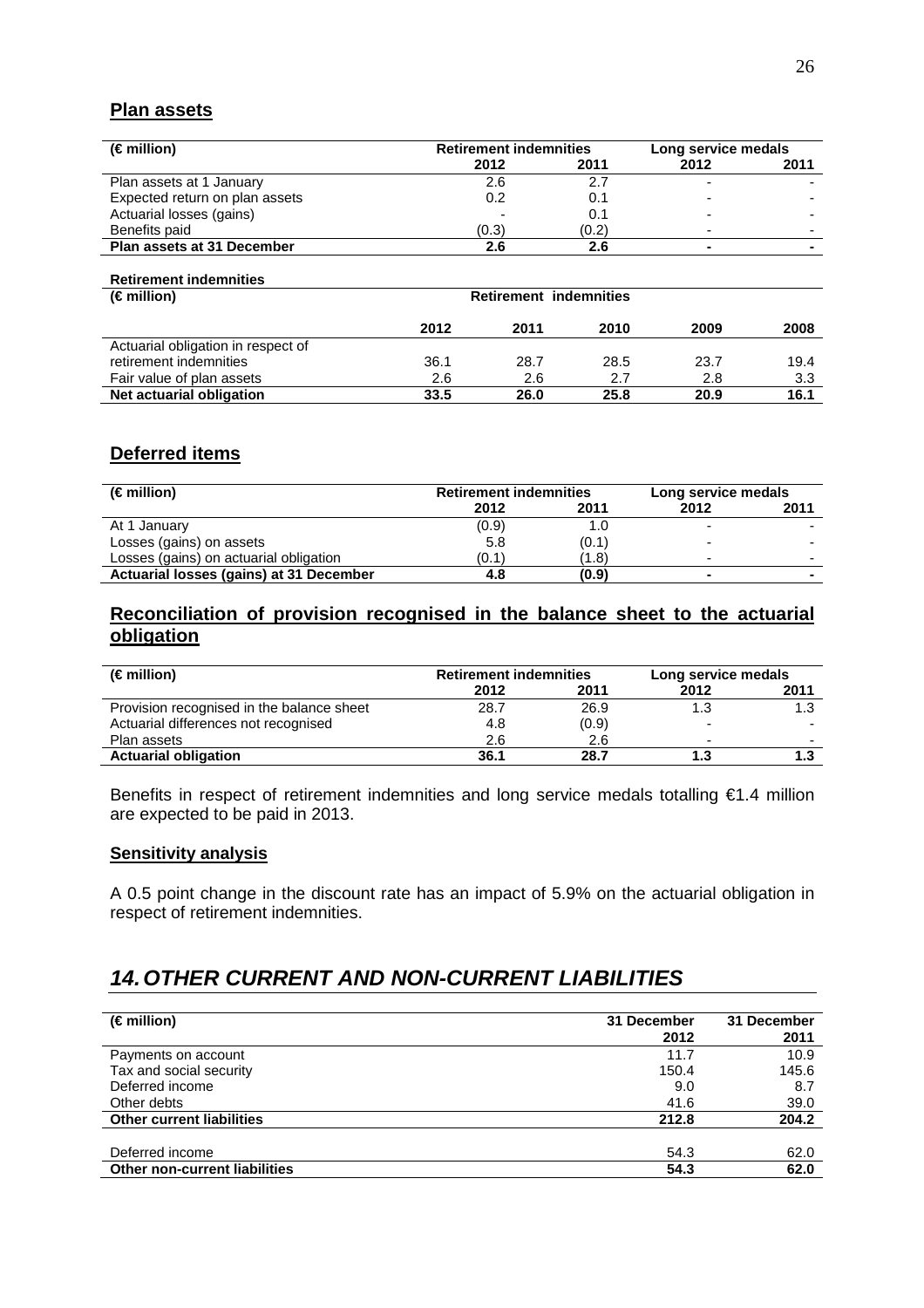# **15. REVENUE**

| Year ended 31 December                               | 2012    | 2011    |
|------------------------------------------------------|---------|---------|
| $(\in$ million)                                      |         |         |
| Toll revenue                                         | 1.971.1 | 1,961.0 |
| Rental income from commercial facilities             | 37.7    | 34.9    |
| Revenue from leasing telecommunication installations | 13.2    | 12.3    |
| Other                                                | 16.6    | 13.4    |
| Revenue excluding construction services              | 2,038.6 | 2.021.6 |
| <b>Construction services (IFRIC 12)</b>              | 187.9   | 159.0   |
| <b>Total</b>                                         | 2.226.5 | 2.180.6 |

Rental income from commercial facilities is collected from third parties that operate the commercial establishments located at rest areas.

Revenue from leasing telecommunication installations corresponds essentially to leases entered into with telecommunication operators for the use of fibre optic cables and towers.

# **16. PURCHASES AND EXTERNAL CHARGES**

| Year ended 31 December<br>$(\in$ million) | 2012  | 2011  |
|-------------------------------------------|-------|-------|
| Energy                                    | 15.6  | 14.2  |
| Supplies                                  | 8.5   | 7.4   |
| Spare parts                               | 5.8   | 5.9   |
| Infrastructure maintenance                | 25.8  | 30.2  |
| Routine maintenance                       | 18.5  | 20.0  |
| Construction services (IFRIC 12)          | 187.9 | 159.0 |
| Other external charges                    | 60.7  | 65.4  |
| <b>Total</b>                              | 322.8 | 302.1 |

# **17. EMPLOYEE BENEFIT EXPENSES AND HEADCOUNT**

| Year ended 31 December<br>$(\in$ million)           | 2012  | 2011  |
|-----------------------------------------------------|-------|-------|
| Wages and salaries                                  | 118.6 | 119.0 |
| Social security contributions and deferred benefits | 74.2  | 74.7  |
| Discretionary employee profit sharing               | 9.4   | 5.6   |
| Mandatory employee profit sharing                   | 14.5  | 14.3  |
| Employer's contribution to profit sharing plans     | 3.7   | 5.1   |
| <b>Total</b>                                        | 220.4 | 218.7 |
|                                                     |       |       |
| Headcount                                           | 2012  | 2011  |
| Year ended 31 December                              |       |       |
| Management grade                                    | 521   | 529   |
| Supervisor grade                                    | 1,781 | 1.784 |
| Workers and office staff                            | 1,344 | 1.409 |
| Total                                               | 3,646 | 3,722 |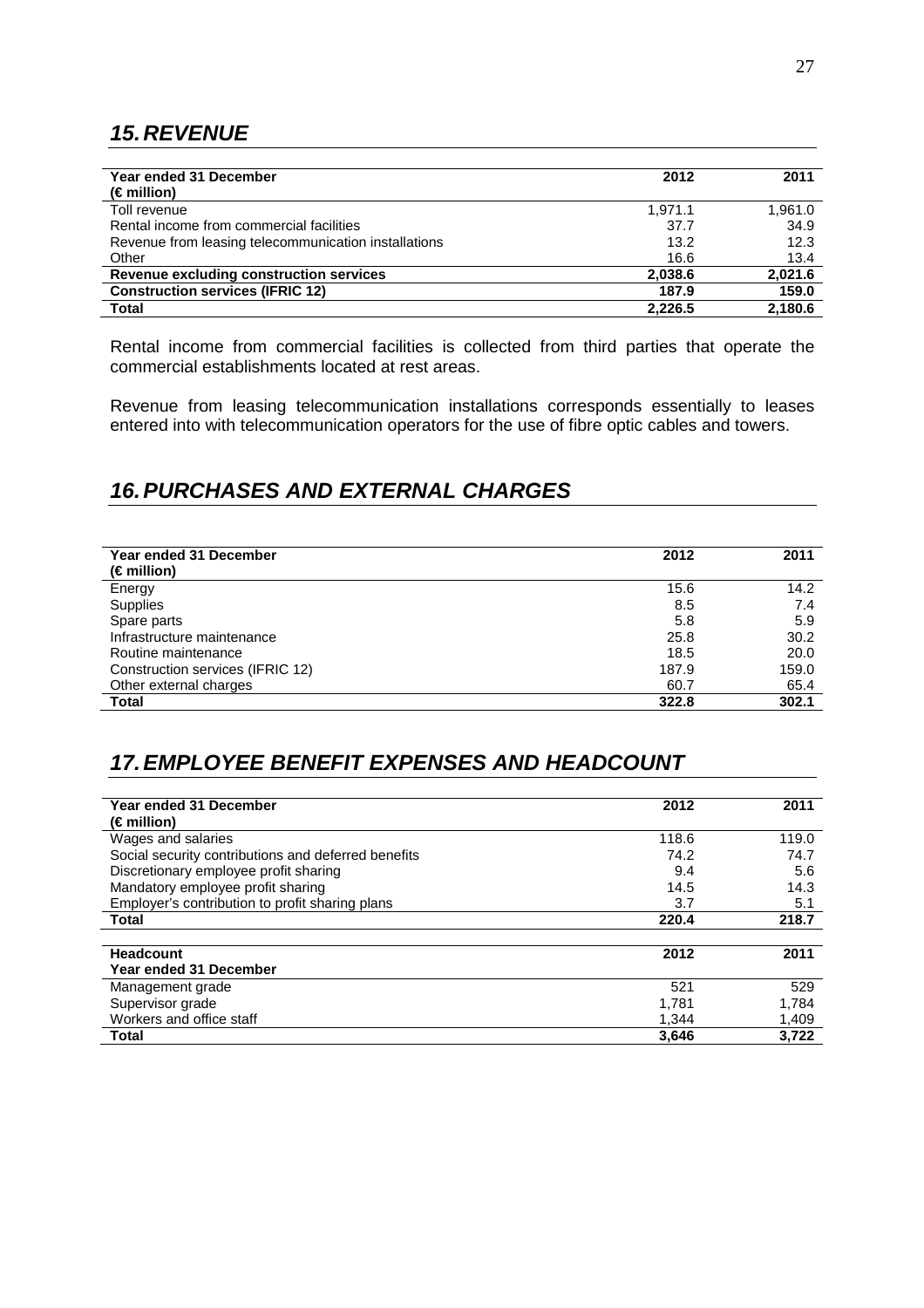# **18. TAXES (OTHER THAN INCOME TAX)**

| Year ended 31 December             | 2012  | 2011  |
|------------------------------------|-------|-------|
| $(\epsilon$ million)               |       |       |
| Regional development tax           | 145.2 | 148.5 |
| Territorial economic contribution  | 57.4  | 61.8  |
| Fee for the use of public property | 49.0  | 47.8  |
| Other taxes and duties             | 6.6   | 6.3   |
| Total                              | 258.2 | 264.4 |

The Territorial Economic Contribution is comprised of two different taxes: a Company Real Property Contribution (Cotisation Foncière des Entreprises - CFE), assessed only on real estate assets, and a Company Contribution on the Added Value (Cotisation sur la Valeur Ajoutée des Entreprises - CVAE). Since 2010, these two components of the Territorial Economic Contribution have been treated as operating expenses in the same way as the local business tax before it was repealed.

The fee for the use of public property is based on the revenue, the rental value and the length of the motorway network in kilometres, and is therefore treated as an operating expense.

The regional development tax is based on the number of kilometres travelled and is therefore treated as an operating expense.

# **19. DEPRECIATION AND AMORTISATION EXPENSE**

| Year ended 31 December                                                | 2012  | 2011  |
|-----------------------------------------------------------------------|-------|-------|
| $(\in$ million)                                                       |       |       |
| Amortisation of other intangible assets                               | 9.8   | 11.4  |
| Amortisation of intangible assets arising from concessions            | 326.9 | 320.9 |
| Depreciation of property, plant and equipment (other than assets made |       |       |
| available under finance leases)                                       | 48.5  | 48.8  |
| Depreciation of property, plant and equipment made available under    |       |       |
| finance leases                                                        | 2.5   | 2.1   |
| <b>Total</b>                                                          | 387.7 | 383.2 |

# **20. OTHER OPERATING INCOME AND EXPENSES**

| Year ended 31 December<br>$(\epsilon$ million)             | 2012  | 2011  |
|------------------------------------------------------------|-------|-------|
| Impairment losses recognised in respect of current assets  | (0.3) | 0.6   |
| Gains on disposals                                         | 0.7   | 1.0   |
| Other income                                               | 6.0   | 6.0   |
| Other expenses                                             | (4.0) | (4.5) |
| Other operating income (expenses) from ordinary activities | 2.4   | 3.1   |

# **21. INCOME FROM CASH AND CASH EQUIVALENTS**

| Year ended 31 December<br>$(\epsilon$ million)          | 2012 | 2011 |
|---------------------------------------------------------|------|------|
| Net proceeds from the disposal of marketable securities | 0.2  |      |
| Income from debt-related derivative instruments         | 0.1  | 3.5  |
| Other financial income                                  | 17.7 | 6.8  |
| <b>Total</b>                                            | 18.0 | 11.0 |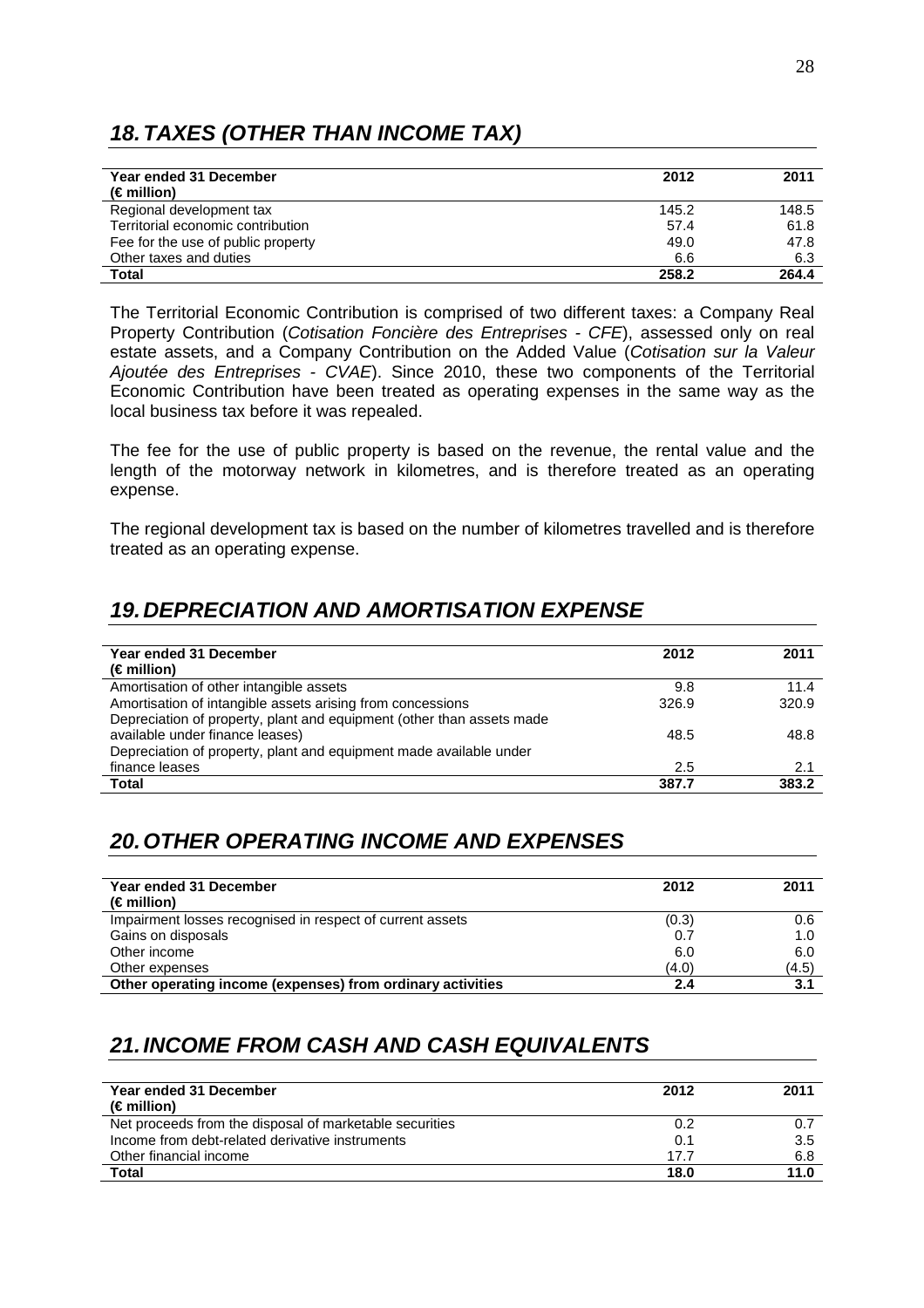# **22. FINANCE COSTS**

| Year ended 31 December<br>$(\in$ million)     | 2012    | 2011    |
|-----------------------------------------------|---------|---------|
| Interest and other financial charges          | (375.5) | (340.0) |
| Charges on debt-related financial instruments | (21.2)  | (14.9)  |
| Financial charges transferred                 | 3.0     | 4.7     |
| <b>Finance costs</b>                          | 393.7   | (350.3) |
| Other financial income                        | 5.7     | 0.3     |
| Other financial charges                       | (12.0)  | (26.5)  |
| Other financial income and charges            | (6.3)   | (26.2)  |

Fees in respect of un-utilised credit lines came to €3.7 million in 2012 (2011: €2.2 million).

# **23. INCOME TAX EXPENSE**

#### **Tax charge for the year**

| Year ended 31 December<br>$(\epsilon$ million) | 2012    | 2011    |
|------------------------------------------------|---------|---------|
| Current tax                                    | (258.6) | (240.3) |
| Deferred tax credit (charge)                   | 28.1    | 13.1    |
| Total                                          | (230.6) | (227.1) |

#### **Reconciliation of theoretical tax charge to effective tax charge**

| Year ended 31 December<br>$(\epsilon$ million)            | 2012   | 2011   |
|-----------------------------------------------------------|--------|--------|
| Net profit for the year                                   | 392.0  | 395.4  |
| Income tax expense                                        | 230.6  | 227.1  |
| Share of profit of associates                             | 5.9    | 6.0    |
| <b>Profit before tax</b>                                  | 628.5  | 628.6  |
| Applicable tax rate                                       | 34.43% | 34.43% |
| Theoretical tax on the profit before tax determined above | 216.4  | 216.4  |
| Permanent differences                                     | 0.2    | 0.4    |
| Other differences                                         | 14.0   | 10.4   |
| Income tax expense recognised                             | 230.6  | 227.2  |

### **Analysis of deferred tax assets and liabilities**

| At 31 December                           | 2012    | 2011    |
|------------------------------------------|---------|---------|
| $(\in$ million)                          |         |         |
| Deferred tax assets resulting from       |         |         |
| <b>IFRIC 12</b>                          | 138.2   | 138.0   |
| Provisions for retirement indemnities    | 10.9    | 11.3    |
| Provisions for holiday pay               | 5.9     | 5.8     |
| Employee profit sharing                  | 5.3     | 5.2     |
| Swap reversals                           | 1.0     | 1.8     |
| Other                                    | 16.5    | 19.3    |
| Deferred tax assets                      | 177.8   | 181.4   |
| Deferred tax liabilities arising from    |         |         |
| Charges capitalised, net of depreciation | (143.4) | (170.7) |
| Depreciation of renewable fixed assets   | (41.8)  | (41.8)  |
| Regulated provisions                     | (19.8)  | (19.8)  |
| Provisions for replacement               | (31.1)  | (30.9)  |
| Other                                    | (3.3)   | (5.0)   |
| <b>Deferred tax liabilities</b>          | (239.5) | (268.1) |
| Net deferred tax liabilities             | (61.7)  | (86.7)  |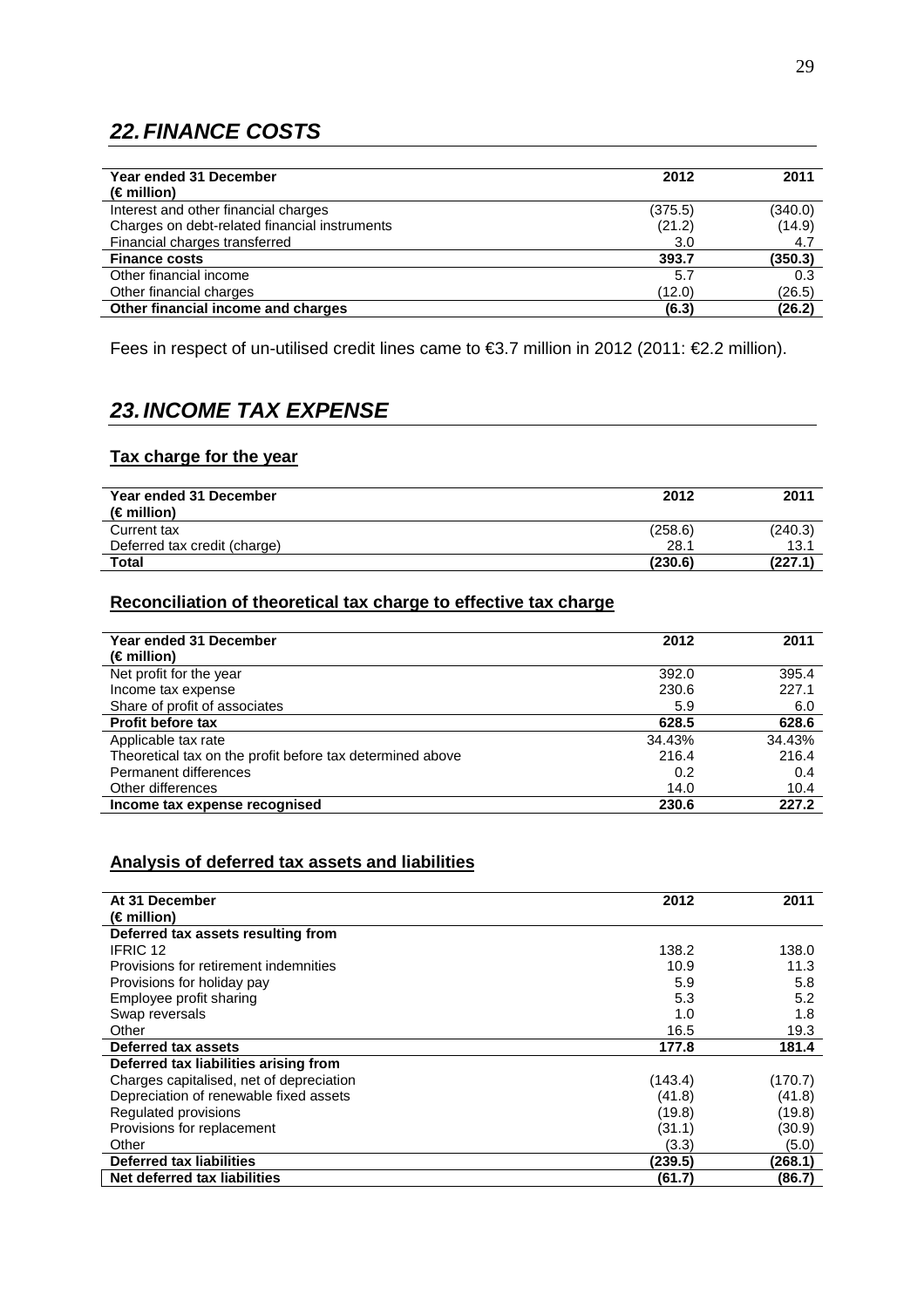# **24. EARNINGS PER SHARE**

The average number of shares was calculated taking into account the number of days elapsed since the date of the last transactions that affected capital.

Earnings per share are calculated by dividing profit or loss attributable to ordinary equity holders of the parent entity by the weighted average number of ordinary shares outstanding during the year.

| Year ended 31 December                                                        | 2012        | 2011        |
|-------------------------------------------------------------------------------|-------------|-------------|
| (€ million)                                                                   |             |             |
| Basic earnings per share                                                      |             |             |
| Net profit for the year attributable to ordinary equity holders of the parent |             |             |
| entity                                                                        | 392.0       | 395.4       |
| Weighted average number of ordinary shares outstanding during the year        | 113,038,156 | 113,038,156 |
| Basic earnings per share                                                      | 3.47        | 3.50        |
| Diluted earnings per share                                                    |             |             |
| Net profit for the year attributable to ordinary equity holders of the parent |             |             |
| entity                                                                        | 392.0       | 395.4       |
| Weighted average number of ordinary shares outstanding during the year        | 113,038,156 | 113,038,156 |
| Diluted earnings per share                                                    | 3.47        | 3.50        |

There are no potentially dilutive instruments in issue.

# **25. DIVIDEND**

In 2012, a dividend of €10.76 per share was distributed.

# **26. COMMITMENTS**

#### **Commitments given**

| $(\in$ million)                     | 31 December<br>2012 | 31 December<br>2011 |
|-------------------------------------|---------------------|---------------------|
| Sundry guarantees                   | 22.8                | 23.2                |
| Work to be performed (1% landscape) | 0.1                 | 0.1                 |
| <b>Total</b>                        | 22.9                | 23.3                |

Sundry guarantees relate to commitments given by AREA in respect of its participating interest in Adelac.

#### **Commitments received**

| $(\in$ million)                                                | 31 December<br>2012 | 31 December<br>2011 |
|----------------------------------------------------------------|---------------------|---------------------|
| Bank guarantees                                                | 26.1                | 24.8                |
| Other                                                          |                     |                     |
| <b>Total</b>                                                   | 26.1                | 24.8                |
|                                                                |                     |                     |
| $(\in$ million)                                                | 31 December         | 31 December         |
|                                                                | 2012                | 2011                |
| Works contracts signed, not executed at the balance sheet date | 151.3               | 113.9               |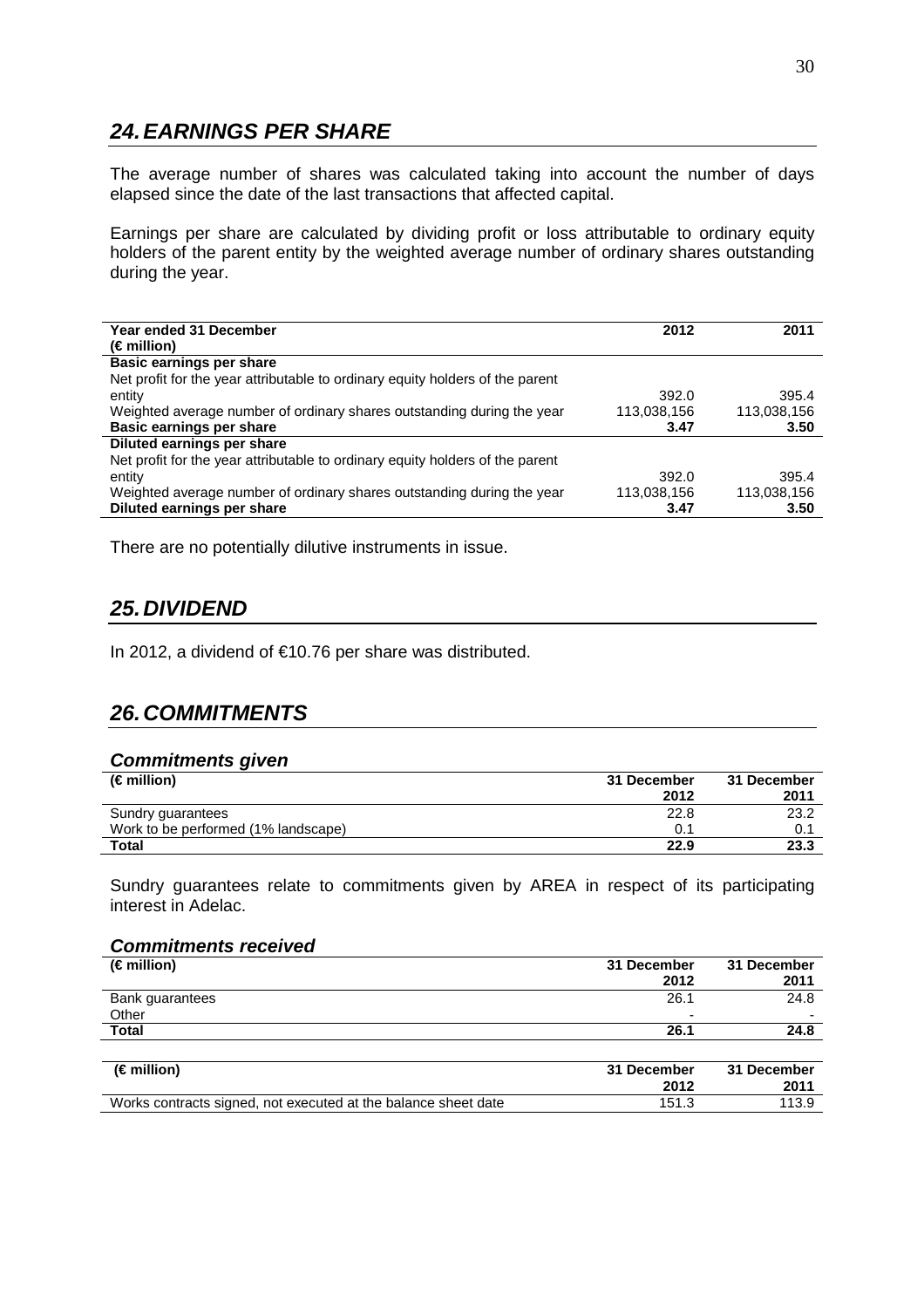### **Amounts payable under operating leases**

| $(\in$ million)       | 31 December              | 31 December |
|-----------------------|--------------------------|-------------|
|                       | 2012                     | 2011        |
| Within 1 year         | 2.7                      | 2.6         |
| Between 1 and 5 years | 3.1                      | 3.6         |
| After 5 years         | $\overline{\phantom{0}}$ | -           |
| <b>Total</b>          | 5.7                      | 6.3         |

#### **Amounts receivable under operating leases**

| $(\in$ million)       | 31 December<br>2012 | 31 December<br>2011 |
|-----------------------|---------------------|---------------------|
| Within 1 year         | 31.7                | 29.4                |
| Between 1 and 5 years | 95.1                | 97.7                |
| After 5 years         | 113.9               | 129.6               |
| Total                 | 240.7               | 256.7               |

# **27. RELATED PARTY TRANSACTIONS**

Related parties include: (i) entities over which the Group exercises exclusive control, joint control or significant influence (i.e. joint ventures and associates); (ii) shareholders exercising joint control over group joint ventures; (iii) non-controlling shareholders exercising significant influence over the group subsidiaries; and finally (iv) the directors, officers and managers of the Group and the companies over which they exercise exclusive control, joint control or significant influence or in which they hold significant voting rights.

Work carried out by the Eiffage group is negotiated on an arm's length basis and after inviting tenders from other construction and civil engineering groups.

| Company          | <b>Nature</b>                    | <b>Type</b> | Amount<br>(€ million) | Payable<br>(Receivable) |
|------------------|----------------------------------|-------------|-----------------------|-------------------------|
| Eiffage Group    | Sundry services                  | Income      | 3.1                   | (0.2)                   |
|                  | Work                             | Charges     | 45.5                  | 7.8                     |
| Eiffarie         | Staff made available             | Charges     | 0.9                   | 0.1                     |
| Axxès            | Heavy goods vehicles remote toll |             |                       |                         |
|                  | collection                       | Charges     | 1.2                   | (40.6)                  |
| Sira             | Radio services (Autoroute Info)  | Charges     | 1.6                   | (0.1)                   |
|                  | Sundry services                  | Income      | 0.2                   | (0.2)                   |
|                  | Cash advance                     | Income      | 0.2                   |                         |
|                  | Cash advance                     | Charges     |                       | 0.9                     |
| Park +           | Cash advance                     | Income      |                       | (0.1)                   |
|                  | Sundry services                  | Income      | 0.1                   |                         |
| Adelac           | <b>Sundry services</b>           | Income      | 4.5                   | (0.8)                   |
|                  | Sundry services                  | Charges     |                       |                         |
|                  | Cash advance                     | Income      | 3.7                   | (64.7)                  |
| Autoroute Trafic | Financial income                 | Income      | 0.1                   |                         |
| Cera             | Financial income                 | Income      |                       |                         |

Material transactions with related parties are summarised in the table below:

# **28. MANAGEMENT INDICATORS**

| (€ million)         | 2012  | 2011  |
|---------------------|-------|-------|
| Operating cash flow | 812   | 806   |
| <b>EBITDA</b>       | 1.428 | 1.399 |
| EBITDA margin       | 70.0% | 69.2% |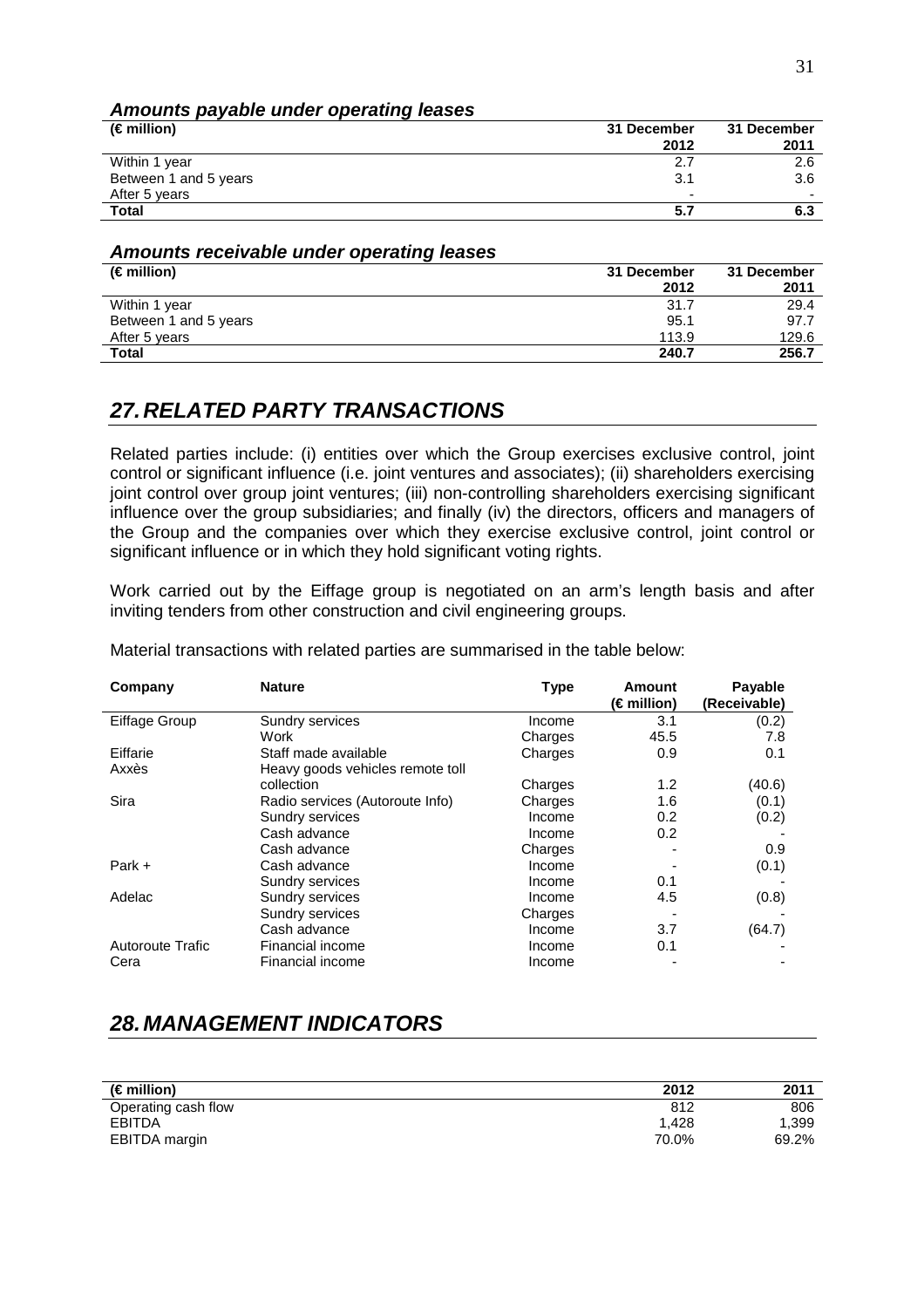EBITDA (earnings before interest, tax, depreciation and amortisation) corresponds to the operating profit on ordinary activities adjusted for employee profit sharing and before amortisation, depreciation and provisions.

Operating cash flow corresponds to the net profit adjusted by adding back depreciation and amortisation expense and provisions and deducting profits on disposals and the share of profit of associates.

# **29. EVENTS AFTER THE BALANCE SHEET DATE**

There has been no event after the balance sheet date requiring disclosure.

# **30. FEES PAID TO THE STATUTORY AUDITORS**

|                                                                                                                          | <b>KPMG SA</b>            |         |      |                | <b>PricewaterhouseCoopers Audit</b> |         |      |      |
|--------------------------------------------------------------------------------------------------------------------------|---------------------------|---------|------|----------------|-------------------------------------|---------|------|------|
|                                                                                                                          | Amount<br>(excluding VAT) |         | $\%$ |                | Amount<br>(excluding VAT)           |         | $\%$ |      |
|                                                                                                                          | 2012                      | 2011    | 2012 | 2011           | 2012                                | 2011    | 2012 | 2011 |
| Audit<br>Statutory audit, certification,<br>review of company and<br>consolidated financial<br>statements                |                           |         |      |                |                                     |         |      |      |
| - Issuer                                                                                                                 | 140,700                   | 137,850 | 90%  | 84%            | 140,700                             | 137,850 | 62%  | 60%  |
| - Fully consolidated<br>subsidiaries                                                                                     |                           |         |      |                | 67,600                              | 66,200  | 30%  | 29%  |
| Other reviews and services<br>directly linked to the statutory<br>audit assignment                                       |                           |         |      |                |                                     |         |      |      |
| - Issuer<br>- Fully consolidated                                                                                         | 15,200                    | 26,750  | 10%  | 16%            | 15,200                              | 26,750  | 7%   | 12%  |
| subsidiaries                                                                                                             |                           |         |      | $\blacksquare$ | 5000                                |         | 2%   |      |
| Subtotal                                                                                                                 | 155,900                   | 164,600 | 100% | 100%           | 228,500                             | 230,800 | 100% | 100% |
| Other services provided by the<br>networks to fully consolidated<br>subsidiaries<br>Legal, tax and employment<br>matters |                           |         |      |                |                                     |         |      |      |
| - Issuer                                                                                                                 |                           |         |      |                |                                     |         |      |      |
| - Fully consolidated<br>subsidiaries                                                                                     |                           |         |      |                |                                     |         |      |      |
| Other                                                                                                                    |                           |         |      |                |                                     |         |      |      |
| - Issuer<br>- Fully consolidated<br>subsidiaries                                                                         |                           |         |      |                |                                     |         |      |      |
| Subtotal                                                                                                                 | ä,                        |         |      |                | $\overline{\phantom{a}}$            | ä,      |      |      |
| <b>Total</b>                                                                                                             | 155,900                   | 164,600 | 100% | 100%           | 228,500                             | 230,800 | 100% | 100% |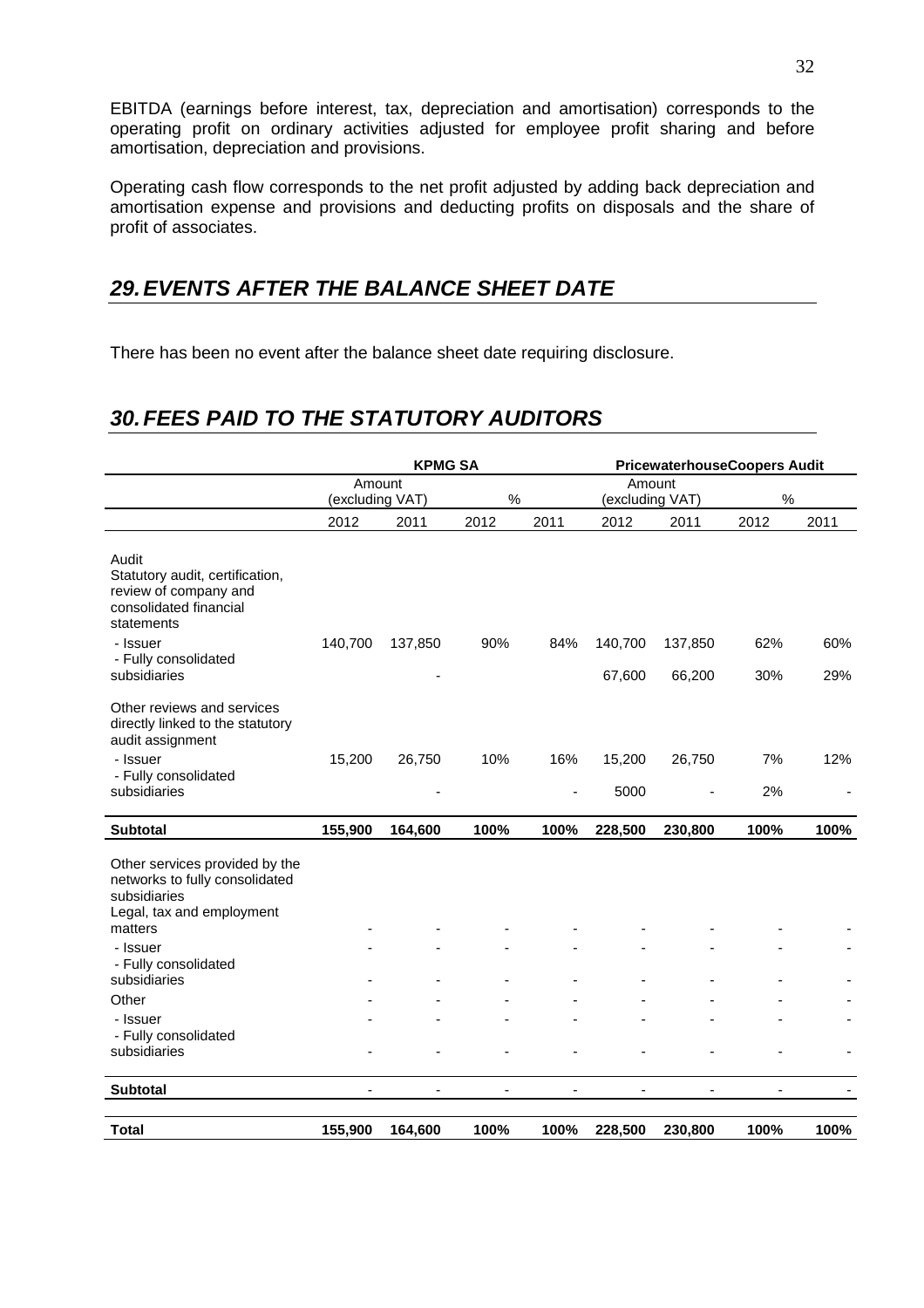### **SOCIETE DES AUTOROUTES PARIS RHIN RHONE**

**STATUTORY AUDITOR'S REPORT ON THE CONSOLIDATED FINANCIAL STATEMENTS**

**(For the year ended 31 December 2012)**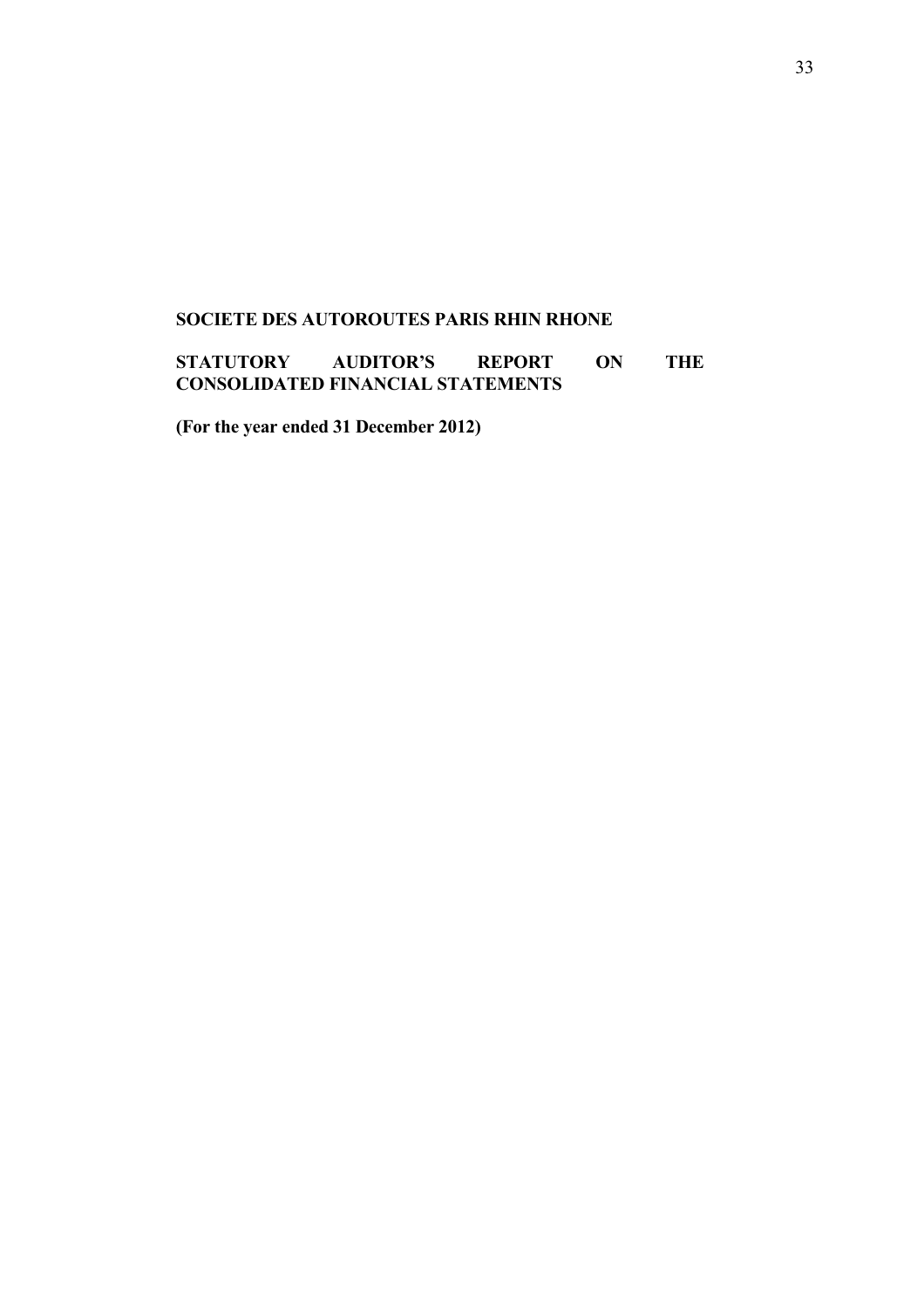**PricewaterhouseCoopers Audit** 63 rue de Villiers 92208 Neuilly-sur-Seine cedex

*This is a free translation into English of the statutory auditor's report on the consolidated financial statements issued in French and it is provided solely for the convenience of English-speaking users. The statutory auditors' report includes information specifically required by French law in such reports, whether modified or not. This information is presented below the audit opinion on the consolidated financial statements and includes an explanatory paragraph discussing the auditors' assessments of certain significant accounting and auditing matters. These assessments were considered for the purpose of issuing an audit opinion on the consolidated financial statements taken as a whole and not to provide separate assurance on individual account balances, transactions, or disclosures. This report also includes information relating to the specific verification of information given in the Group's management report. This report should be read in conjunction with, and construed in accordance with, French law and professional auditing standards applicable in France.* 

### **STATUTORY AUDITOR'S REPORT ON THE CONSOLIDATED FINANCIAL STATEMENTS**

#### **(For the year ended 31 December 2012))**

#### **SOCIETE DES AUTOROUTES PARIS RHIN RHONE**

36, rue du Docteur Schmitt 21850 SAINT-APOLLINAIRE

To the shareholders,

In compliance with the assignment entrusted to us by your General Meeting of Shareholders, we hereby report to you, for the year ended 31 December 2012, on:

- the audit of the accompanying consolidated financial statements of APRR SA;
- the justification of our assessments;
- the specific verification required by law.

These consolidated financial statements have been approved by the Board of Directors. Our role is to express an opinion on these consolidated financial statements based on our audit.

#### **I - Opinion on the consolidated financial statements**

We conducted our audit in accordance with professional standards applicable in France; those standards require that we plan and perform the audit to obtain reasonable assurance about whether the consolidated financial statements are free of material misstatement. An audit involves performing procedures, using sample techniques or other methods of selection, to obtain audit evidence about the amounts and disclosures in the consolidated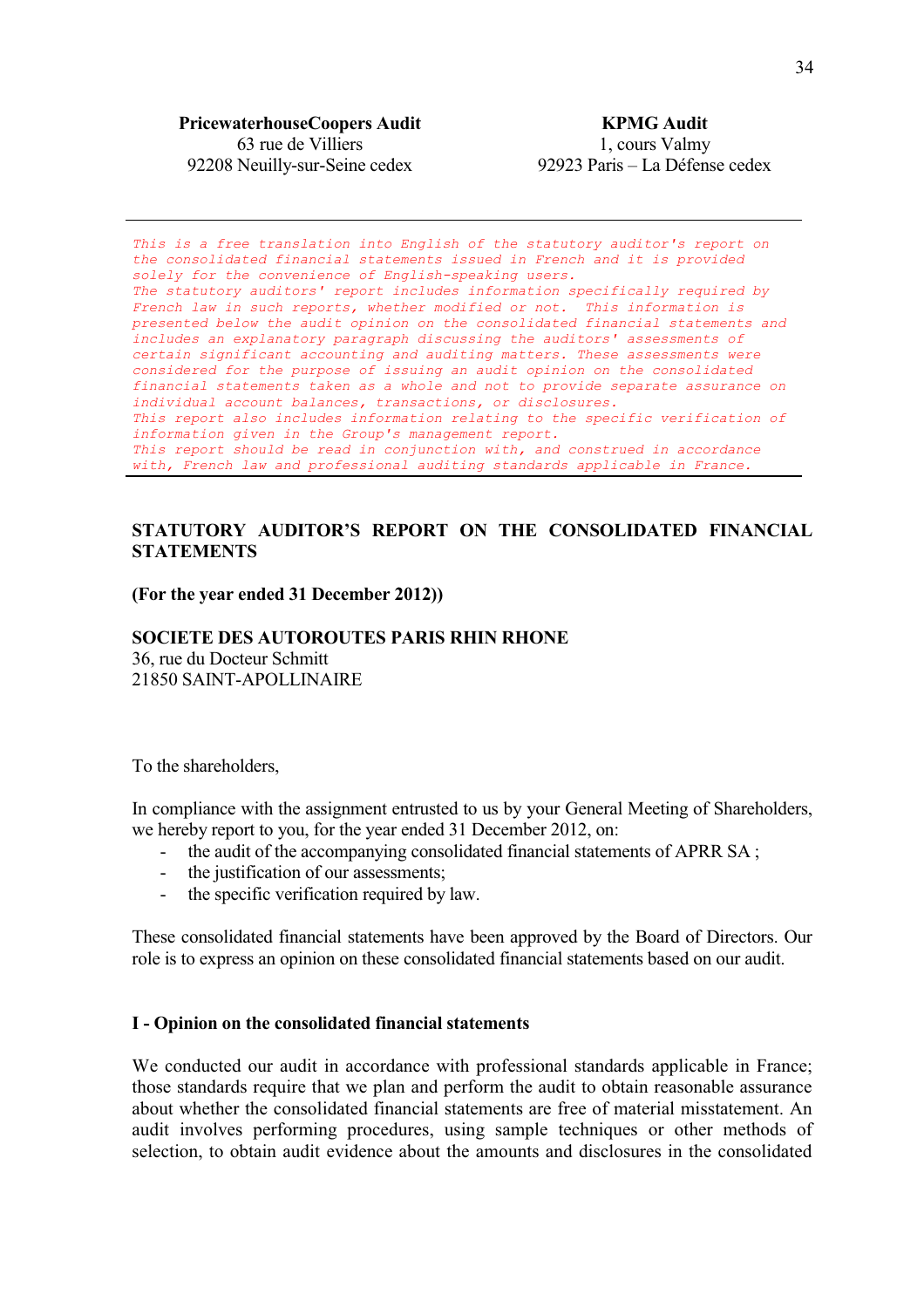financial statements. An audit also includes evaluating the appropriateness of accounting policies used and the reasonableness of accounting estimates made, as well as the overall presentation of the consolidated financial statements. We believe that the audit evidence we have obtained is sufficient and appropriate to provide a basis for our audit opinion.

In our opinion, the consolidated financial statements give a true and fair view of the assets and liabilities and of the financial position of the Group as at December 31 2012 and of the results of its operations for the year then ended in accordance with International Financial Reporting Standards as adopted by the European Union.

### **II - Justification of our assessments**

In accordance with the requirements of article L.823-9 of the French Commercial Code (*code de commerce*) relating to the justification of our assessments, we bring to your attention the following matters:

- Notes 2.3.2 and 2.10.1 to the consolidated financial statements describe the accounting treatment applied to the Group as regards the recognition of assets arising from concession and their subsequent maintenance. As part of our assessment of the accounting policies applied by the Group, we determined that the accounting policies referred to above and disclosures provided in the notes to the consolidated financial statements are appropriate and these accounting policies were applied properly.
- Notes 2.6 and 10 to the consolidated financial statements describe the accounting methods used to recognise and measure derivative instruments. We assessed the data, assumptions and parameters upon which theses estimates are based and reviewed the calculations.

These assessments were made as part of our audit of the consolidated financial statements taken as a whole, and therefore contributed to the opinion we formed which is expressed in the first part of this report.